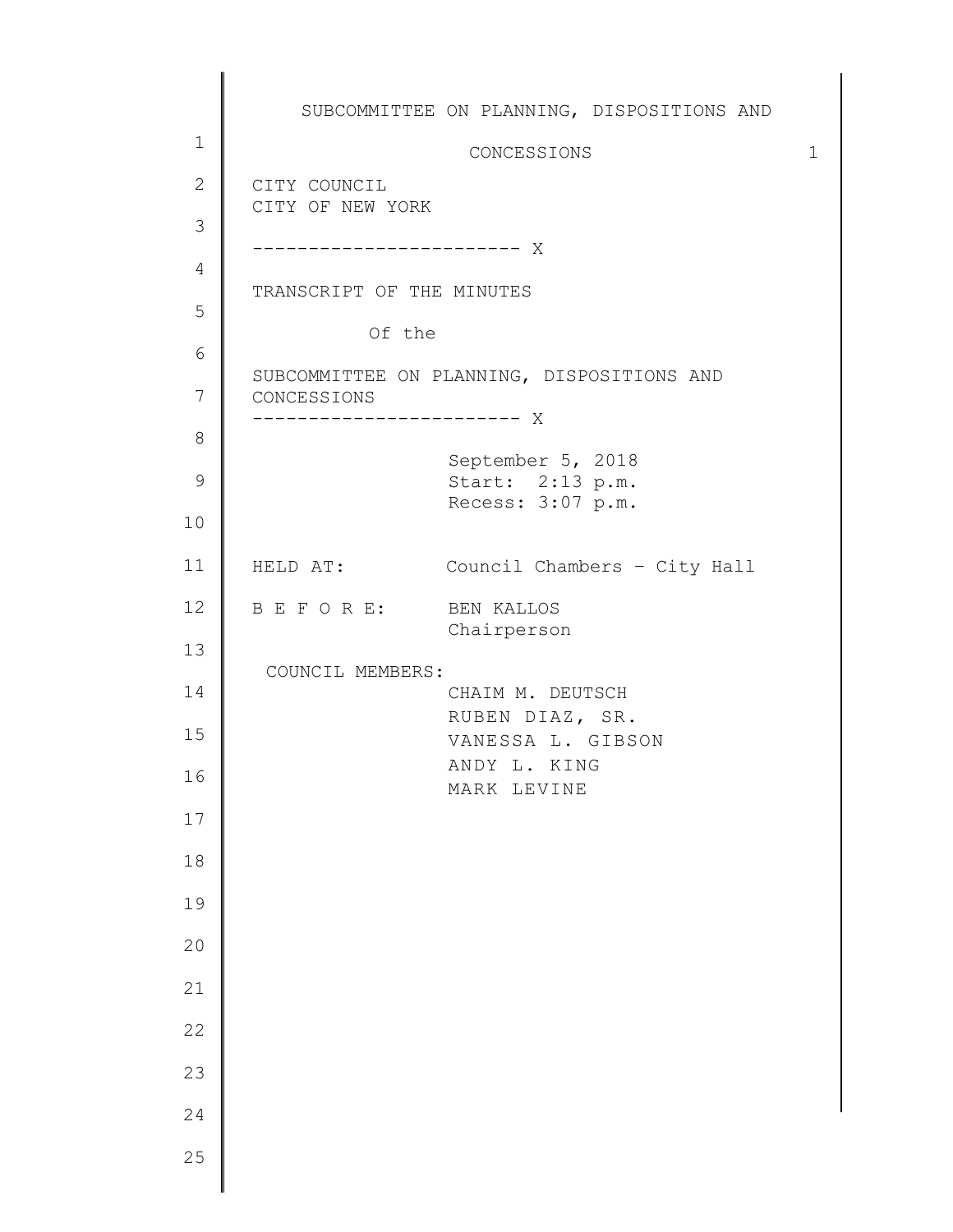|               | SUBCOMMITTEE ON PLANNING, DISPOSITIONS AND                                                      |
|---------------|-------------------------------------------------------------------------------------------------|
| $\mathbf{1}$  | CONCESSIONS<br>2                                                                                |
| $\mathbf{2}$  |                                                                                                 |
| 3             | A P P E A R A N C E S (CONTINUED)                                                               |
| 4             | Genevieve Michel                                                                                |
| 5             | Executive Director of Governmental Affairs for<br>Planning, Land Use and Development at the New |
| 6             | York City Department of Housing Preservation and<br>Development                                 |
| 7             | Anya Irons                                                                                      |
| 8             | Director of Operations and General Counsel at the<br>Urban Homesteading Assistance Board, UHAB  |
| $\mathcal{G}$ | Lee Warshavsky<br>General Counsel of Settlement Housing Fund                                    |
| 10            | Nelson Chen                                                                                     |
| 11            |                                                                                                 |
| 12            | Alexa Sewell<br>President of Settlement Housing Fund                                            |
| 13            |                                                                                                 |
| 14            |                                                                                                 |
| 15            |                                                                                                 |
| 16            |                                                                                                 |
| $17$          |                                                                                                 |
| 18            |                                                                                                 |
| 19            |                                                                                                 |
| 20            |                                                                                                 |
| 21            |                                                                                                 |
| 22            |                                                                                                 |
| 23            |                                                                                                 |
| 24            |                                                                                                 |
| 25            |                                                                                                 |
|               |                                                                                                 |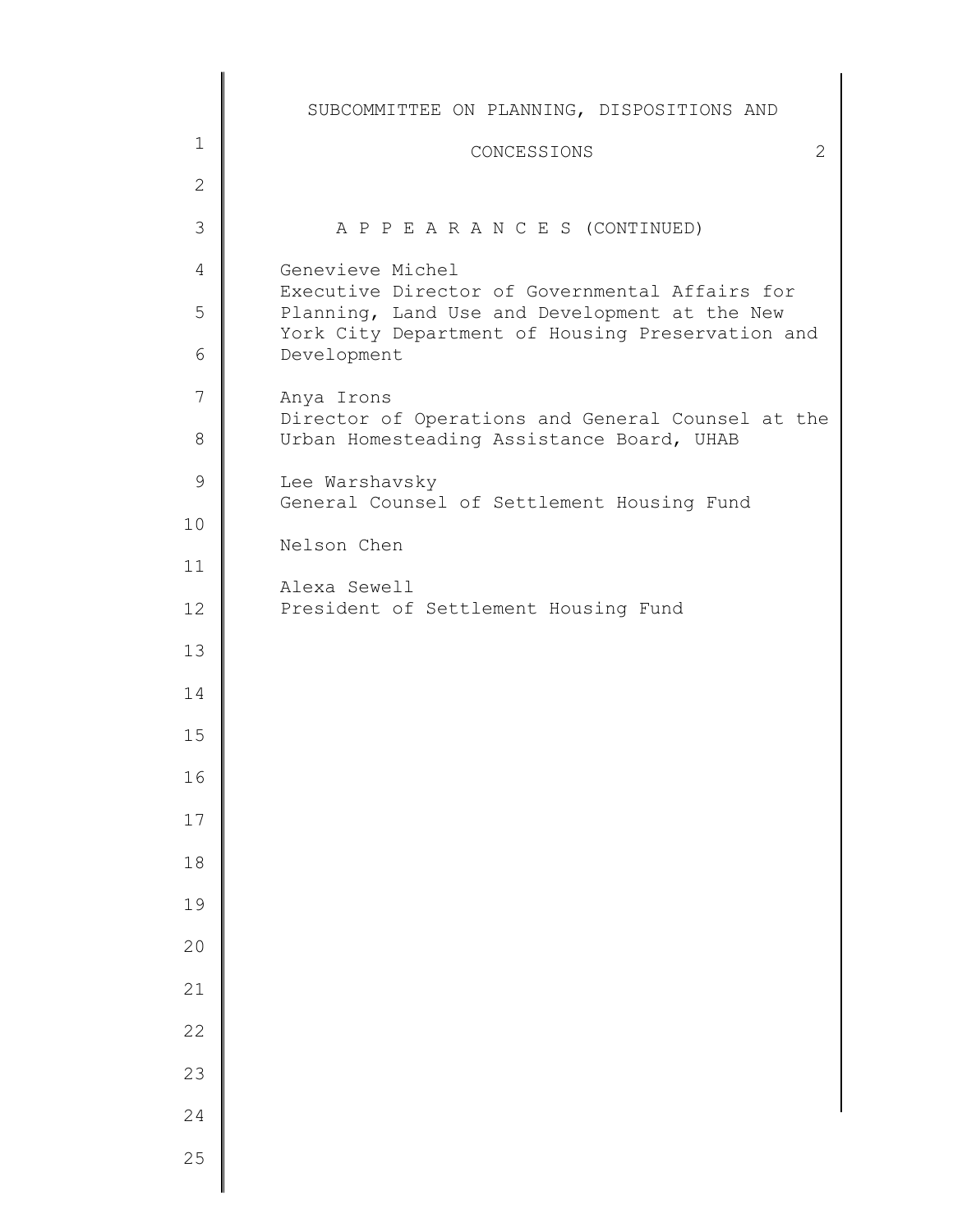# CONCESSIONS 3

# [gavel]

1

2

3 4 5 6 7 8 9 10 11 12 13 14 15 16 17 18 19 20 21 22 23 24 25 CHAIRPERSON KALLOS: Good afternoon and welcome to the Subcommittee on Planning, Dispositions and Concessions. I'm Council Member Ben Kallos, I'm proud to chair, you can always tweet me at Ben Kallos. We are joined today by those who were here on time, Council Member Ruben Diaz Senior who is always one of the first people here as well as Chaim Deutsch who is just back form winning a pilot program for halal and kosher meals for our city's public school students which will actually open up our public schools to our religious students so I couldn't be more grateful to him for his great work. Today we will be holding two hearing… we will be holding hearings on two projects; Land Use Items 184 and 185. If you're here to testify please fill out a white slip of paper with the Sergeant At Arms and indicate the Land Use Number you wish to testify on, on that slip. Before we begin our hearings, we will vote on applications which are… were subject of prior hearings. The first item is Land Use Item… Number 183, the Triple HDFC tax exemption application in relation to properties in Council Member Ayala's district in Manhattan. The application is for the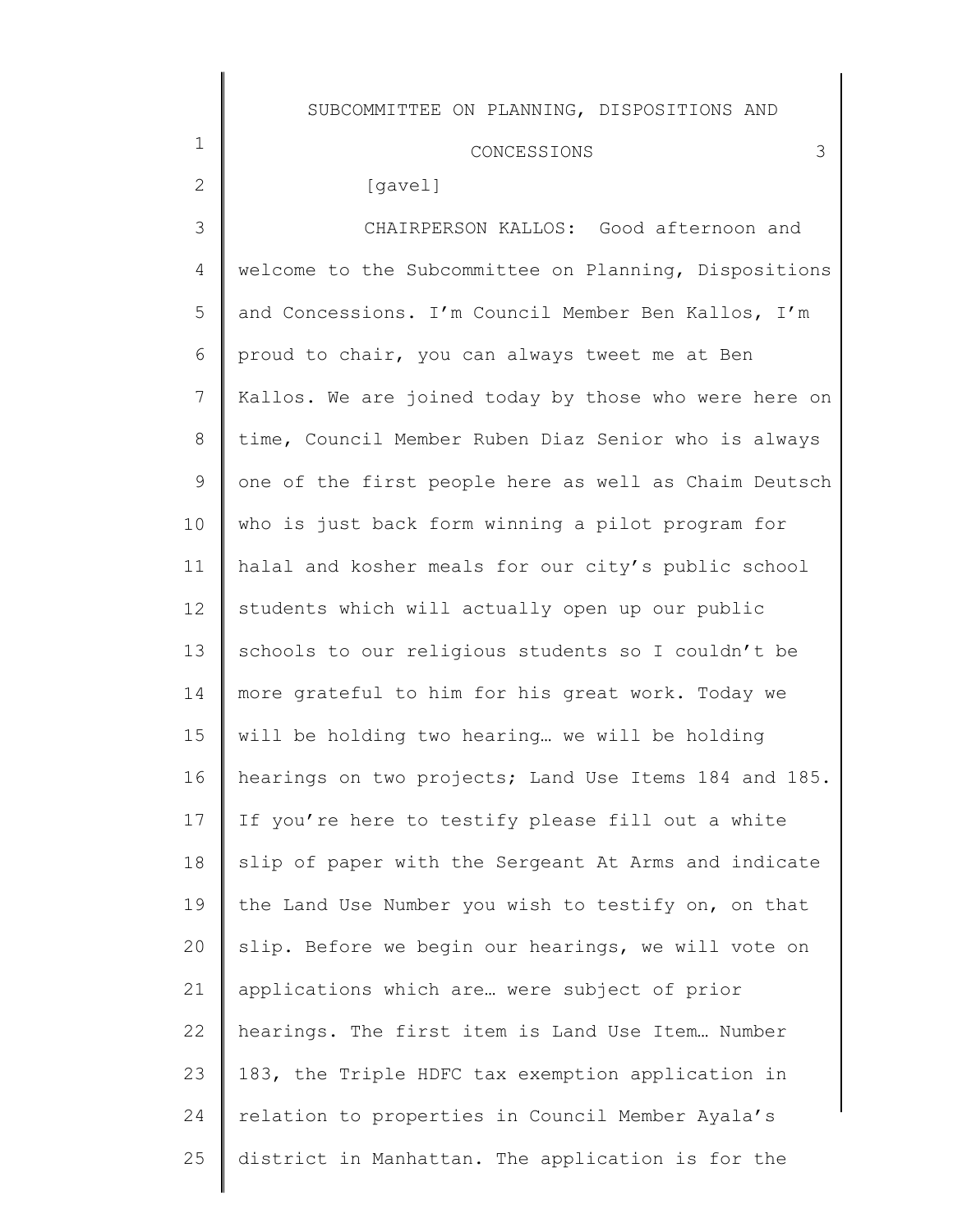1

2 3 4 5 6 7 8 9 10 11 12 termination of the tax exemption… of the prior tax exemption with the approval of a new tax exemption pursuant to Article XI, the private housing finance law for three fully occupied buildings totaling 68 rental units and one superintendent unit in East Harlem in Manhattan. This Subcommittee held a public hearing on this item on August  $14<sup>th</sup>$ , Council Member Ayala is supportive of this application and she is here today to speak in favor of that item. Council Member Ayala. COUNCIL MEMBER AYALA: Yes. Good

13 14 15 16 17 18 19 20 21 22 23 24 25 afternoon everyone. so,  $I'm$ ,  $I'm$  thrilled to be here today to express my support for Article… an Article XI tax exemption for Triple HDFC project in today's agenda. This exemption includes a ten percent set aside for formerly homeless families and establishes the occupancy restrictions on households earning between 40 percent to 160 percent of the AMI. This deepens the current occupancy restrictions which vary between 90 percent and 250 percent of the AMI. Additionally, this exemption will allow the borrower to invest in capital upgrades for the property including façade restoration and energy efficiency measures. Preserving affordable housing is a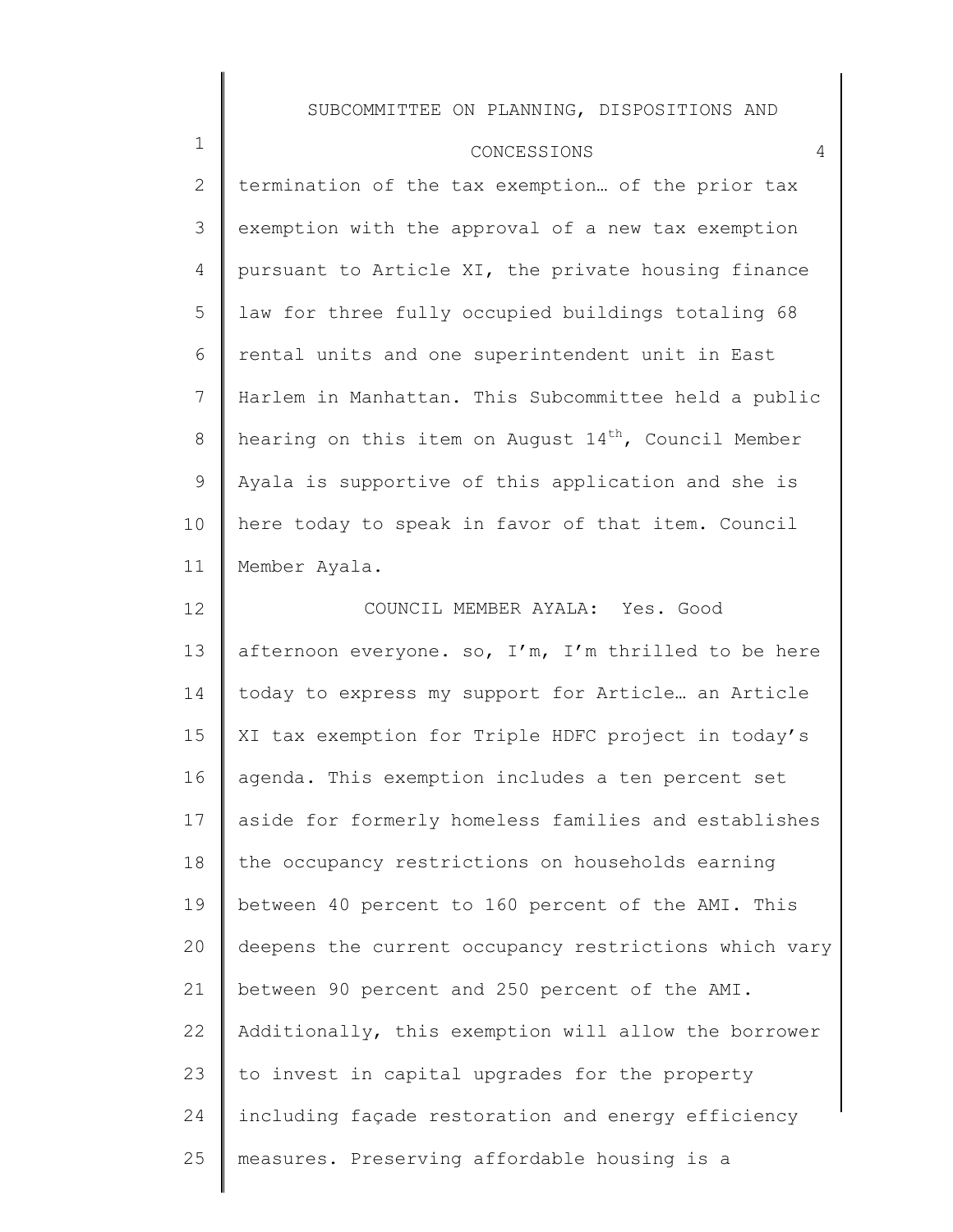#### CONCESSIONS 5

1

2 3 4 5 6 7 8 9 10 11 12 13 14 15 16 17 18 19 critical… is critical as low income and moderate families continue to struggle to find housing in our city. I am proud to have negotiated this agreement and would like to thank our partners at HD… HPD as well as Jeff Ewing from the Council's Land Use team for their efforts and I would also like to thank my staff who spent a lot of time on the phone going back and forth to ensure that we got the deepest affordability possible for future residents but also that we included the ten percent set aside for homeless families because I believe that every project moving forward should include a ten percent set aside for homeless families if we have any plans eradicating our current homeless situation. Thank you. CHAIRPERSON KALLOS: Thank you and I think… one thing I just want to take exception to and recognize is this building at Triple HDFC somehow had

20 21 22 23 24 25 quote, unquote 'affordable' housing at 250 percent of the AMI and I think that's somewhere around 200,000 dollars a year and I don't think that our city should be building affordable housing for people making almost a quarter of a million dollars a year and its… and, and I… it seems that we both agree on that and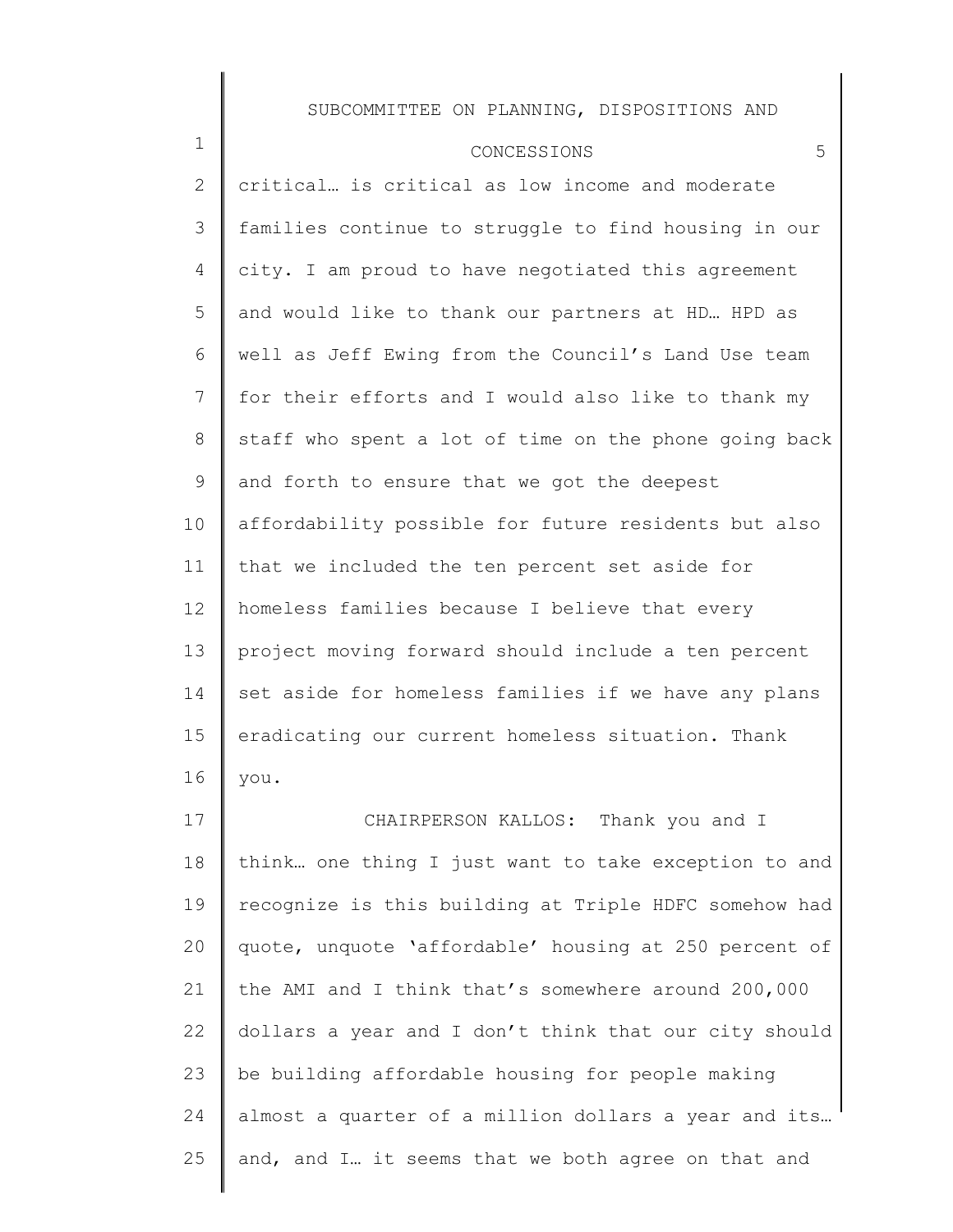| CONCESSIONS |  |
|-------------|--|
|-------------|--|

1

2 3 4 5 6 7 8 9 10 11 12 13 14 15 16 17 18 19 20 21 22 23 24 25 you are a champion in terms of lowering that and I believe the maximum unit will be a, a fraction of that 250 percent. So, thank you for your strong advocacy and we are proud to support you. We will also be voting on Land Use Item 186, the Nueva Era Apartments tax exemption application for property at 287-289 Audubon Avenue in Council Member Rodriguez's district in Manhattan. This application is for the termination of the prior Article V tax exemption and the dissolution of the redevelopment company which owns the site and for approval of a new tax… Article XI tax exemption under the private housing finance law for this fully occupied, 34-unit residential building with rents currently capped at 30 percent of household income. Vacant units will be rented to households earning up to 50 percent of AMI. This Subcommittee held a public hearing on this item on August  $14<sup>th</sup>$ . The local Council Member is supportive of the application. We will also be voting to approve Land Use Item 187, the Deshler Apartment application for properties located in Council Member Perkin's district in Manhattan. The application is for the termination of a prior Article V tax exemption and dissolution of the redevelopment company which owns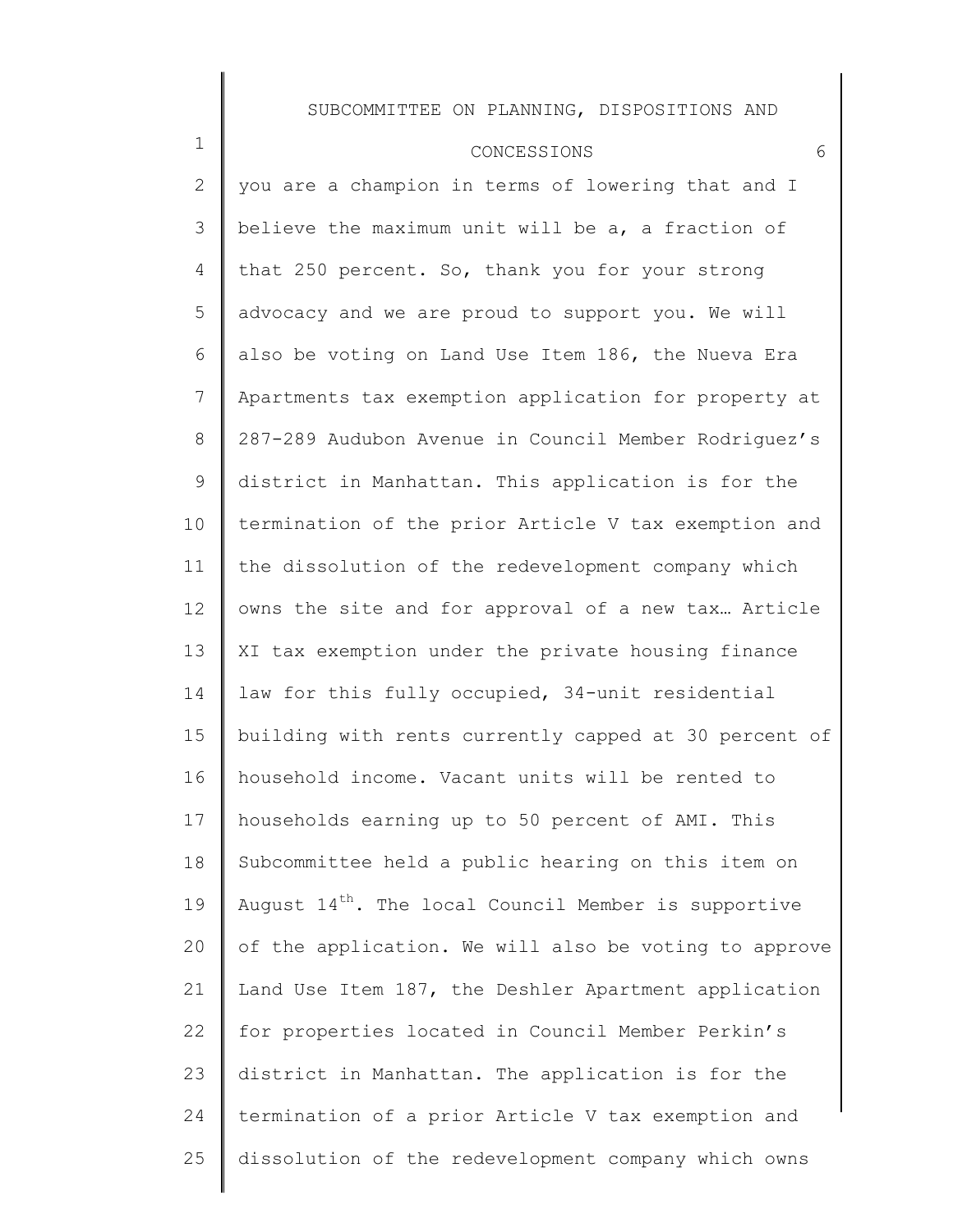#### CONCESSIONS 7

1

2

3

4

5

6

7

8

9

10

11

12

13

14

15

16

17

18

19

20

21

22

23

24

25

the site and for approval of a new Article XI tax exemption under the private housing finance law. The subject property consists of two fully occupied seven story multiple dwelling buildings containing a total of 60 residential units which rents are capped at 30 percent of household income. Vacant units will be rented to households earning up 50 percent of AMI which is very low income and a great target. This Subcommittee held a public hearing on this item on August  $14^{th}$ , the local Council Member is supportive of the application. It should be also noted that one of the buildings was already… had an accessible entrance, another building we inquired about adding accessibility and the developer has agreed to make an at grade entrance available to anyone in the building who is facing immobility, disability which will allow them to not enter from the main entrance but through a side entrance with a special key. We will also be voting to approve six applications for tax exemptions related to In Rem actions in Queens, Brooklyn and the Bronx, they are Land Use Items 177 and 178 in Queens, 179 and 180 in Brooklyn and 181 and 182 in the Bronx. Land Use Items 177, 179 and 181 are all applications

for tax exemptions pursuant to Article XI of the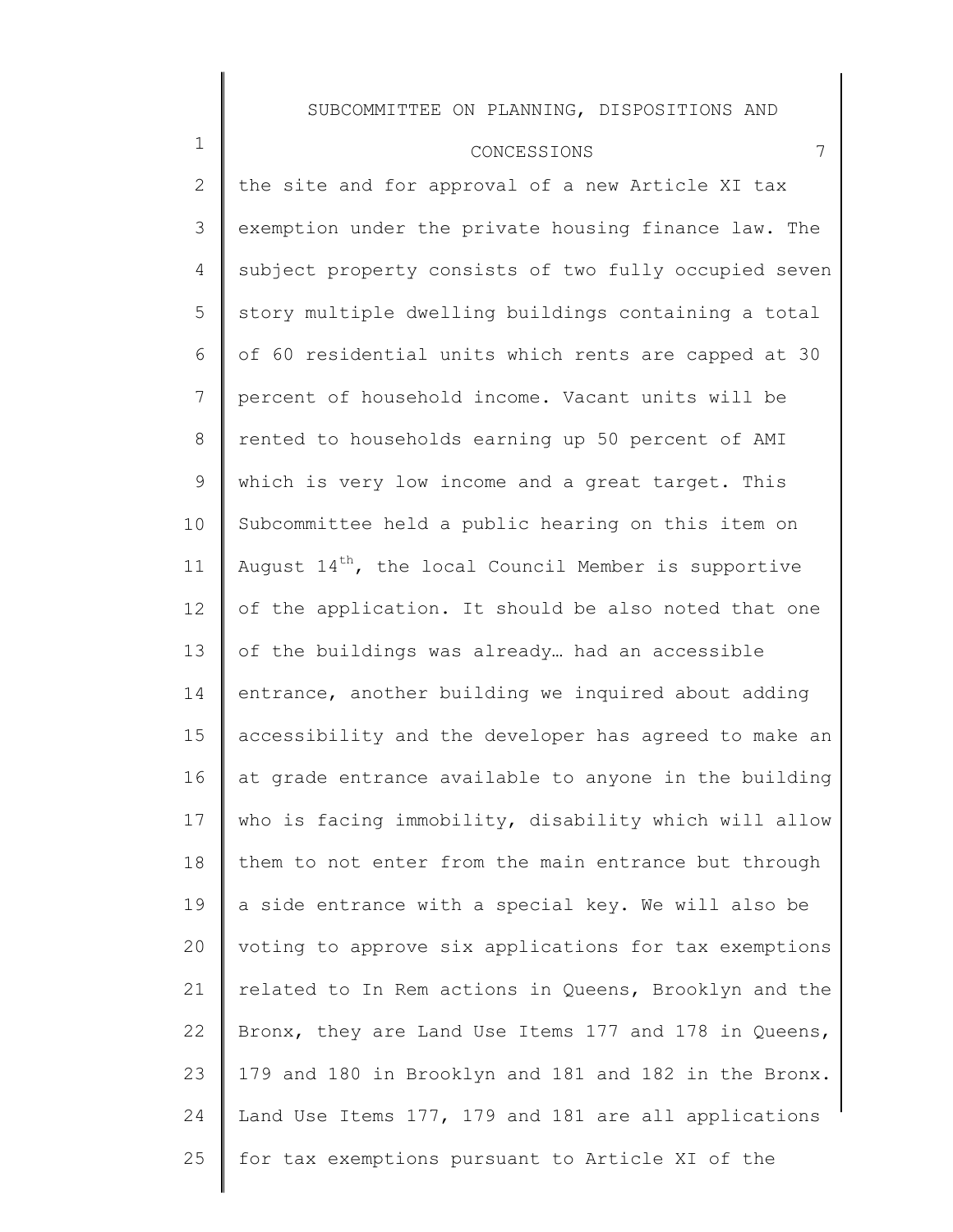| $\mathbf 1$  | 8<br>CONCESSIONS                                            |
|--------------|-------------------------------------------------------------|
| $\mathbf{2}$ | private housing finance law for unimproved properties       |
| 3            | in Queens, Brooklyn and the Bronx. Land Use Items           |
| 4            | 178, 180 and 182 are for applications for urban             |
| 5            | development action area project approval waiver of          |
| 6            | the area designation UDAAP tax exemptions and Article       |
| 7            | XI tax exemptions for improved property in Queens,          |
| 8            | Brooklyn and the Bronx. The properties effected by          |
| 9            | these applications have already been approved by the        |
| 10           | council for transfer pursuant to the city's third-          |
| 11           | party transfer program administered by the Department       |
| 12           | of Housing Preservation and Development. As stated at       |
| 13           | the hearing on these applications on August the $14^{th}$ , |
| 14           | 2018, the third-party transfer program was created in       |
| 15           | 1996 as an alternative to the city owning and               |
| 16           | managing In Rem which in other wise may refer to as         |
| 17           | abandoned properties. Under the program when the city       |
| 18           | forecloses on properties for unpaid taxes ownership         |
| 19           | can be transferred directly to a non-profit                 |
| 20           | organization, Neighborhood Restore is the name of           |
| 21           | that non-profit organization which will work with           |
| 22           | qualified non-profit and for-profit developers to           |
| 23           | stabilize, manage and plan for the rehabilitation and       |
| 24           | future ownership of these properties. Each of the           |
| 25           | individual Council Members with the effective               |
|              |                                                             |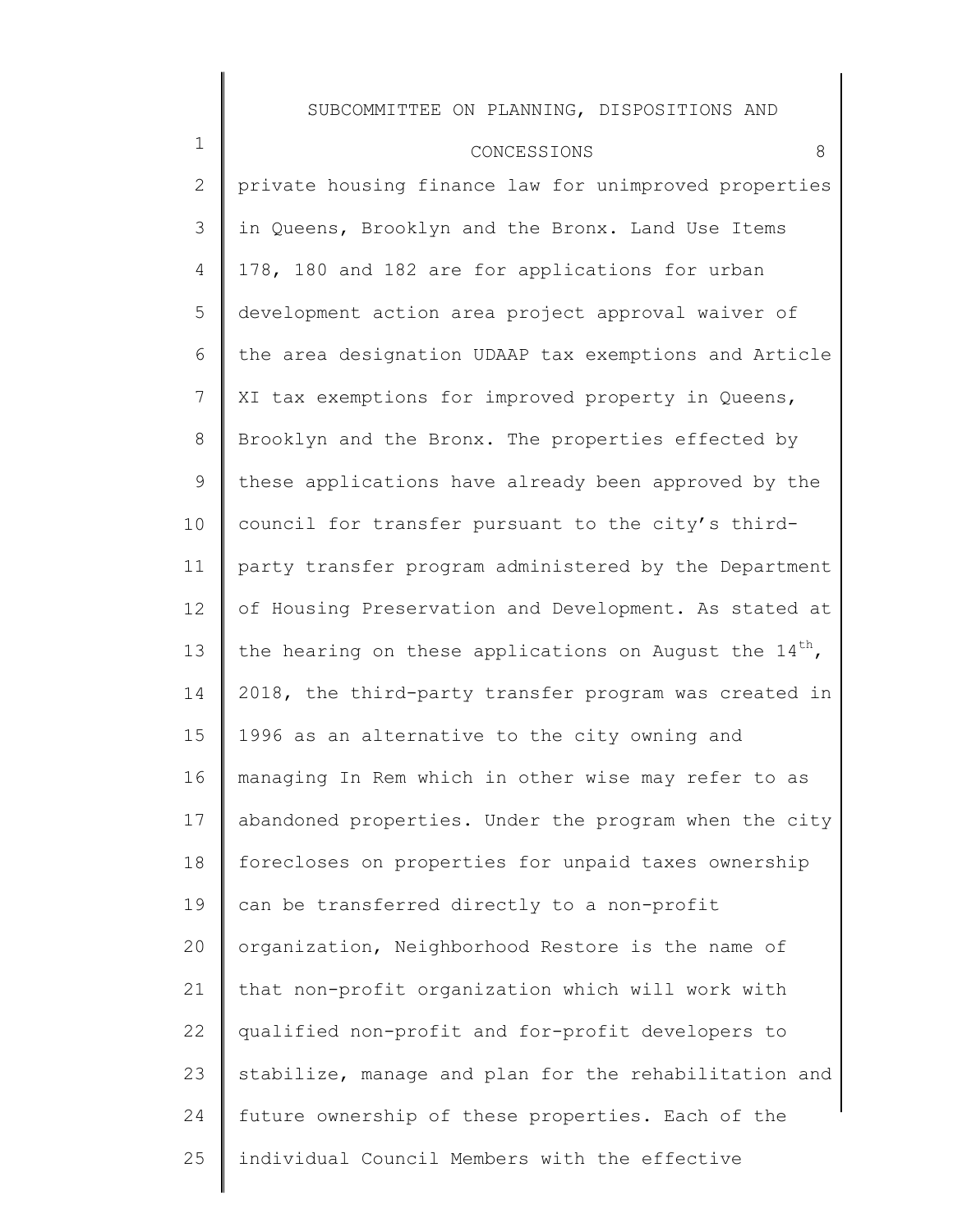### CONCESSIONS 9

1

2 3 4 5 6 7 8 9 10 11 12 13 14 15 16 17 18 19 20 21 22 23 24 25 properties in their district was supportive of the transfer and each is also supportive of the tax exemptions we are about to vote on. I will note that between the time of the transfer was approved today and today's vote a number of additional properties have been carved out or removed from the list of properties to transfer. Those 30 transfers being removed are listed in an HPD letter to the Speaker dated September  $4<sup>th</sup>$ . In the Bronx the properties being removed are 2015 Grand Avenue, 1103 Franklin Avenue, 3732 Laconia Avenue, 1314 Oakley Street, 490 East 181<sup>st</sup> Street, 941 Rogers Place, 1015 Longfellow Avenue, 483 Willis Avenue, 3175 Villa Avenue, 1970 Morris Avenue, 803 East 182<sup>nd</sup> Street, 943 West 179<sup>th</sup> Street, 875 Longfellow Avenue, 757 East 169<sup>th</sup> Street. And in Brooklyn the properties that are being pulled out are 737 Sheffield Avenue, 721 Van Siclen Avenue, 413 East 23<sup>rd</sup> Street, 766 Miller Avenue, 1016 Green Avenue, 106 Moore Street, 1141 Green Street, 897 Park Place, 11 Spencer Place, 315 Hartman Street, five… 5614 6th Avenue, 56… 566 Williams Avenue, 2838 West 19<sup>th</sup> Street, 463 Classon Avenue and in Queens 29-23  $57<sup>th</sup>$  Street, 39-21  $57<sup>th</sup>$  Street. In response to questions from this committee, the Department of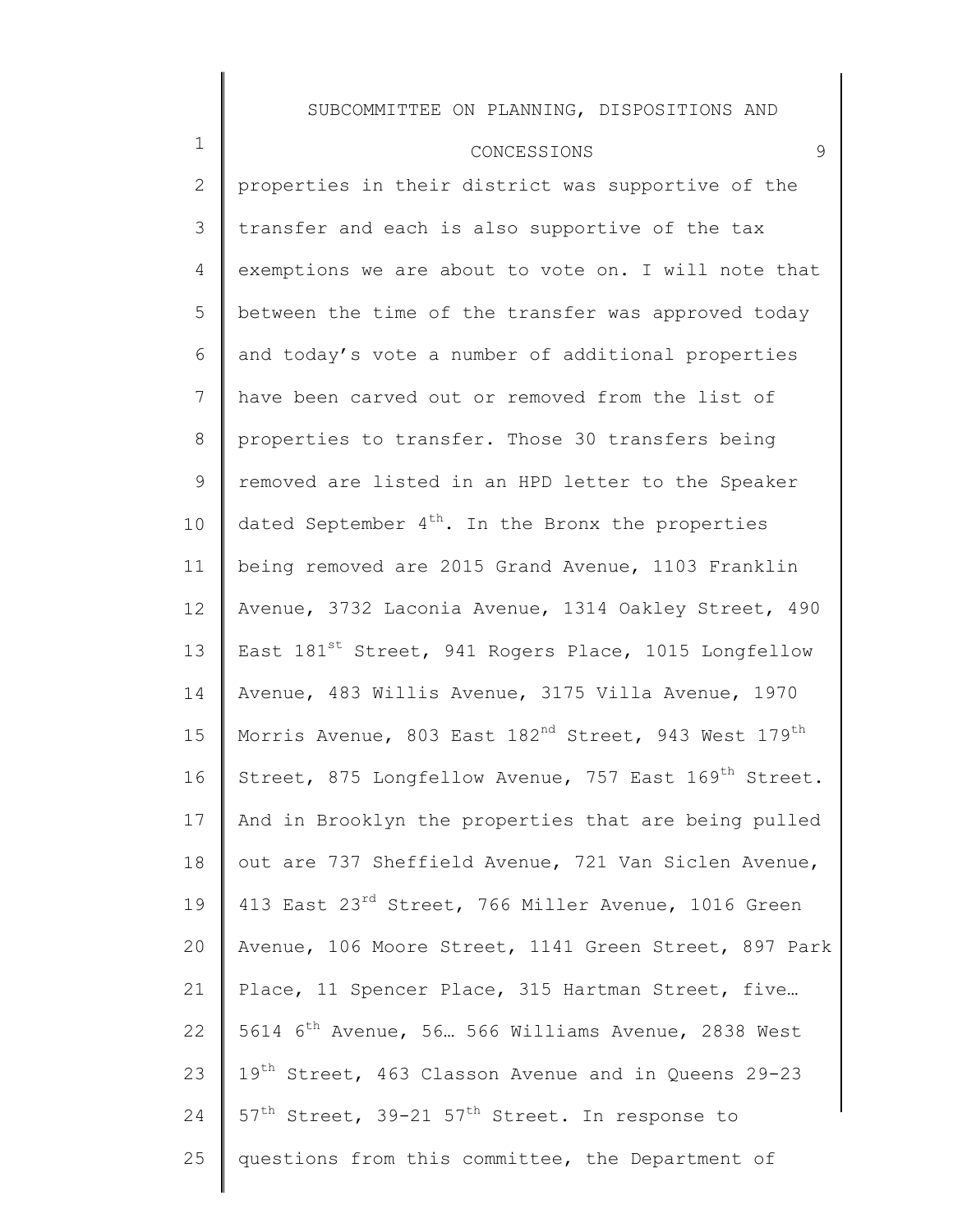### CONCESSIONS

1

2 3 4 5 6 7 8 9 10 11 12 13 14 15 16 17 18 19 20 21 22 23 24 25 Housing Preservation and Development has actually changed the term sheet for all third-party transfers moving forward lowering the level of affordability from just… from allowing to target high, moderate income individuals at 150 percent of AMI down by 30 percent to a maximum of 120 percent of AMI. So, all of the units in this program when they become vacant will no longer be available to people making 150 percent of AMI will, will be on a more affordable group of 120 percent of AMI and lower. With that being said we've been assured by HPD that in previous third-party transfers 90 percent of the units were at 80 percent of AMI or lower, we are expecting that HPD continue their performance of having 90 percent of the units below 80 percent of AMI. We will continue to do oversight and watch over these projects… these properties and ensure that they remain affordable as they become vacant. In addition, we also noted in reviewing these applications that the properties went to non-profit developers and for-profit developers and the for-profit developers appeared to get buildings with more units than the non-profit developers which got buildings with fewer units on it and that is something we'll continue to look into.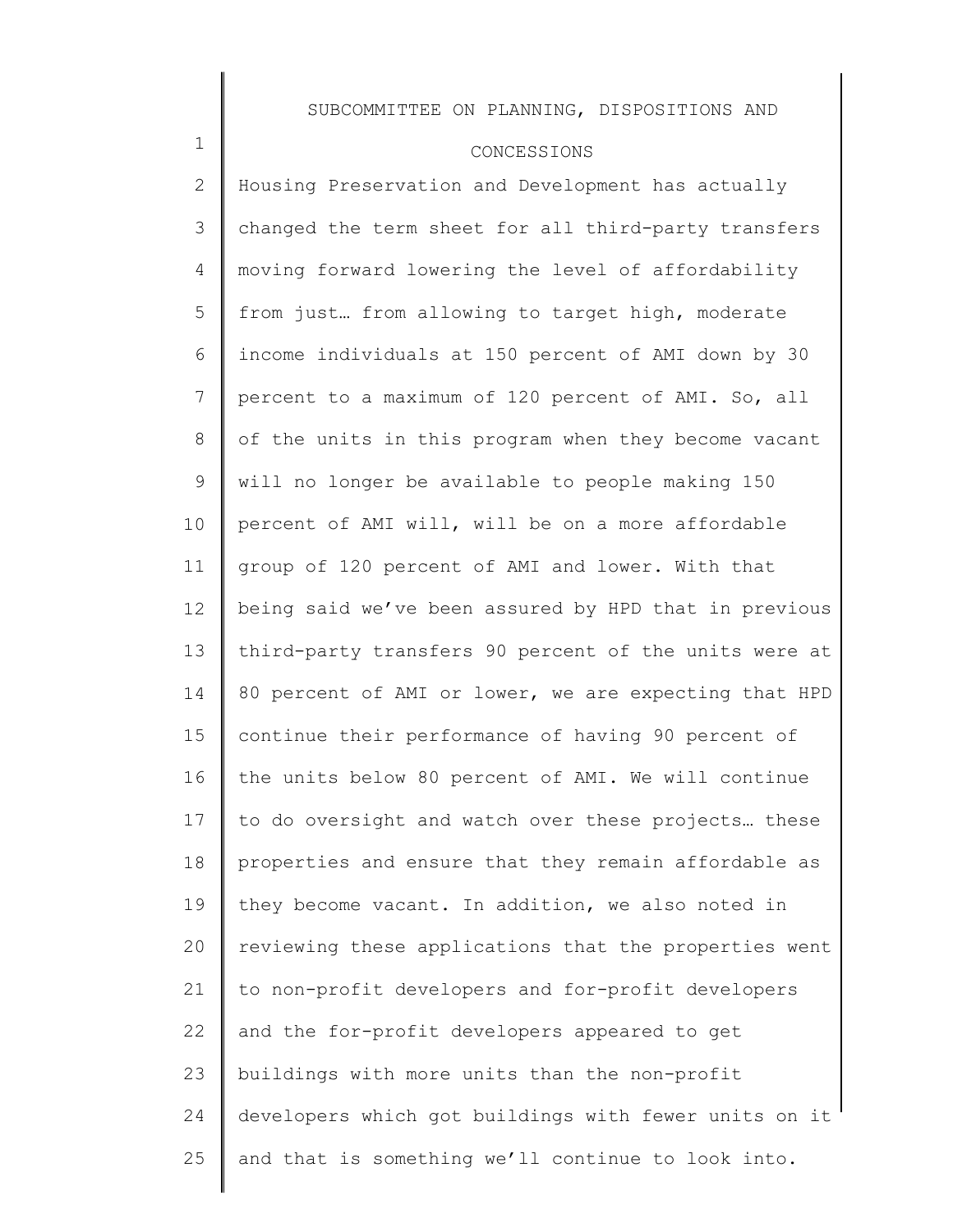|                 | SUBCOMMITTEE ON PLANNING, DISPOSITIONS AND            |
|-----------------|-------------------------------------------------------|
| 1               | CONCESSIONS                                           |
| $\mathbf{2}$    | I'd like to now call for a vote of Land Use Items     |
| 3               | 177, 178, 179, 180, 181, 182, 183, 186 and 187 as     |
| 4               | amended by the letter on September $4^{th}$ , counsel |
| 5               | please call the roll.                                 |
| 6               | COMMITTEE CLERK: Vote to approve LU's                 |
| 7               | 177, 178, 179, 180, 181, 182, 183, 186 and 187, Chair |
| 8               | Kallos?                                               |
| $\mathcal{G}$   | CHAIRPERSON KALLOS: Aye on all.                       |
| 10              | COMMITTEE CLERK: Deutsch?                             |
| 11              | COUNCIL MEMBER DEUTSCH: [off mic] Aye on              |
| 12              | all.                                                  |
| 13              | COMMITTEE CLERK: Diaz?                                |
| 14              | COUNCIL MEMBER DIAZ: Aye on all and I                 |
| 15 <sub>2</sub> | would like to congratulate my colleague, my Puerto    |
| 16              | Rican woman colleague for her wonderful work and her  |
| 17              | concern for the community and thank you.              |
| 18              | COMMITTEE CLERK: The Land Use Items are               |
| 19              | approved by a vote of three in the affirmative, no    |
| 20              | negatives and no abstentions and we will leave the    |
| 21              | vote open.                                            |
| 22              | CHAIRPERSON KALLOS: We'll leave the vote              |
| 23              | open and we will now start our public hearing on two  |
| 24              | items. We will hear together Land Use Items 184 and   |
| 25              | 185 related to Article XI tax exemptions for property |
|                 |                                                       |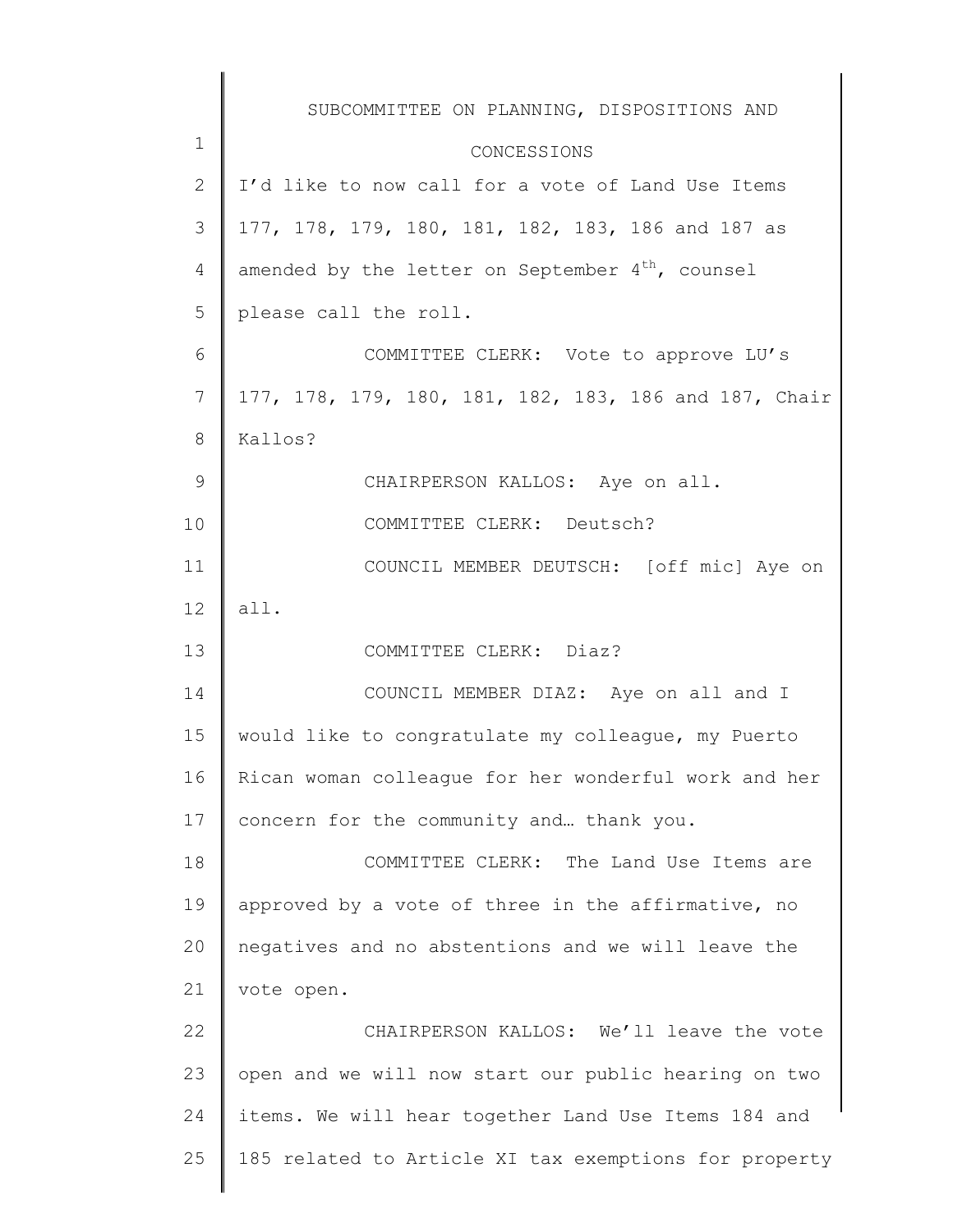### CONCESSIONS

1

2 3 4 5 6 7 8 9 10 11 12 13 14 15 16 17 18 19 20 21 22 23 24 25 on Riverside Drive in Manhattan. Land Use 184 is related to property located at 638-640 Riverside Drive, block 2088, lot nine in Council Member Levine's district. HPD seeks approval for a new Article XI tax exemption for a period of 40 years pursuant to section 577, the private housing finance law. The property is an existing partially occupied 12 story building with 133 rental units which includes 99 occupied units, 34 vacant units. The building receiving a 40 year… the building received a 40-year Article XI tax exemption in 2013 which runs through 2043 however the building is undergoing much needed rehabilitation and construction loan was closed in 2018 with a 30-year term running through 2048. Thus, the current Article XI tax exemption would be terminated and replaced with a new 40-year tax exemption that coincides with the term of the permanent loan. The building is anticipated to convert to cooperative ownership this fall. The 34 vacant units would have income restrictions of 120 percent of AMI and rent restrictions at 100 percent of AMI. Land Use 185 is related property located at 642-644 Riverside Drive, block 2088, lot 114 also in Council Member Levine's district. HPD seeks approval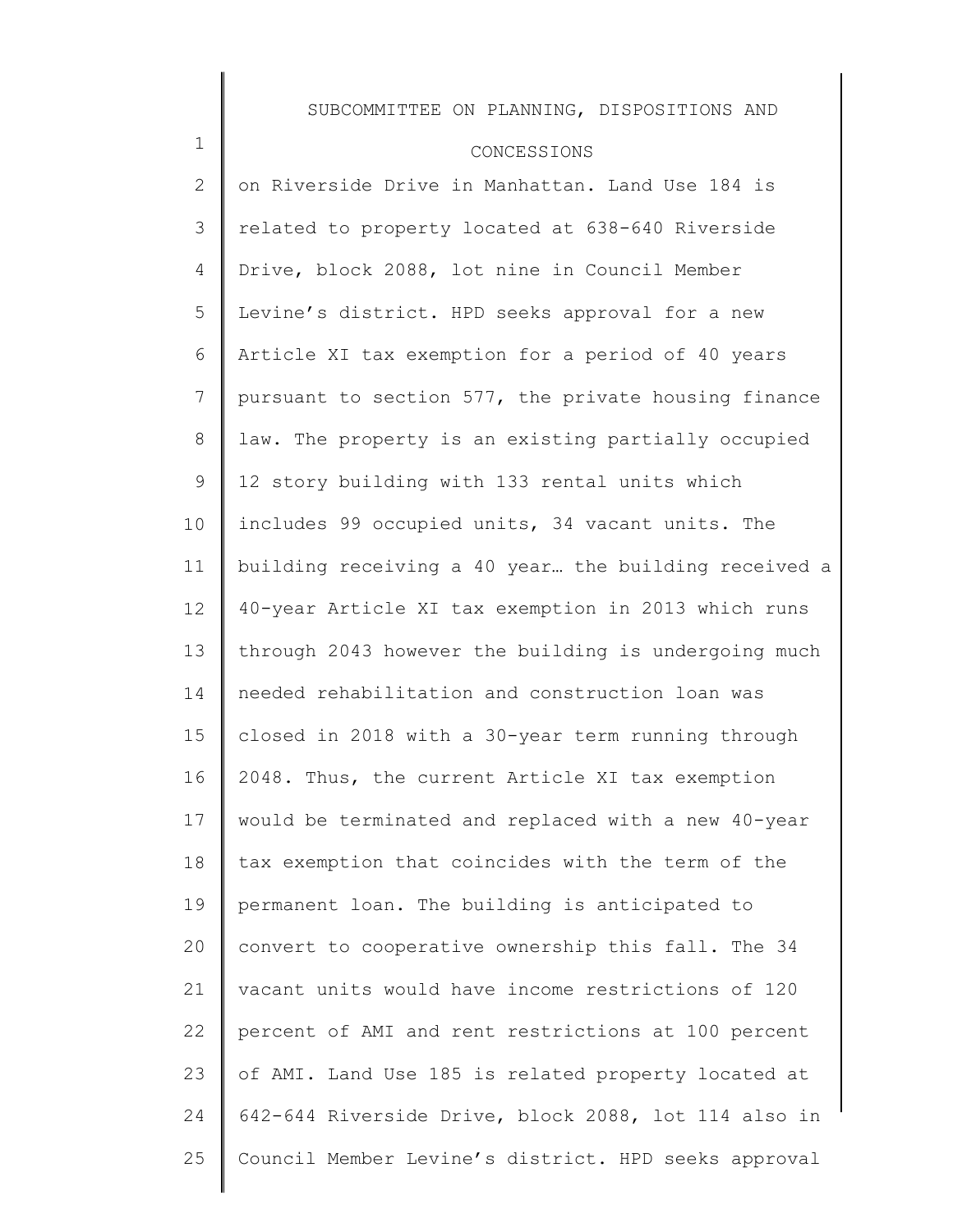### CONCESSIONS

1

2 3 4 5 6 7 8 9 10 11 12 13 14 15 16 17 18 19 20 21 22 23 24 25 of a, a new Article XI tax exemption for a period of 40 years pursuant to section 577 of the private housing finance law. The subject property is an existing partially occupied 12 story building with 93 rental units which includes 78 occupied units and 15 vacant units. The building received a 40-year Article XI tax exemption in 2003 which runs through 2043 however the ownership has recently undercame… undertaken substantial rehabilitation and is now seeking a 40-year permanent financing loan. The term of the permanent loan would run from 20… run through 2058 which does not align with the Article XI tax exemption. Thus, the current Article XI tax exemption would be terminated and replaced with a new 40-year tax exemption that coincides with the term of the permanent loan. The building is anticipated to convert to cooperative ownership in the fall. The 15 vacant units would have income restrictions of 70 percent of AMI and rent restrictions of 60 percent of AMI making this the more affordable building. I'd like to now open up the public hearing on Land Use Items 140… 84 and 185. Before inviting HPD to present testimony I would like Council Member Levine to provide some opening remarks on the record.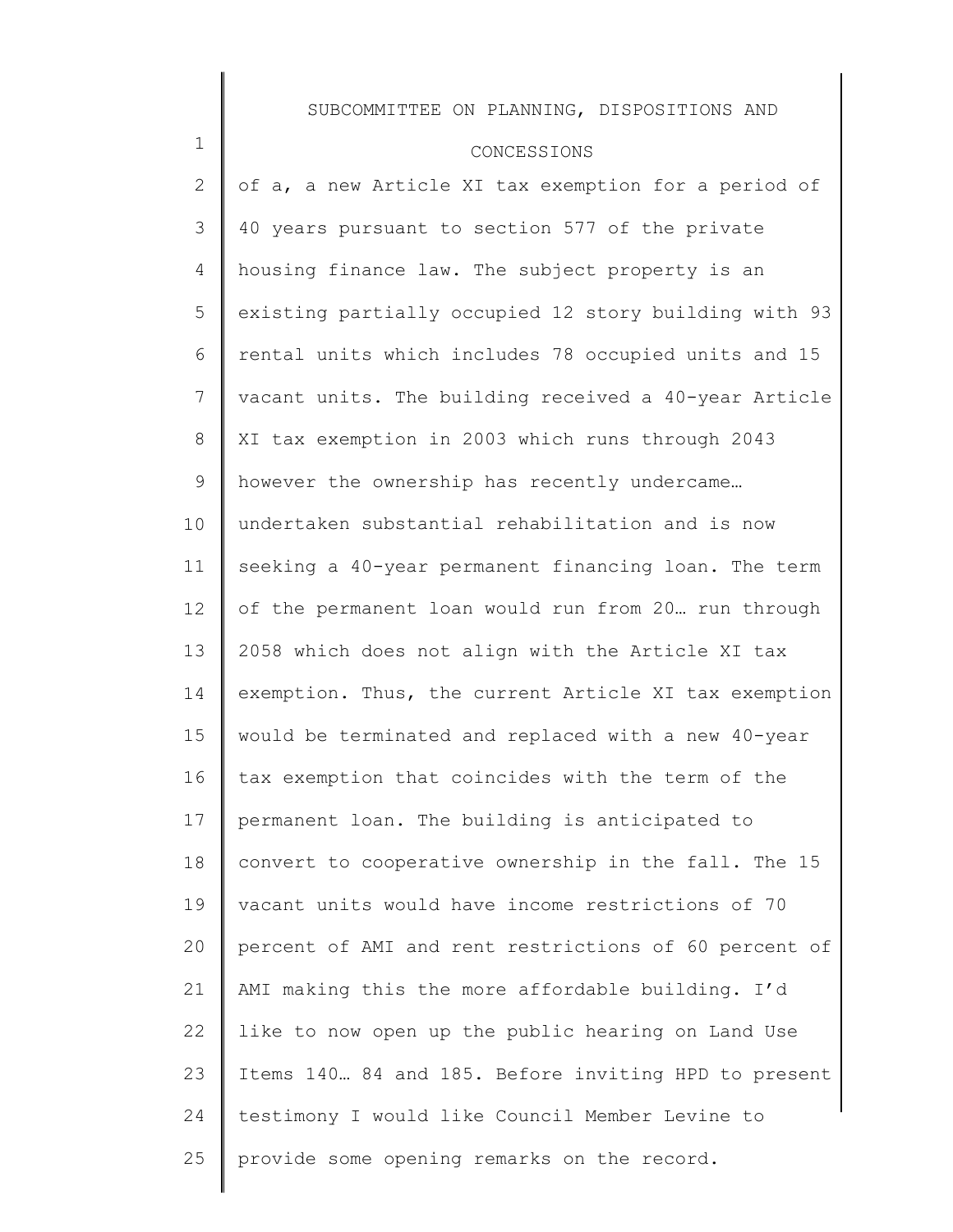### CONCESSIONS

1

2 3 4 5 6 7 8 9 10 11 12 13 14 15 16 17 18 19 20 21 22 23 24 25 COUNCIL MEMBER LEVINE: Thank you Chair Kallos and you give a very thorough description of the projects, so I don't feel the need to add a lot. I just want to briefly recount, this has been a long saga for these two buildings that were taken over from a neglectful landlord in 2003 through the In Rem program and these tenants collectively have worked intensely for 15 years to achieve the dream of home ownership; they were engaged, they were passionate, they were active and capable and this proves to me really the strength of the home ownership model, the power of giving people control over their destiny as home owners and to get to the finish line on this deal to turn these buildings into co-ops we do need to extend the Article XI that's what today is about… today's hearing is about. What will emerge are co-ops that are going to be truly affordable and HCFCs come in many, many different flavors and, and some have less strict income requirements for historic reasons but this building out of the gate… these two buildings out of the gate are really going to be pretty solidly targeted towards people who would not have an opportunity for home ownership otherwise, certainly not in Manhattan with target AMIs of I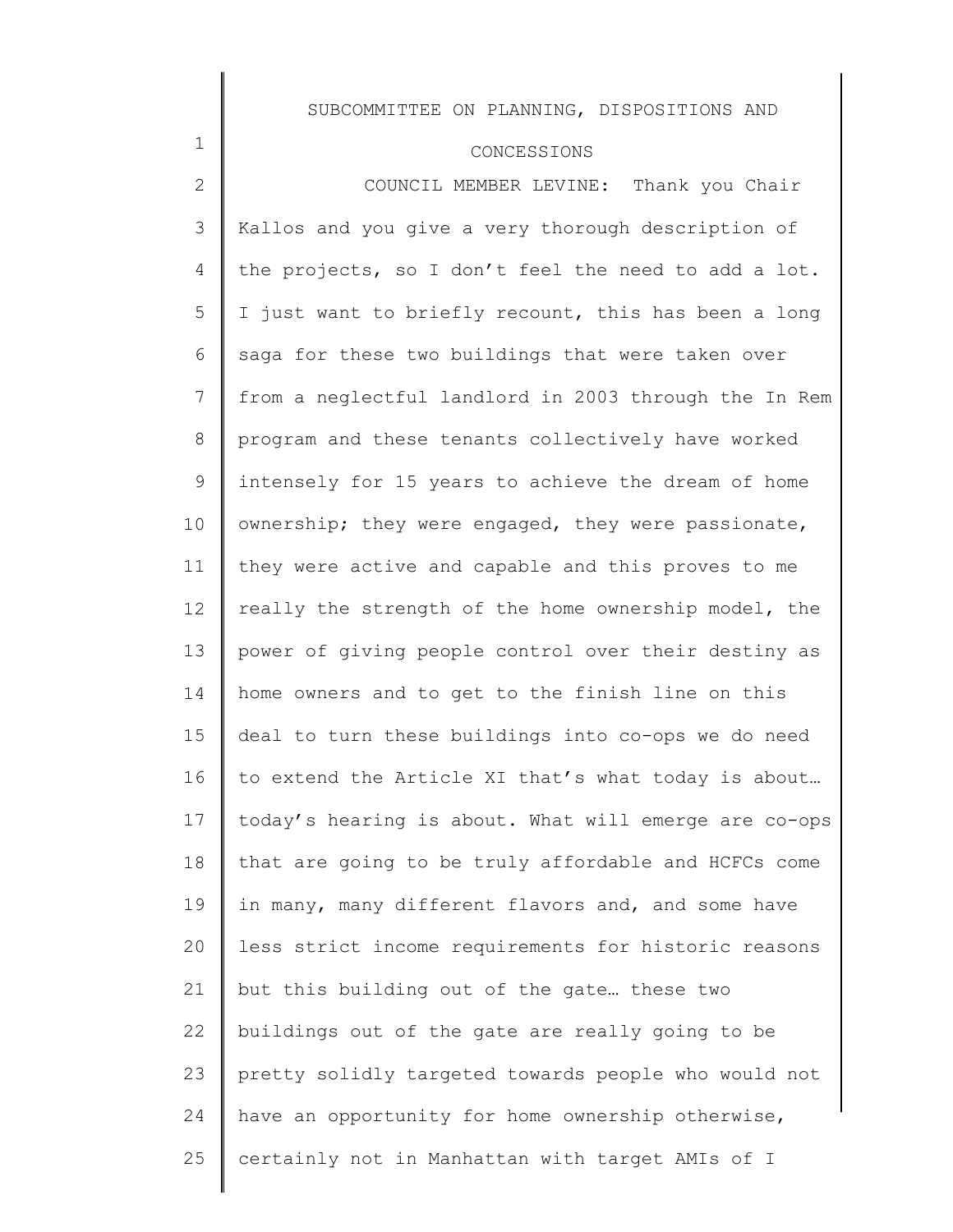### CONCESSIONS

1

2 3 4 5 6 7 8 9 10 11 12 13 14 15 16 17 18 19 20 21 22 23 24 25 believe 60 percent and something that you don't see in a lot of buildings which is a, a limit on assets of 175 percent of AMI and that can prevent someone who might be very wealthy but just out of college and not let earn… yet not yet earning a lot from gaming the system. So, I believe also there will be restrictions on sale price which maybe our panel can describe. So, and lastly, I want to acknowledge, I'm not sure if the Chair mentioned that there has been significant public investment to bring these buildings up to safety and other standards with, I believe it's 15 million in 644 Riverside and 23 million in 640 and that's going to help the… making sure the tenants inherit buildings which are recently renovated and livable and safe without inheriting the full debt burden of that. So, all in all I think this is a, a real win for the residents and for our collective goals of affordable home ownership. Thank you, Mr. Chair, for the opportunity to speak and I look forward to the conversation. CHAIRPERSON KALLOS: Thank you, I'll now instruct the Committee Counsel to swear in the panel. COMMITTEE CLERK: Before responding please hit the button on your mic and state your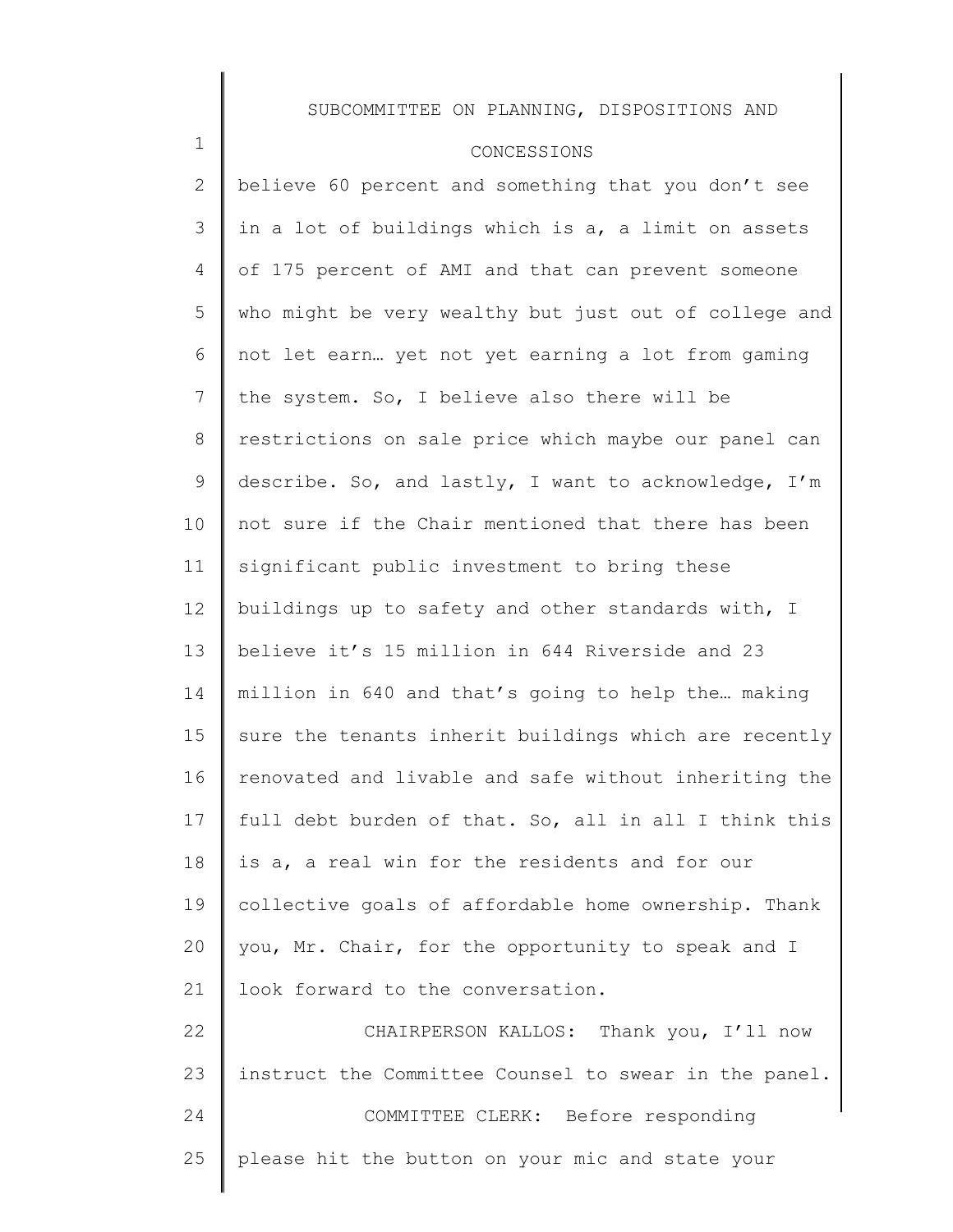|              | SUBCOMMITTEE ON PLANNING, DISPOSITIONS AND            |
|--------------|-------------------------------------------------------|
| $\mathbf 1$  | CONCESSIONS                                           |
| $\mathbf{2}$ | name. Do you each swear or affirm that the testimony  |
| 3            | that you're about to give will be the truth, the      |
| 4            | whole truth and nothing but the truth and that you    |
| 5            | will answer all questions truthfully?                 |
| 6            | ANYA IRONS: Anya Irons, yes.                          |
| 7            | NELSON CHEN: Nelson Chen, yes.                        |
| 8            | GENEVIEVE MICHEL: Genevieve Michel, yes.              |
| 9            | LEE WARSHAVSKY: Lee Warshavsky, yes.                  |
| 10           | CHAIRPERSON KALLOS: Please begin your                 |
| 11           | testimony.                                            |
| 12           | GENEVIEVE MICHEL: Again, Genevieve                    |
| 13           | Michel from HPD. Land Use Numbers 184 and 185 consist |
| 14           | of exemption areas related to 640 and 644 Riverside   |
| 15           | Drive in Manhattan council district seven. These two  |
| 16           | buildings were part of an In Rem foreclosure action   |
| 17           | initiated by the city and transferred to Neighborhood |
| 18           | Restore HDFC in 2003 under the under the third party  |
| 19           | transfer program, TPT round two. In 2004,             |
| 20           | Neighborhood Restore conveyed the buildings to Shu    |
| 21           | Hab Housing Development Fund Corporation which is a   |
| 22           | not for profit organization created by Settlement     |
| 23           | Housing Fund Inc. working with Urban Homesteading     |
| 24           | Assistance Board, UHAB, both of these entities are    |
| 25           | not for profit affordable housing organizations. The  |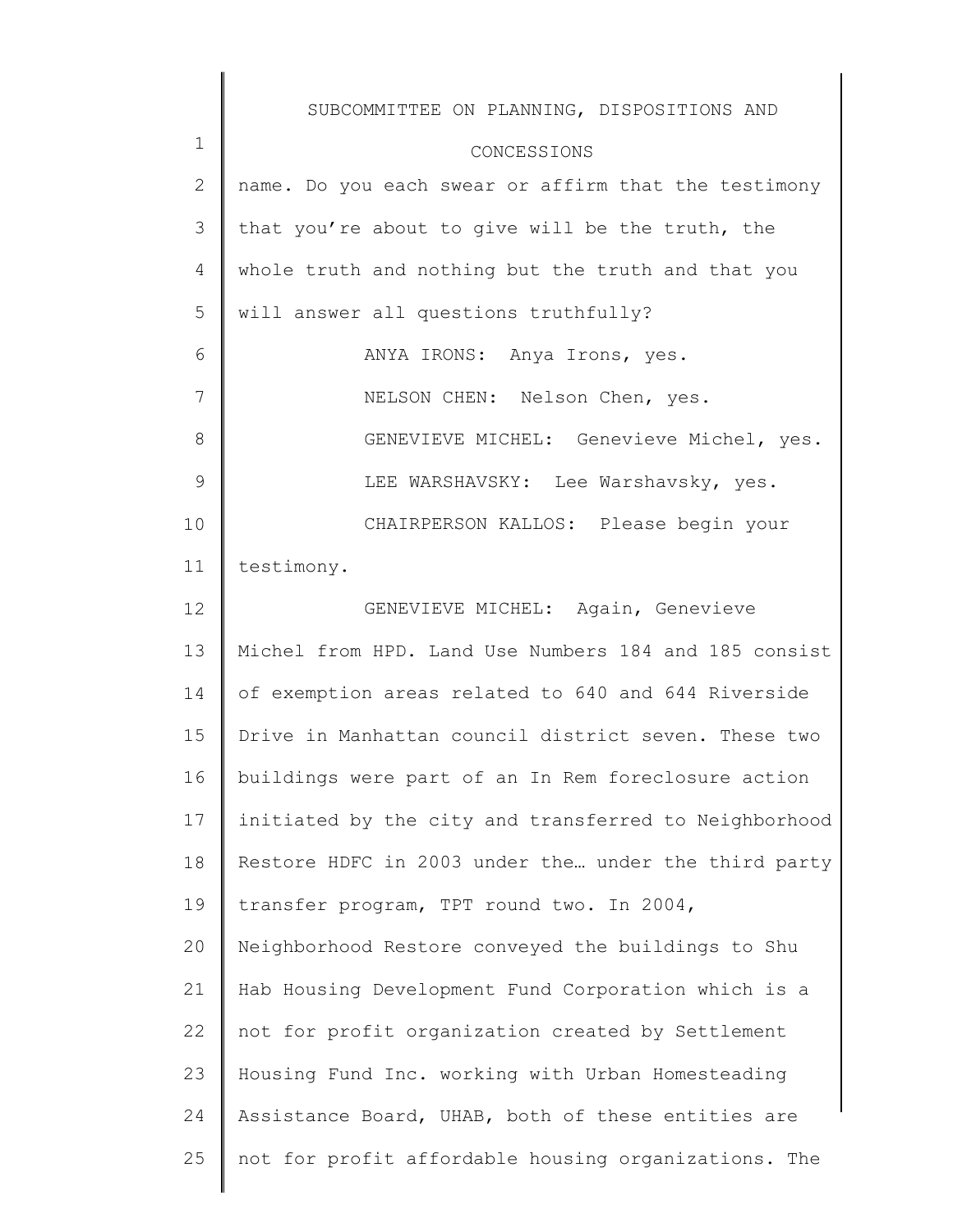#### CONCESSIONS

1

2 3 4 5 6 7 8 9 10 11 12 13 14 15 16 17 18 19 20 21 22 23 24 25 two building together were to be developed during the same time frame and converted to cooperative home ownership. Land Use Number 184 is related to 640 Riverside Drive, block 2088, lot 74 and is known as TPN209G2. It is a 12-story elevator building with 133 residential units of which 99 are occupied and 34 are vacant. The unit mixture comprises of six studios, 56 one bedroom, 50 two bedrooms, 20 three bedrooms and one four-bedroom apartment; household income for existing occupants averages 41 percent of AMI and rents, rents are restricted to 55 percent of AMI. Land Use Number 185 is related to 644 Riverside Drive, block 2088, lot 114 and is known as TPN209G. this building is also a 12-story elevator building with 93 units of which 76 are occupied and 17 are vacant. The unit types comprise of nine one bedroom, 27 two bedrooms, 33 three bedrooms, 21 four bedrooms and five… and three five-bedroom apartments. Household incomes for existing occupants have selfreported their incomes with an average of 69 percent of AMI with maintenance charges at 60 percent of AMI. Currently 644 Riverside Drive has been rehabilitated, while work has not started at 640 Riverside Drive due to a number of issues including tenant relocation and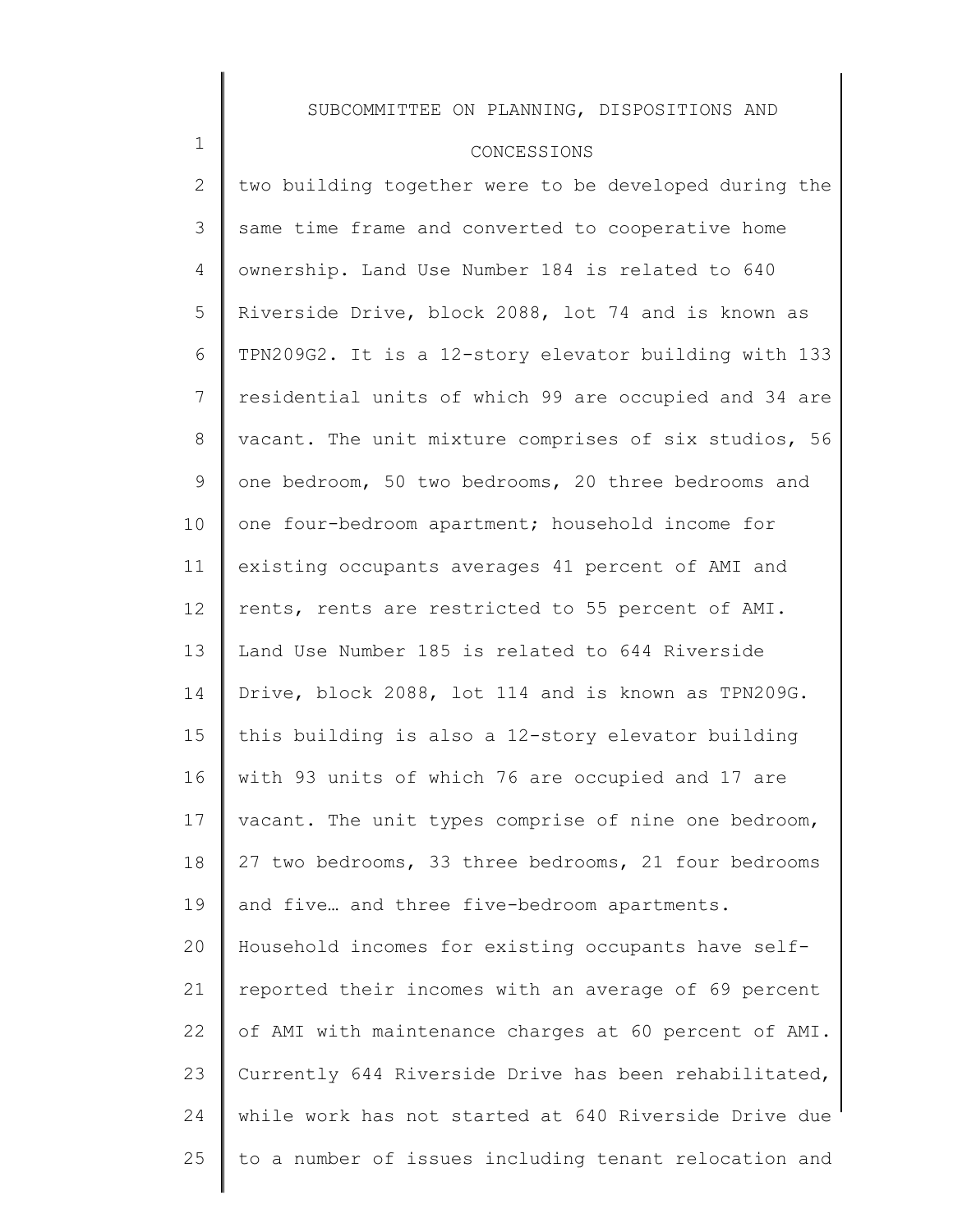### CONCESSIONS

1

2 3 4 5 6 7 8 9 10 11 12 13 14 15 16 17 18 19 20 21 22 23 24 25 work scopes which effect the timing therefore HPD has determined that the project should be bifurcated with standalone projects with S… SHF as the sponsor for 644 Riverside Drive, Drive and UHAB as the sponsor for 640 Riverside Drive. As mentioned, 644 Riverside Drive has been rehabilitated and now has new elevators, plumbing, boiler, water heater, electrical upgrades, new roof, new kitchens and bathrooms, façade work, lobby doors, laundry room, windows, and compactor. The development cost the participation… the development cost through the participation loan program totaled 15,800,339 dollars. 640 Riverside Drive will undergo construction by a different general contractor with a new participation loan, the scope of work has been finalized and is similar to the scope developed for 644 Riverside Drive. Tenants at 640 Riverside Drive will temporarily relocate in phases throughout the construction period and relocation resources will be within the buildings as well as at 644 Riverside Drive. The estimated development costs for 640 Riverside Drive is anticipated to be 25,732,879 dollars and no other subsidies are contemplated for this project. The property is slated for cooperative ownership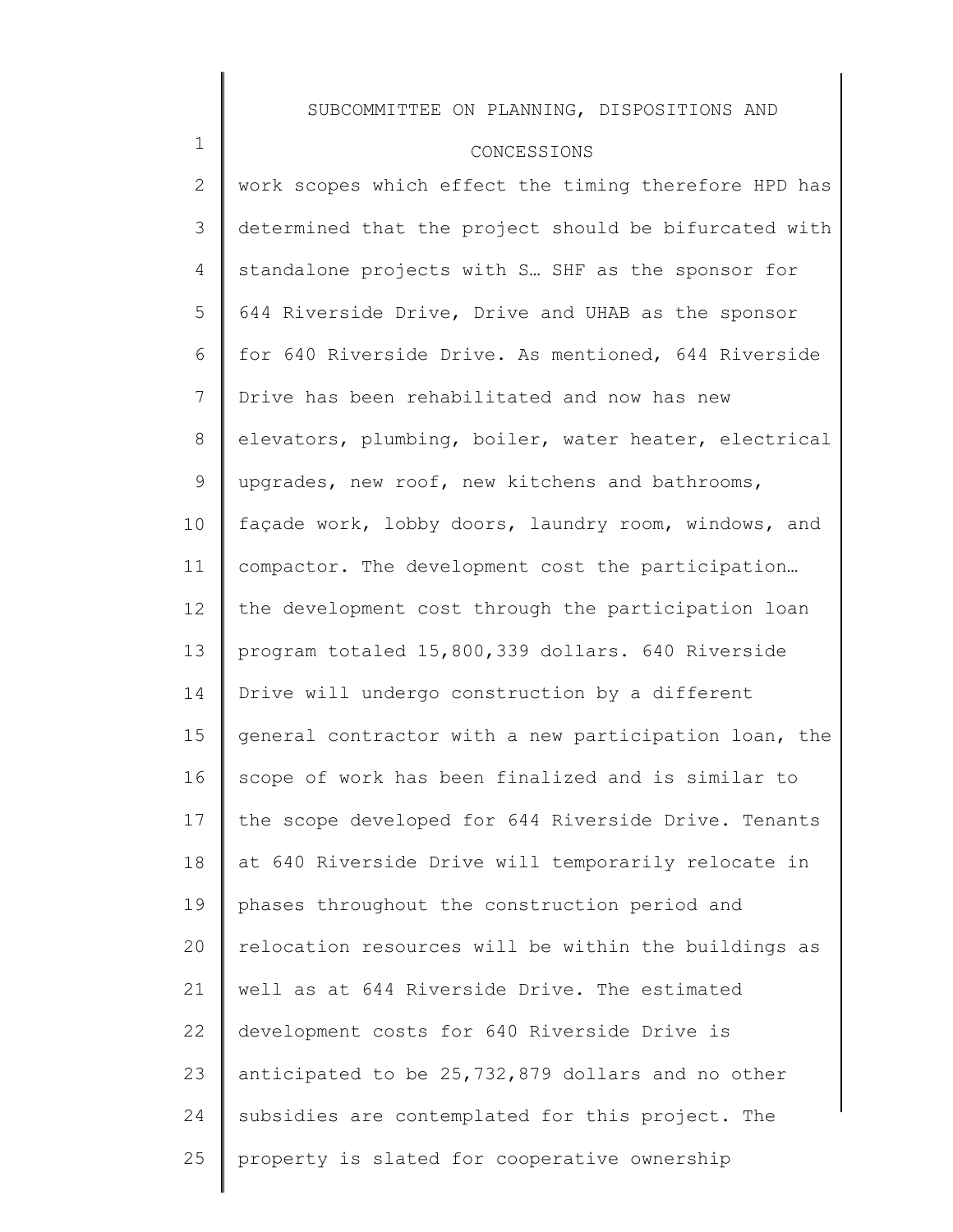### CONCESSIONS

1

2 3 4 5 6 7 8 9 10 11 12 13 14 15 16 17 18 19 20 21 22 23 24 25 conversion upon construction completion if tenants meet all of the TPT milestones and responsibilities. 644 Riverside Drive is currently undergoing permanent loan and cooperative home ownership conversion and marketing of the vacant units will commence shortly through Housing Connect and under TPT program guidelines. Projected household income targets for the vacant units will be approximately 71 percent of AMI. As it currently stands the buildings together have an existing Article XI tax exemption that started in 2003, however a new construction loan closed on June  $29^{th}$ , 2018 with a 30-year regulatory agreement. Given the current finance… given the current financing cannot support a shorter and more… monitorization period for private debt to coincide with the current tax benefit obtained in 2003, new Article XI exemptions are being requested for each building. In an effort to facilitate long term affordability, HPD is before the Planning Subcommittee seeking approval of Article XI tax exemptions for a period of 40 years that will coincide with the term of amended regulatory agreements. The approximate, approximate cumulative value of the Article XI tax exemption for 640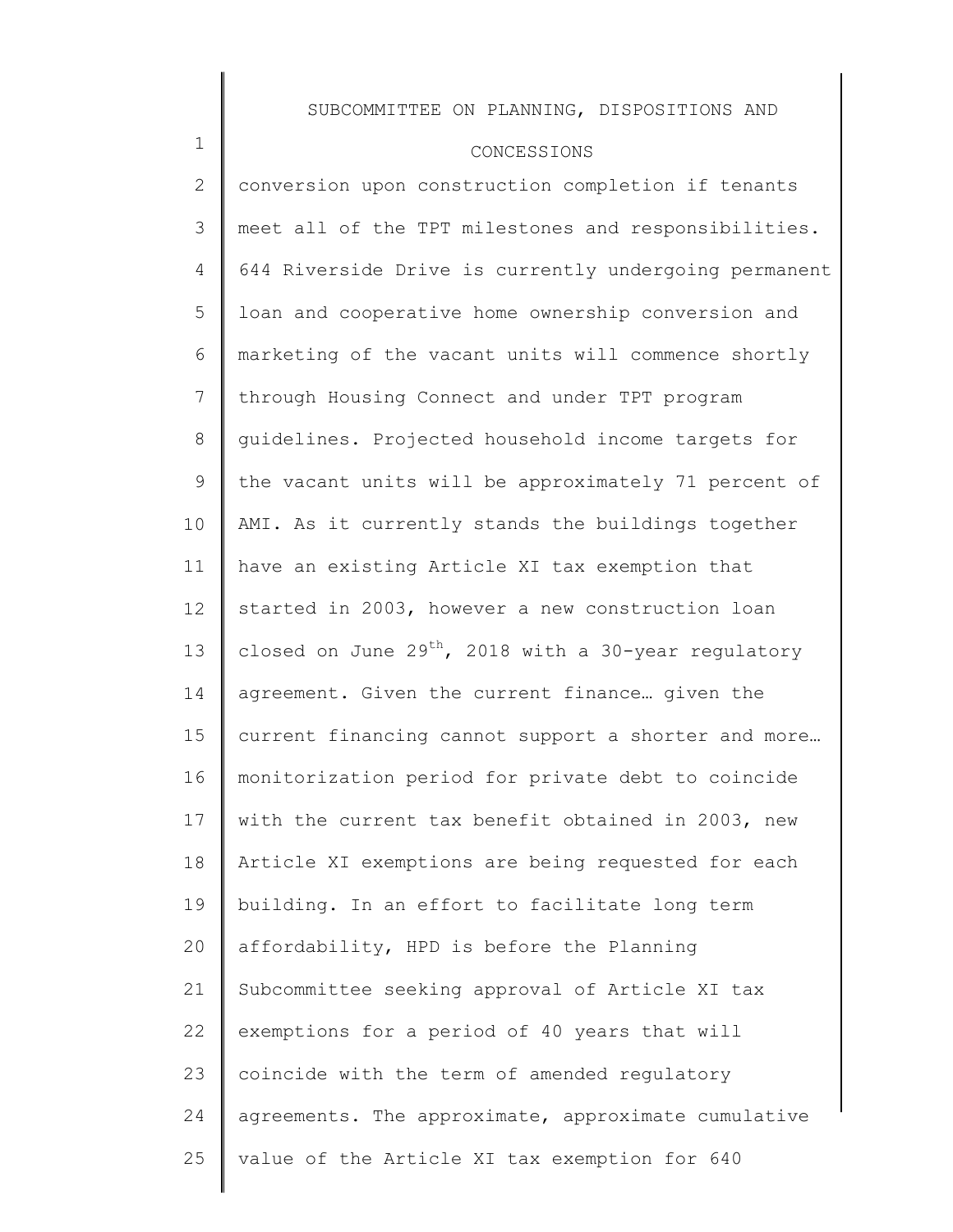#### CONCESSIONS

1

25

2 3 4 5 6 7 Riverside Drive is 31,529,912 dollars with a net present value of 8,808,551 dollars and for 644 Riverside Drive the cumulative value is 21,573,854 with a net present value of 6,027,114 dollars. Thank you very much. I look forward to any questions from the committee.

8 9 10 11 12 13 14 15 CHAIRPERSON KALLOS: I would like to thank Council Member Levine for his personal involvement in these projects, he is the most hands on member perhaps on par with Council Member Ayala and both of them get great results for their districts and then I have a recognition for his years of work on this I'd like to turn it over to him to ask the first round of questions.

16 17 18 19 20 21 22 23 24 COUNCIL MEMBER LEVINE: Okay, thank you Chair Kallos. I want to clarify the AMI requirements for the new co-ops, so you site existing average occupant AMIs at 69 percent for… sorry, that's… is that 640? There are different… currently they're different AMI averages, right? NELSON CHEN: That's 644. COUNCIL MEMBER LEVINE: Okay, 644 and at 640 they… the current average is…

GENEVIEVE MICHEL: 41.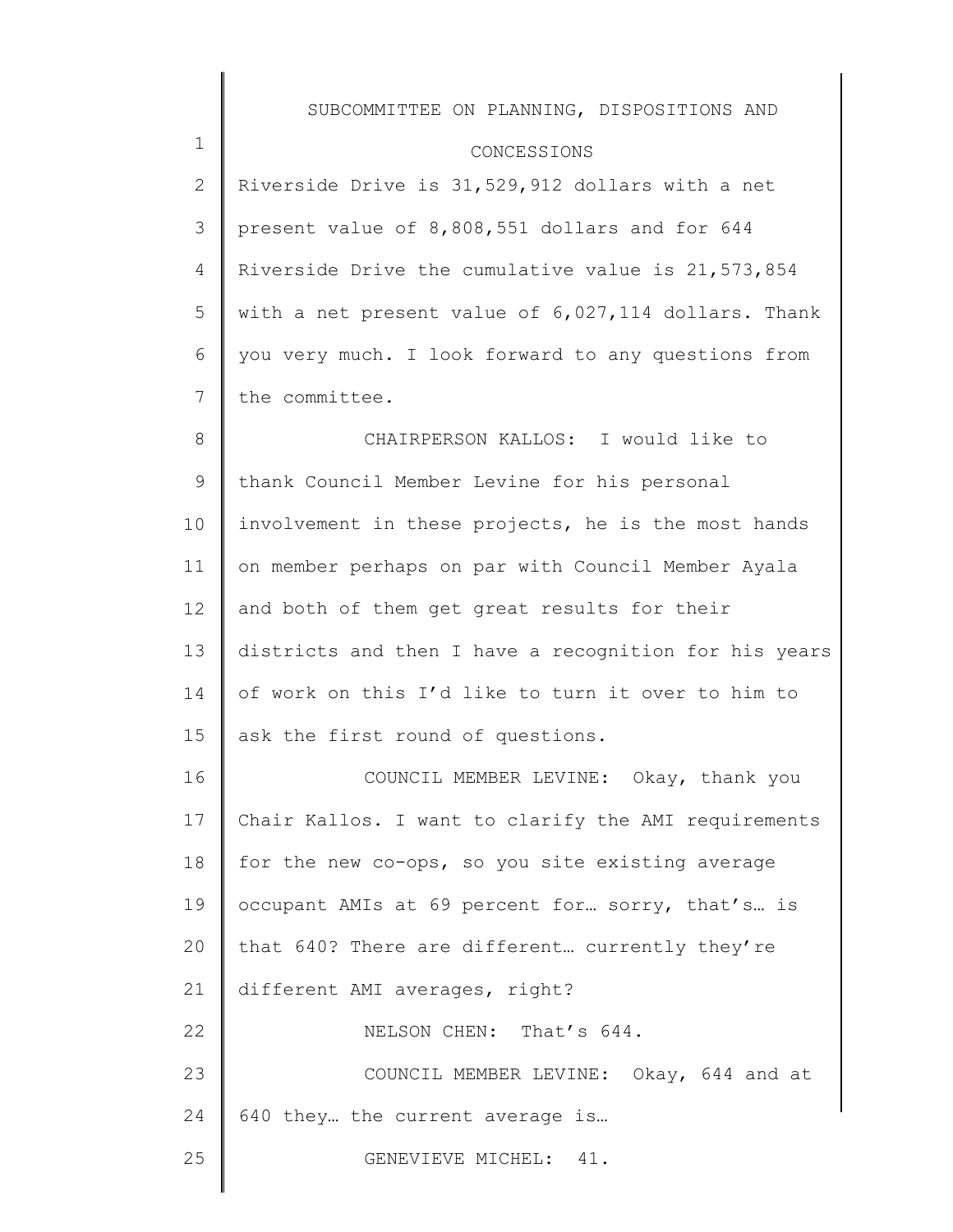### CONCESSIONS

| $\mathbf{2}^{\mathsf{I}}$ | COUNCIL MEMBER LEVINE: So, will that                      |
|---------------------------|-----------------------------------------------------------|
|                           | 3   burden residents who are below the targeted AMI with  |
|                           | 4   a maintenance that would be pegged to someone who had |
|                           | $5 \parallel a$ slightly higher income?                   |

6 7 8 9 10 11 12 13 NELSON CHEN: So, currently it's selfreported and only a fraction of folks actually, I believe did the income surveys so I think we, we can get a truer result if we went back and, and surveyed the place but I, I think we will have if subsidies are available like SCRIE, DRIE and Section 8 that, that will… that will be available for the tenants. COUNCIL MEMBER LEVINE: Okay, so you're

14 15 16 17 confident you can close the gap if there's someone who really can't afford the new maintenance through those various subsidies despite the, the long waiting list particularly for Section 8?

NELSON CHEN: Yes.

19 20 COUNCIL MEMBER LEVINE: You're confident that the city has adequate supply for that?

21 22 NELSON CHEN: Yes, the, the city has adequate supply of… yes.

23 24 COUNCIL MEMBER LEVINE: Okay and, and we were chatting before, so I don't know if you're… if

25

18

1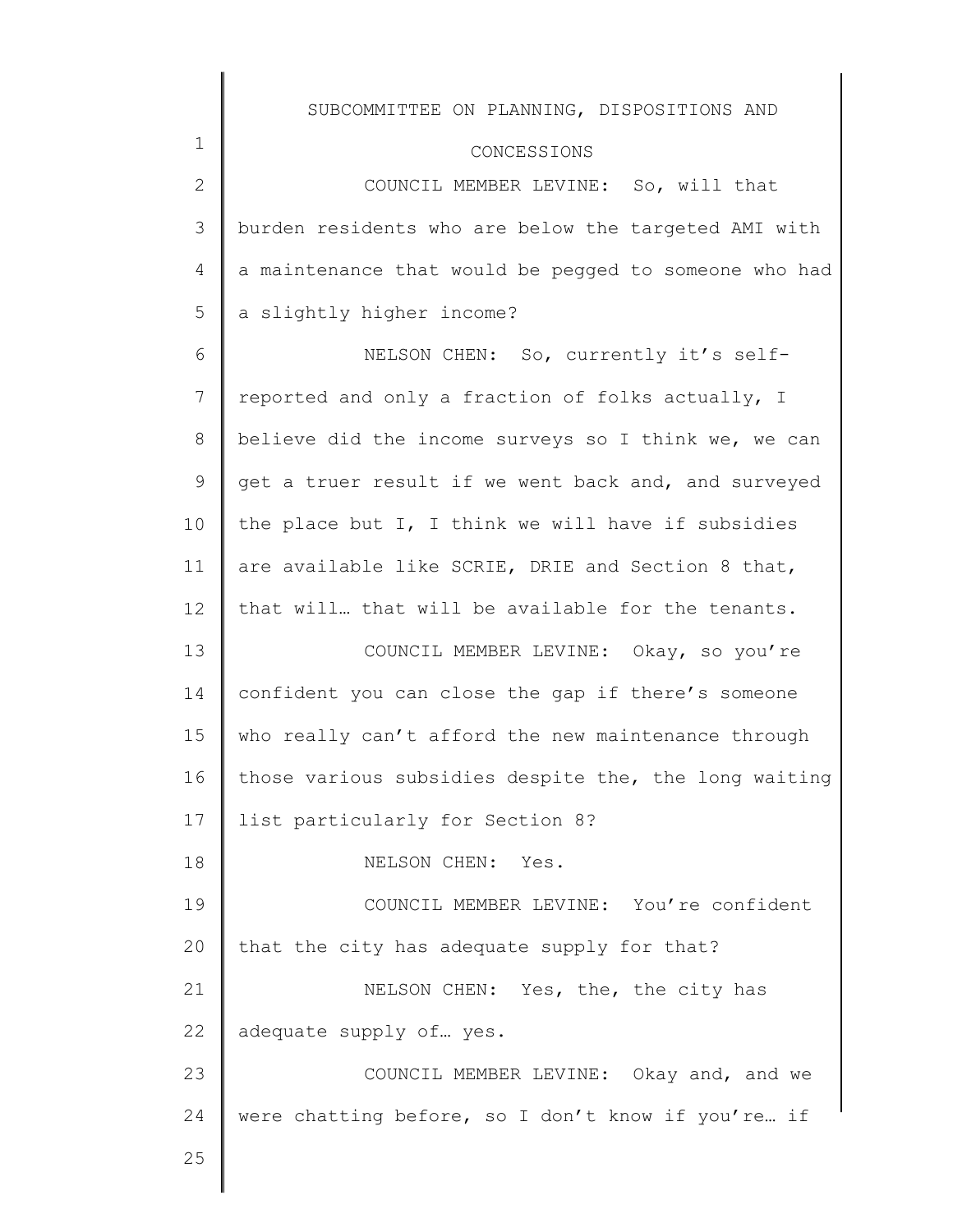|               | SUBCOMMITTEE ON PLANNING, DISPOSITIONS AND           |
|---------------|------------------------------------------------------|
| $\mathbf 1$   | CONCESSIONS                                          |
| $\mathbf{2}$  | you have any clarification on the question of limits |
| 3             | on the resale price [cross-talk]                     |
| 4             | NELSON CHEN: Uh-huh [cross-talk]                     |
| 5             | COUNCIL MEMBER LEVINE:  for either of                |
| 6             | these co-ops once they're established, if you don't  |
| 7             | know that's fine that could be clarified at a later  |
| 8             | date.                                                |
| $\mathcal{G}$ | NELSON CHEN: Yeah, we can clarify                    |
| 10            | [cross-talk]                                         |
| 11            | COUNCIL MEMBER LEVINE: I'd be curious                |
| 12            | [cross-talk]                                         |
| 13            | GENEVIEVE MICHEL: Yeah, we'll get you                |
| 14            | [cross-talk]                                         |
| 15            | COUNCIL MEMBER LEVINE: to know [cross-               |
| 16            | talk]                                                |
| 17            | GENEVIEVE MICHEL: the answer [cross-                 |
| 18            | talk]                                                |
| 19            | NELSON CHEN: We'll have the exhibits to,             |
| 20            | to get the [cross-talk]                              |
| 21            | COUNCIL MEMBER LEVINE: But, but I am                 |
| 22            | correct that there's an asset restriction of 175     |
| 23            | percent of AMI, is that correct?                     |
| 24            | NELSON CHEN: I think it's 175,000                    |
| 25            | dollars.                                             |
|               |                                                      |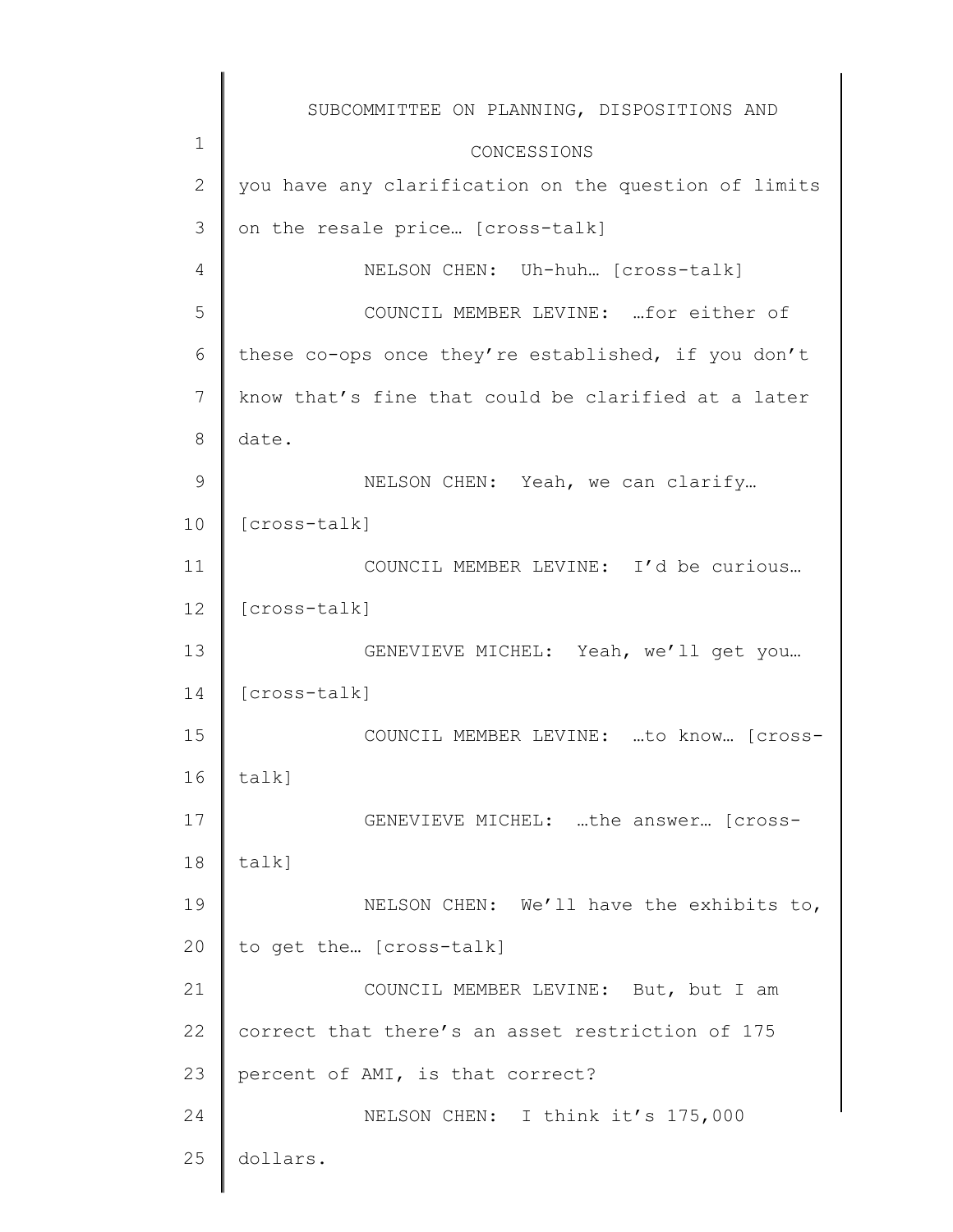|                | SUBCOMMITTEE ON PLANNING, DISPOSITIONS AND            |
|----------------|-------------------------------------------------------|
| $\mathbf 1$    | CONCESSIONS                                           |
| $\mathbf 2$    | COUNCIL MEMBER LEVINE: I, I so, I, I                  |
| 3              | misstated that when I spoke earlier, thank you for    |
| $\overline{4}$ | clarifying. So, so that number will not fluctuate     |
| 5              | over time the way that AMI would, is that right?      |
| 6              | NELSON CHEN: As of now I think it's,                  |
| 7              | it's at 175,000 [cross-talk]                          |
| $8\,$          | COUNCIL MEMBER LEVINE: But if you in,                 |
| $\mathcal{G}$  | in 30 years that might start to look like an          |
| 10             | unreasonable low number.                              |
| 11             | NELSON CHEN: Sure.                                    |
| 12             | COUNCIL MEMBER LEVINE: Is, is there a                 |
| 13             | provision for adjusting that to inflation?            |
| 14             | NELSON CHEN: Not right now but that's                 |
| 15             | something that we'll definitely discuss internally.   |
| 16             | COUNCIL MEMBER LEVINE: Is, is has that                |
| 17             | come up in internal [cross-talk]                      |
| 18             | NELSON CHEN: It has [Cross-talk]                      |
| 19             | COUNCIL MEMBER LEVINE: discussions                    |
| 20             | [cross-talk]                                          |
| 21             | NELSON CHEN:  not yet because it's                    |
| 22             | relatively new.                                       |
| 23             | COUNCIL MEMBER LEVINE: Right. I mean                  |
| 24             | I'm, I'm interested in this because of the, the       |
| 25             | future of these two very important buildings but also |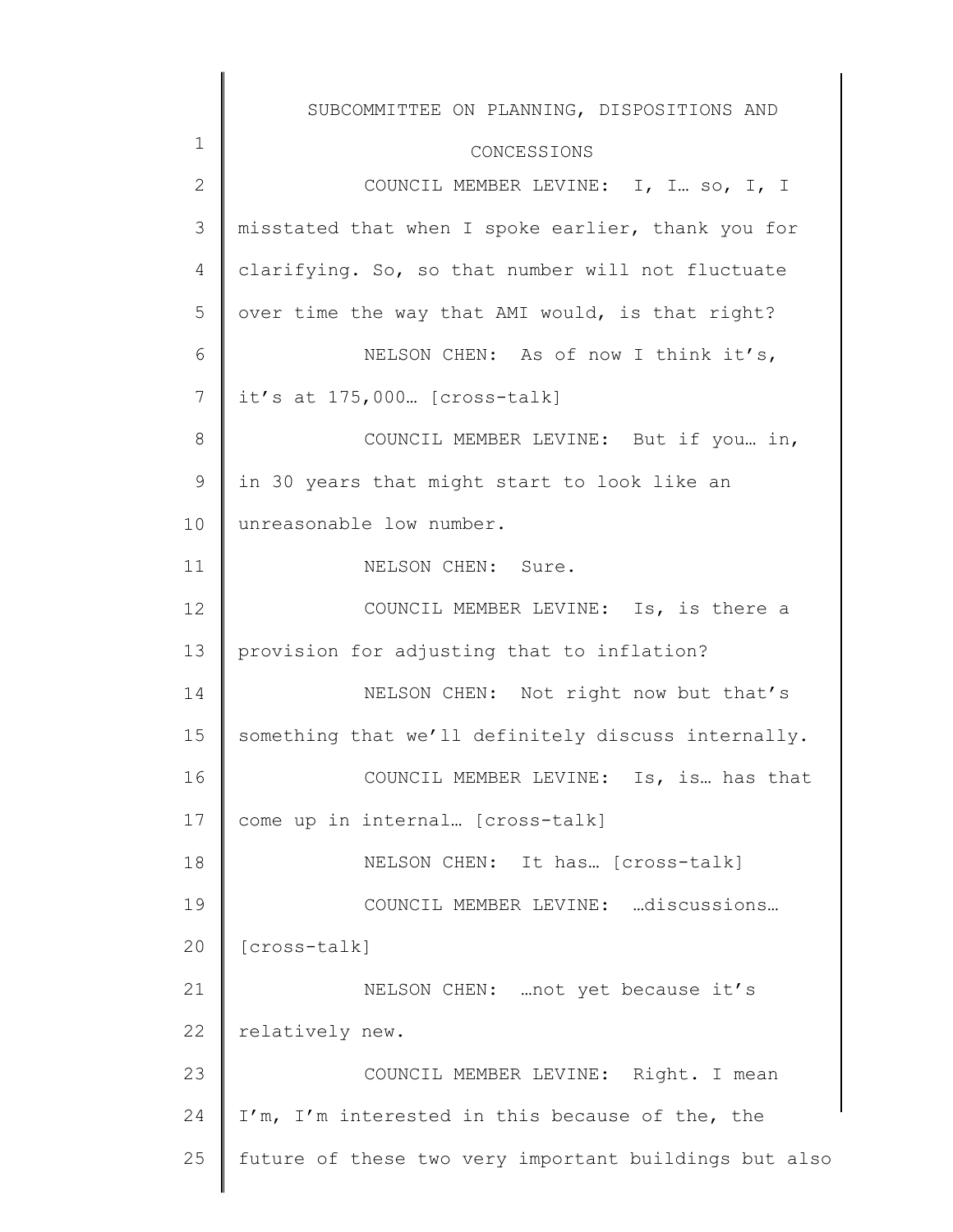|              | SUBCOMMITTEE ON PLANNING, DISPOSITIONS AND            |
|--------------|-------------------------------------------------------|
| 1            | CONCESSIONS                                           |
| $\mathbf{2}$ | because of the, the larger discussion underway now    |
| 3            | about future HDSC regulatory agreements [cross-talk]  |
| 4            | NELSON CHEN: Uh-huh [cross-talk]                      |
| 5            | COUNCIL MEMBER LEVINE: and to fix a                   |
| 6            | number for 40 years in an inflation area environment  |
| 7            | set should set off an alarm I think, and you know     |
| 8            | perhaps there's an easy mechanism for adjusting it    |
| 9            | over time but [cross-talk]                            |
| 10           | NELSON CHEN: Uh-huh [Cross-talk]                      |
| 11           | COUNCIL MEMBER LEVINE: I'd be curious                 |
| 12           | to know what that is, and will there be required      |
| 13           | outside monitors in place for these buildings also in |
| 14           | line with what I've heard HDFC H HPD propose for      |
| 15           | HDFC's going forward?                                 |
| 16           | NELSON CHEN: Yes.                                     |
| 17           | COUNCIL MEMBER LEVINE: And who pays for               |
| 18           | the, the cost of maintaining the monitor?             |
| 19           | NELSON CHEN: I believe it comes out from              |
| 20           | the maintenance, the, the building will, will have    |
| 21           | to [cross-talk]                                       |
| 22           | COUNCIL MEMBER LEVINE: And how much                   |
| 23           | leeway do the residents have in selecting the         |
| 24           | monitor? Okay.                                        |
| 25           |                                                       |
|              |                                                       |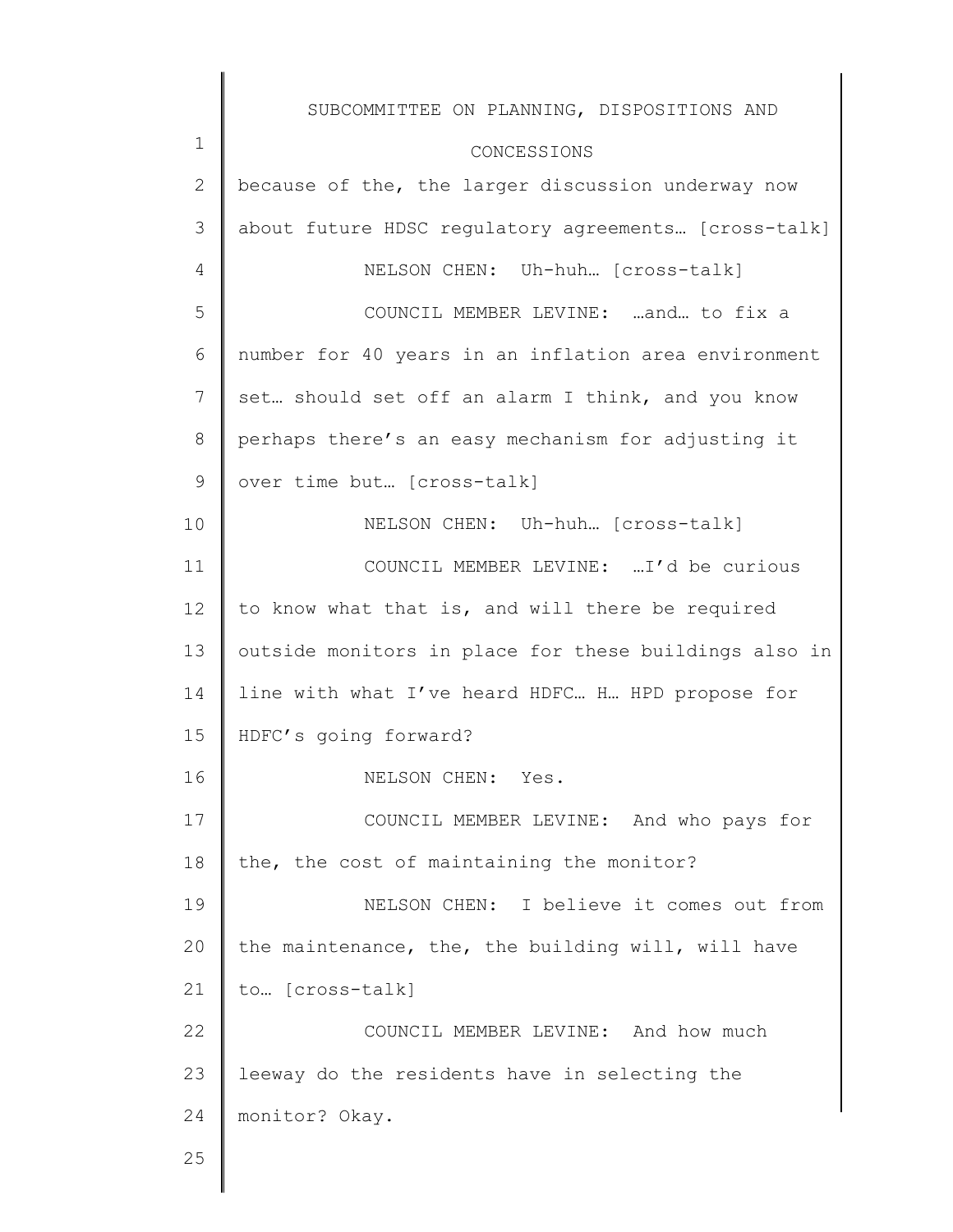1 2 3 4 5 6 7 8 9 10 11 12 13 14 15 16 17 18 19 20 21 22 23 24 25 SUBCOMMITTEE ON PLANNING, DISPOSITIONS AND CONCESSIONS ANYA IRONS: Hi, Anya from UHAB. For the first year typically, the Urban Homesteading Assistance Board or the sponsor… [cross-talk] COUNCIL MEMBER LEVINE: Right… [crosstalk] ANYA IRONS: …will, will be the monitors that will be asked, and they have complete freedom to change that contract after a year, to choose any of the approved monitors… [cross-talk] COUNCIL MEMBER LEVINE: So, the, the residents would have that choice? ANYA IRONS: Absolutely… [cross-talk] COUNCIL MEMBER LEVINE: Is that right? ANYA IRONS: Yeah, we, we… [cross-talk] COUNCIL MEMBER LEVINE: Okay… [crosstalk] ANYA IRONS: …like to keep the consistency for the first year anyway… [cross-talk] COUNCIL MEMBER LEVINE: Of course, understand… [cross-talk] ANYA IRONS: …and then they're free to choose and I should just add to the who pays for it question, we're currently exploring the possibility of having those funds regularly escrowed so that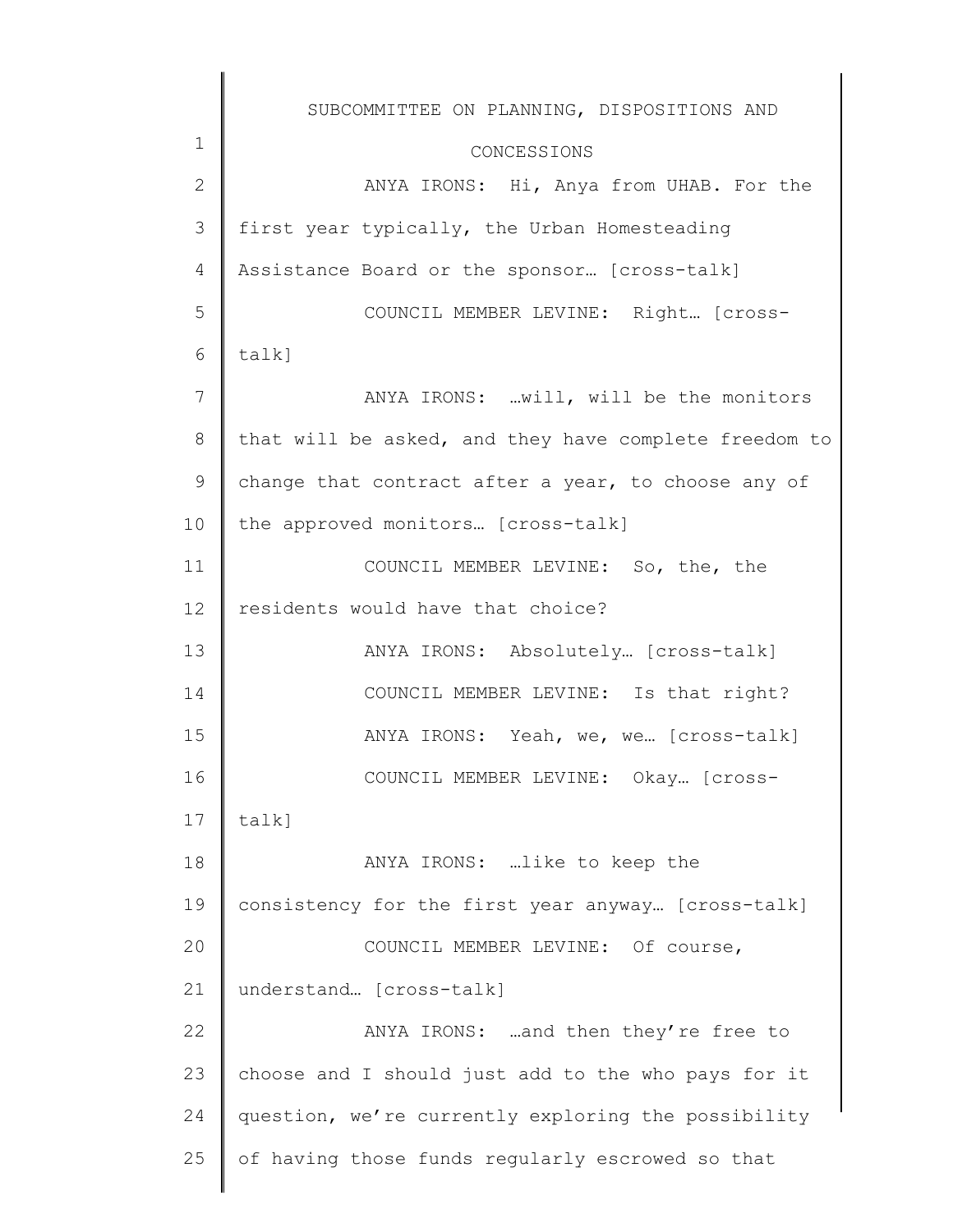|               | SUBCOMMITTEE ON PLANNING, DISPOSITIONS AND           |
|---------------|------------------------------------------------------|
| 1             | CONCESSIONS                                          |
| $\mathbf{2}$  | there's for any monitor that should need to take our |
| 3             | place there is a reliable source of payment every    |
| 4             | year rather than invoicing the co-op once a year.    |
| 5             | COUNCIL MEMBER LEVINE: Oh, so there'd be             |
| 6             | a monthly payment into an invoice into [cross-talk]  |
| 7             | ANYA IRONS: It'd be the [cross-talk]                 |
| 8             | COUNCIL MEMBER LEVINE: an escrow                     |
| $\mathcal{G}$ | account.                                             |
| 10            | ANYA IRONS: Yeah, it'd be the same                   |
| 11            | amount [cross-talk]                                  |
| 12            | COUNCIL MEMBER LEVINE: Right [cross-                 |
| 13            | talk]                                                |
| 14            | ANYA IRONS:  but kind of broken up into              |
| 15            | smaller deposits into a reserve account.             |
| 16            | COUNCIL MEMBER LEVINE: Right. There are              |
| 17            | how many vacant units in both the buildings?         |
| 18            | ANYA IRONS: 640 has approximately 34                 |
| 19            | vacant units I believe and 644 has 17. [cross-talk]  |
| 20            | NELSON CHEN: 17.                                     |
| 21            | ANYA IRONS: 17.                                      |
| 22            | COUNCIL MEMBER LEVINE: And what is the               |
| 23            | procedure for selling those?                         |
| 24            |                                                      |
| 25            |                                                      |
|               |                                                      |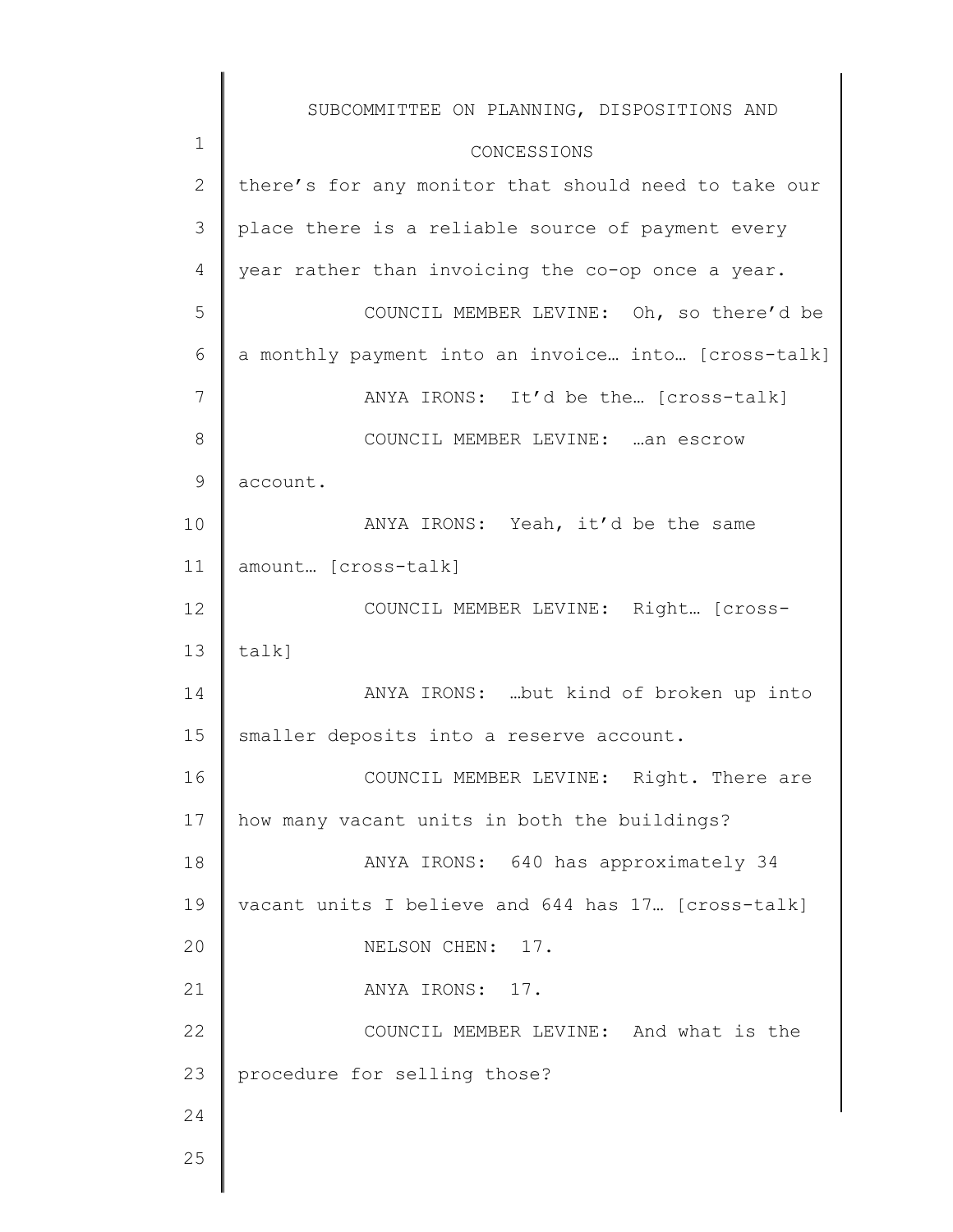|                 | SUBCOMMITTEE ON PLANNING, DISPOSITIONS AND            |
|-----------------|-------------------------------------------------------|
| $\mathbf 1$     | CONCESSIONS                                           |
| $\overline{2}$  | ANYA IRONS: That's the we follow the                  |
| 3               | HPD marketing guidelines, so it will be a lottery     |
| 4               | process.                                              |
| 5               | COUNCIL MEMBER LEVINE: When does that                 |
| 6               | lottery open?                                         |
| 7               | ANYA IRONS: The lottery process for 644               |
| 8               | can happen pretty soon after conversion if, if not    |
| 9               | now because that plan has already been accepted for   |
| 10              | filing with the AG and they already have an effective |
| 11              | plan [cross-talk]                                     |
| 12 <sup>°</sup> | COUNCIL MEMBER LEVINE: Right [cross-                  |
| 13              | talk]                                                 |
| 14              | ANYA IRONS: The complication there is                 |
| 15              | that you have being successor sponsor is going to use |
| 16              | those vacant units at 644 for relocation purposes for |
| 17              | 640 tenants just as they did [cross-talk]             |
| 18              | COUNCIL MEMBER LEVINE: Right, yeah                    |
| 19              | [cross-talk]                                          |
| 20              | ANYA IRONS:  in the prior development so              |
| 21              | we plan to market if they hire us to do the           |
| 22              | marketing, we would plan to market at a minimum of    |
| 23              | seven months before occupancy is possible [cross-     |
| 24              | talk]                                                 |
| 25              |                                                       |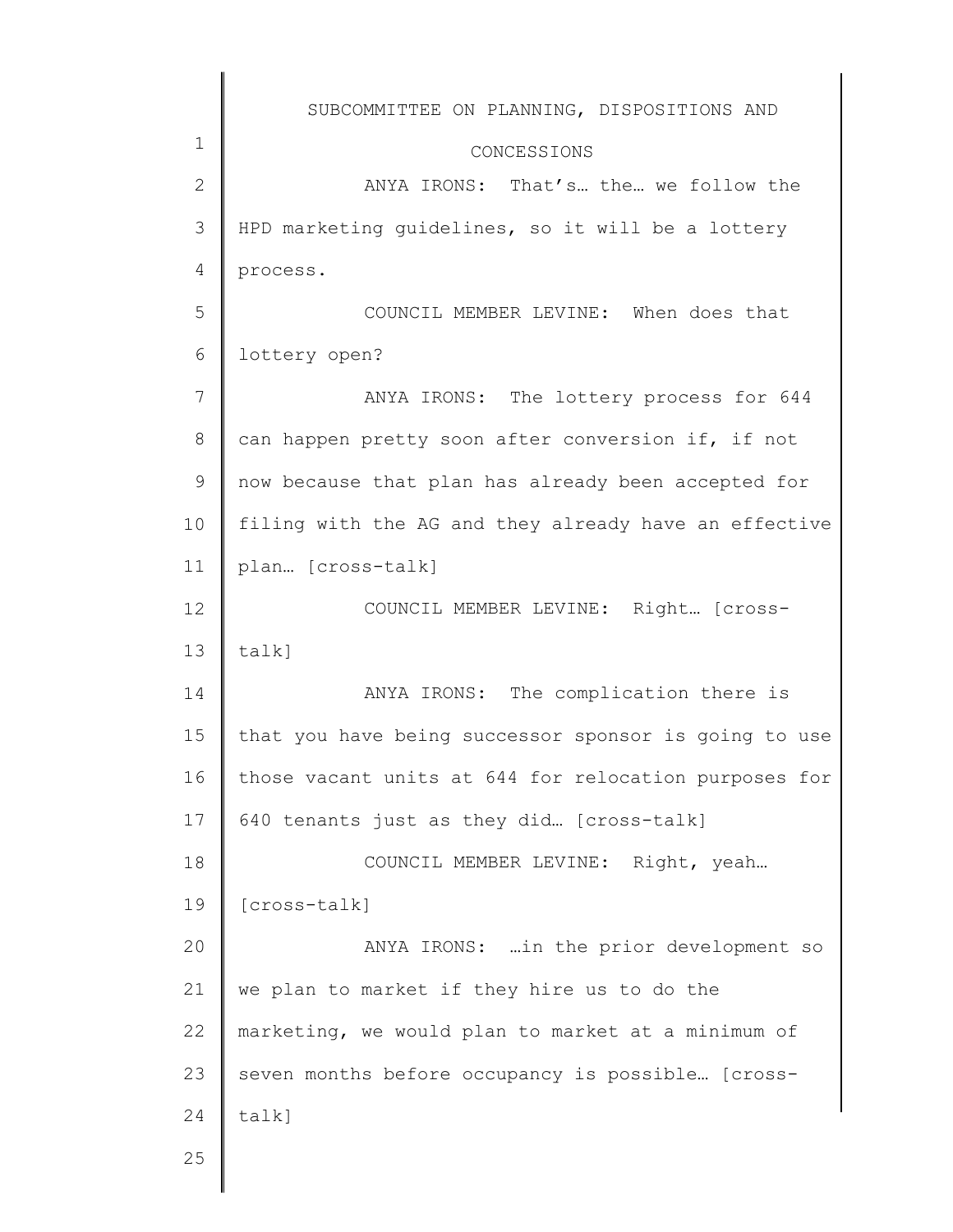|               | SUBCOMMITTEE ON PLANNING, DISPOSITIONS AND            |
|---------------|-------------------------------------------------------|
| 1             | CONCESSIONS                                           |
| $\mathbf{2}$  | COUNCIL MEMBER LEVINE: Okay [Cross-                   |
| 3             | talk]                                                 |
| 4             | ANYA IRONS: and those are those are                   |
| 5             | HPD requirements that you begin the process at least  |
| 6             | seven months before occupancy. So, with respect to    |
| 7             | 644 we could really start as soon as we are           |
| 8             | comfortable that we don't need those units anymore.   |
| $\mathcal{G}$ | COUNCIL MEMBER LEVINE: Yep [cross-talk]               |
| 10            | ANYA IRONS: and there are there are                   |
| 11            | six phases of relocation at 644 and only three of     |
| 12            | them require units in six I'm sorry, there's six      |
| 13            | phases of, of relocation at 640 and there are only    |
| 14            | three phases needed of units at 644 [cross-talk]      |
| 15            | COUNCIL MEMBER LEVINE: Okay. So, as soon              |
| 16            | as the [cross-talk]                                   |
| 17            | ANYA IRONS: I got the [cross-talk]                    |
| 18            | COUNCIL MEMBER LEVINE:  as soon as you                |
| 19            | know the date of the lottery or as soon as it opens   |
| 20            | please let us know and we'd like to promote it in the |
| 21            | neighborhood.                                         |
| 22            | ANYA IRONS: Absolutely.                               |
| 23            | COUNCIL MEMBER LEVINE: Will there be a,               |
| 24            | a mandated minimum annual increase in the             |
| 25            | maintenance, will that be two percent?                |
|               |                                                       |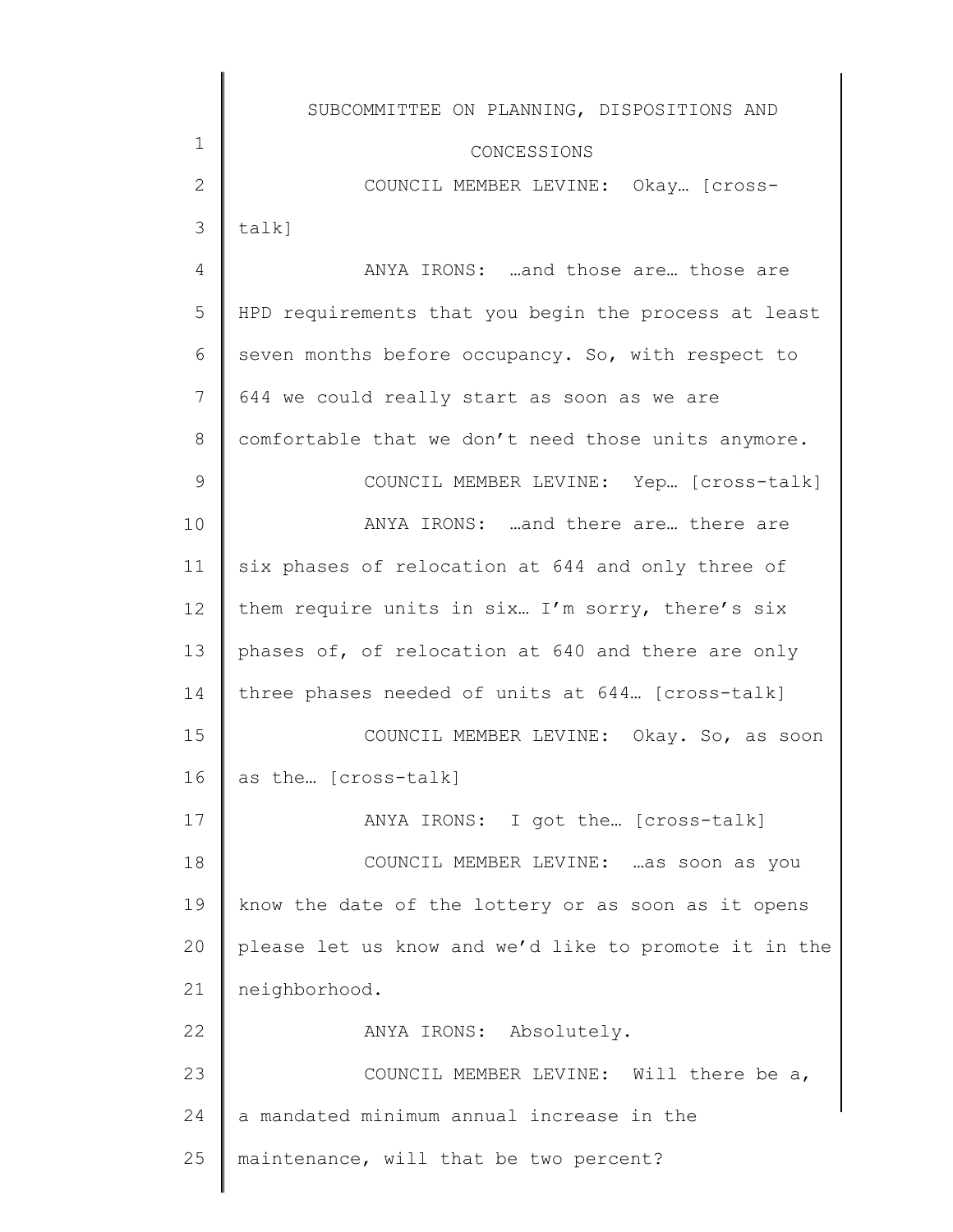|               | SUBCOMMITTEE ON PLANNING, DISPOSITIONS AND           |
|---------------|------------------------------------------------------|
| 1             | CONCESSIONS                                          |
| $\mathbf{2}$  | ANYA IRONS: Yes.                                     |
| 3             | COUNCIL MEMBER LEVINE: So [cross-talk]               |
| 4             | ANYA IRONS: As for the regular                       |
| 5             | regulatory agreement I think that requires a minimum |
| 6             | of two percent increase.                             |
| 7             | COUNCIL MEMBER LEVINE: Okay and will                 |
| $8\,$         | there be a mandatory minimum flip tax?               |
| $\mathcal{G}$ | ANYA IRONS: We on 640 we have to work                |
| 10            | on what that is but typically yes.                   |
| 11            | COUNCIL MEMBER LEVINE: And would that be             |
| 12            | 30 percent, or you don't know at this point?         |
| 13            | ANYA IRONS: I, I don't know at this                  |
| 14            | point.                                               |
| 15            | COUNCIL MEMBER LEVINE: Okay [Cross-                  |
| 16            | talk]                                                |
| 17            | NELSON CHEN: I think there's a scale                 |
| 18            | that the longer they stayed that [cross-talk]        |
| 19            | COUNCIL MEMBER LEVINE: Oh [cross-talk]               |
| 20            | NELSON CHEN: Yeah.                                   |
| 21            | COUNCIL MEMBER LEVINE: Right, so                     |
| 22            | [cross-talk]                                         |
| 23            | NELSON CHEN: Fair would be that scale                |
| 24            | [cross-talk]                                         |
| 25            |                                                      |
|               |                                                      |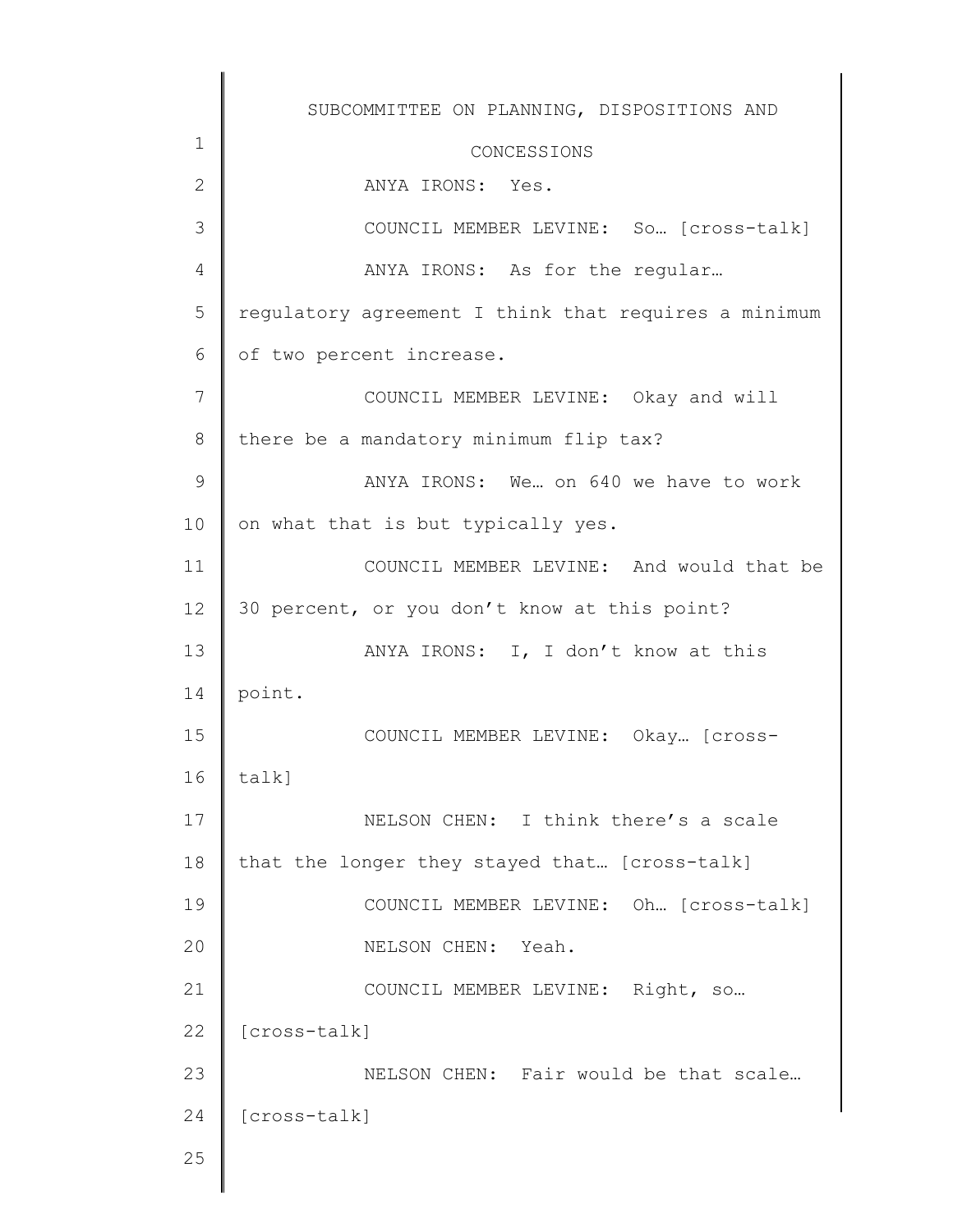|              | SUBCOMMITTEE ON PLANNING, DISPOSITIONS AND            |
|--------------|-------------------------------------------------------|
| $\mathbf 1$  | CONCESSIONS                                           |
| $\mathbf{2}$ | COUNCIL MEMBER LEVINE: Okay, be curious               |
| 3            | to know what that is, okay. Thank you very much,      |
| 4            | excited about this project and I'm going to pass it   |
| 5            | back to the Chair. Thank you, Mr. Chair.              |
| 6            | CHAIRPERSON KALLOS: Thank you to Council              |
| 7            | Member Levine. When will so, 644 has been approved    |
| 8            | to become a co-op and when is that likely to happen?  |
| 9            | ANYA IRONS: I think what we're shooting               |
| 10           | for, what will likely not happen is that we're, we're |
| 11           | still kind of splitting up the projects and we hope   |
| 12           | to have this happen simultaneously in November,       |
| 13           | December [cross-talk]                                 |
| 14           | NELSON CHEN: Right [cross-talk]                       |
| 15           | ANYA IRONS: but in any case, 644 can go               |
| 16           | to permanent or and co-op conversion at that time     |
| 17           | if, if the local law 11 work is completed and various |
| 18           | other prerequisites are met.                          |
| 19           | CHAIRPERSON KALLOS: And what about 640?               |
| 20           | ANYA IRONS: That would be at the end of               |
| 21           | construction at the 24-month period.                  |
| 22           | CHAIRPERSON KALLOS: Okay, so that one                 |
| 23           | [cross-talk]                                          |
| 24           | NELSON CHEN: 40 just [cross-talk]                     |
| 25           | CHAIRPERSON KALLOS: won't [cross-talk]                |
|              |                                                       |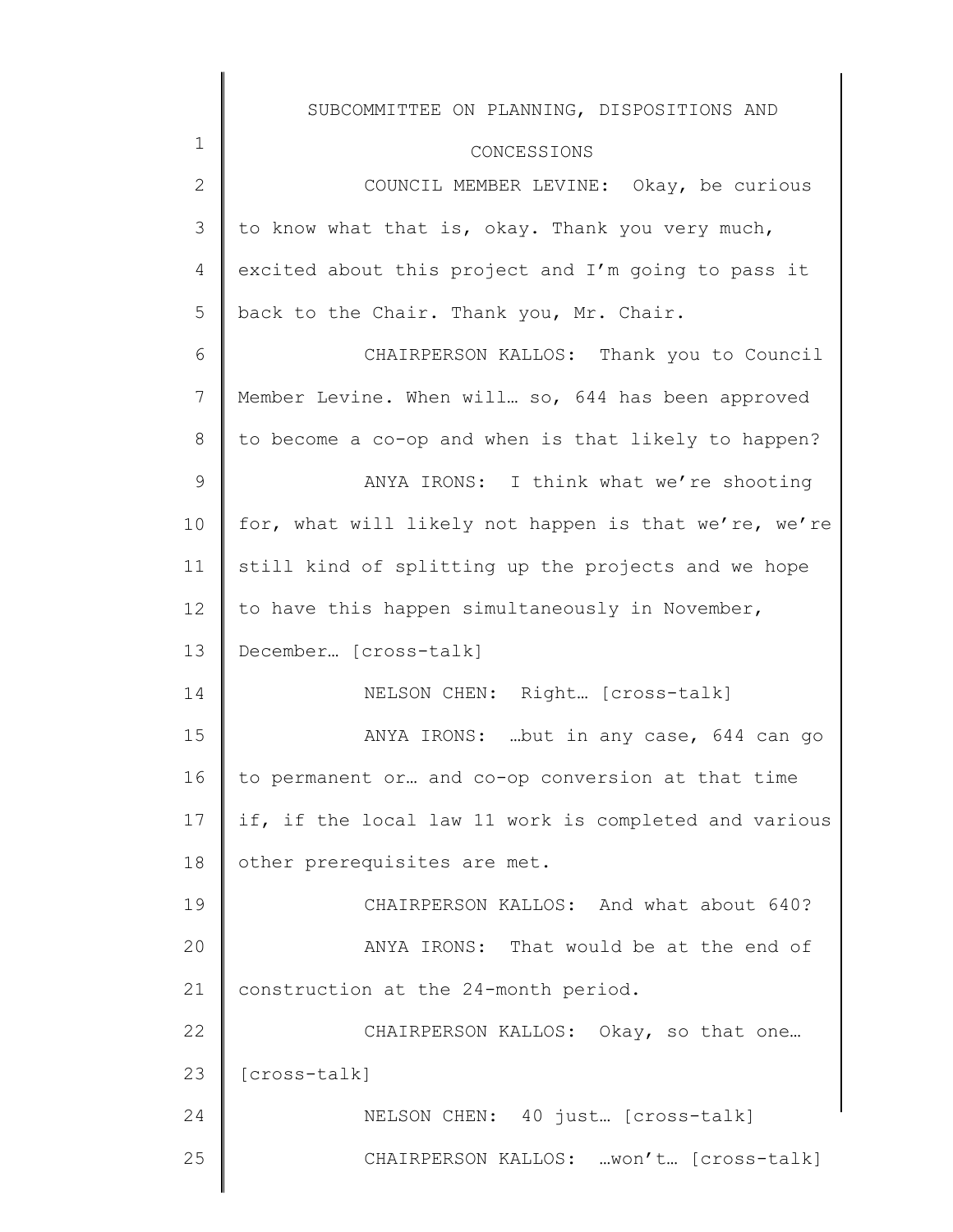|               | SUBCOMMITTEE ON PLANNING, DISPOSITIONS AND            |
|---------------|-------------------------------------------------------|
| 1             | CONCESSIONS                                           |
| $\mathbf{2}$  | NELSON CHEN:  close in construction                   |
| 3             | [cross-talk]                                          |
| 4             | ANYA IRONS: Just closed construction                  |
| 5             | [cross-talk]                                          |
| 6             | NELSON CHEN:  in June so that's                       |
| 7             | beginning their construction [cross-talk]             |
| 8             | CHAIRPERSON KALLOS: Okay, so that                     |
| $\mathcal{G}$ | couldn't possibly become a cooperative until at least |
| 10            | two years from now which would be 2020 so I just want |
| 11            | to correct my prior remarks during my opening in      |
| 12            | which I represented that both would be going          |
| 13            | cooperative in 2018 and just only 644 will, 640 will  |
| 14            | not. We just voted at HPD's insistence on 1,200       |
| 15            | units less units, buildings that were recently        |
| 16            | pulled out and during that process a lot of my        |
| 17            | questioning to the Associate Director related to why  |
| 18            | HPD needs 40 years for a Article XI and one of my     |
| 19            | concerns was that a third party transfer building     |
| 20            | might not get off the ground properly so in this case |
| 21            | 644 moved forward, the building was renovated, is     |
| 22            | that correct?                                         |
| 23            | NELSON CHEN: Yes.                                     |
| 24            | CHAIRPERSON KALLOS: What happened with                |
| 25            | 640, it's been 15 years?                              |
|               |                                                       |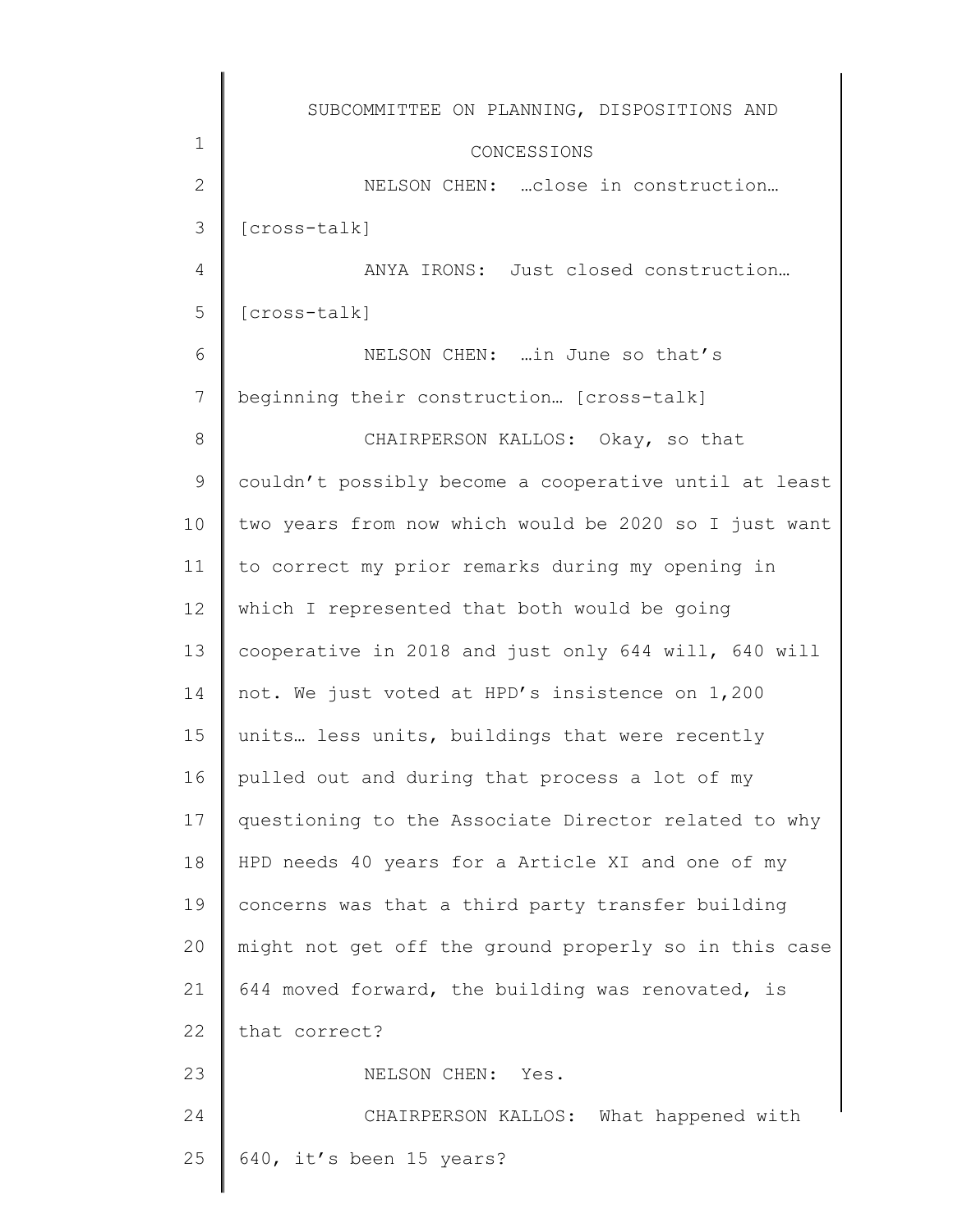|                 | SUBCOMMITTEE ON PLANNING, DISPOSITIONS AND            |
|-----------------|-------------------------------------------------------|
| 1               | CONCESSIONS                                           |
| $\mathbf{2}$    | LEE WARSHAVSKY: I mean I think what                   |
| 3               | happened is, again I'm Lee Warshavsky, I'm General    |
| 4               | Counsel of Settlement Housing Fund and we're the      |
| 5               | parent of Shu Hab [cross-talk]                        |
| 6               | CHAIRPERSON KALLOS: We may want to move               |
| $7\phantom{.0}$ | a microphone over to you.                             |
| 8               | LEE WARSHAVSKY: We're the we're the                   |
| 9               | parent of Settlement of Shu Hab HDFC. We originally   |
| 10              | felt we and HPD together thought it would save money  |
| 11              | for everybody if we did the buildings together and    |
| 12              | frankly it was probably not the right decision, it    |
| 13              | was an enormous job, these are almost 100 units each  |
| 14              | and we realized that we really needed to do one at a  |
| 15              | time and the first building, 644 took a long time and |
| 16              | so basically 640 we did some of the common area       |
| 17              | rehabs and everyone then agreed we needed to do one   |
| 18              | at a time, we needed to finish 644 and then do 640.   |
| 19              | CHAIRPERSON KALLOS: How, how [Cross-                  |
| 20              | talk]                                                 |
| 21              | LEE WARSHAVSKY: In a nutshell [Cross-                 |
| 22              | talk]                                                 |
| 23              | CHAIRPERSON KALLOS: long did it take                  |
| 24              | [cross-talk]                                          |
| 25              |                                                       |
|                 |                                                       |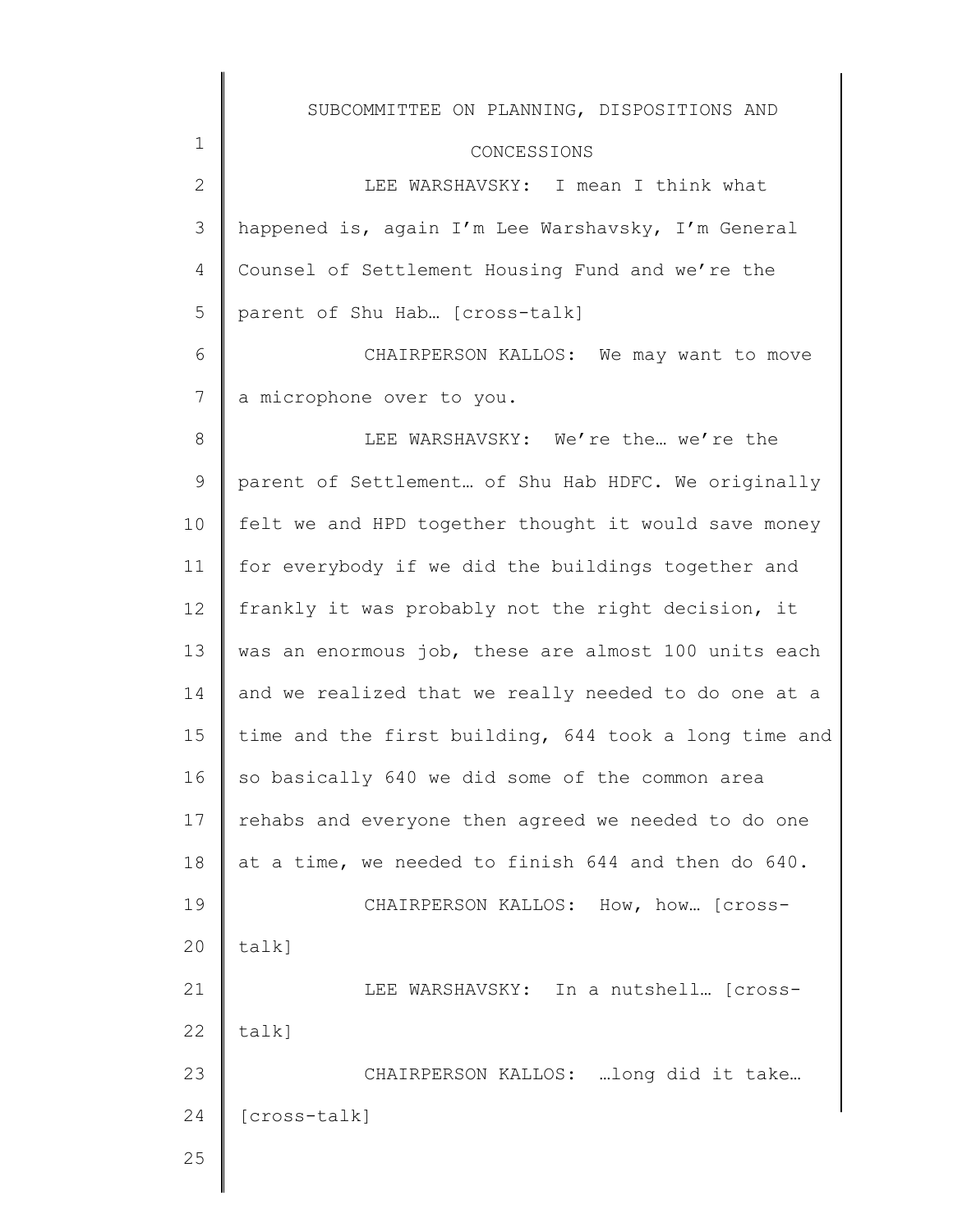|              | SUBCOMMITTEE ON PLANNING, DISPOSITIONS AND            |
|--------------|-------------------------------------------------------|
| 1            | CONCESSIONS                                           |
| $\mathbf{2}$ | LEE WARSHAVSKY: that's really [cross-                 |
| 3            | $talk$ ]                                              |
| 4            | CHAIRPERSON KALLOS: to do 644?                        |
| 5            | LEE WARSHAVSKY: 644 took close to ten                 |
| 6            | years unfortunately and again part of this was the    |
| 7            | relocation of tenants, temporary relocation of 12     |
| 8            | tenants per line was an extremely time-consuming      |
| $\mathsf 9$  | process. In addition, there was a lot of confusion    |
| 10           | about the scope of work based on what the seven A     |
| 11           | administrator supposedly had done. As we started work |
| 12           | we and HPD realized the scope had to be increased     |
| 13           | considerably and that caused enormous delays as well. |
| 14           | So, unfortunately it took much longer than we         |
| 15           | anticipated.                                          |
| 16           | CHAIRPERSON KALLOS: So, you've, you've                |
| 17           | accounted for ten years, why didn't work at 640 start |
| 18           | five years ago?                                       |
| 19           | LEE WARSHAVSKY: Again, because the                    |
| 20           | decision was we needed to finish 644 first [cross-    |
| 21           | $talk$ ]                                              |
| 22           | CHAIRPERSON KALLOS: Finish [Cross-talk]               |
| 23           | LEE WARSHAVSKY: So, we finished [Cross-               |
| 24           | talk]                                                 |
| 25           |                                                       |

∥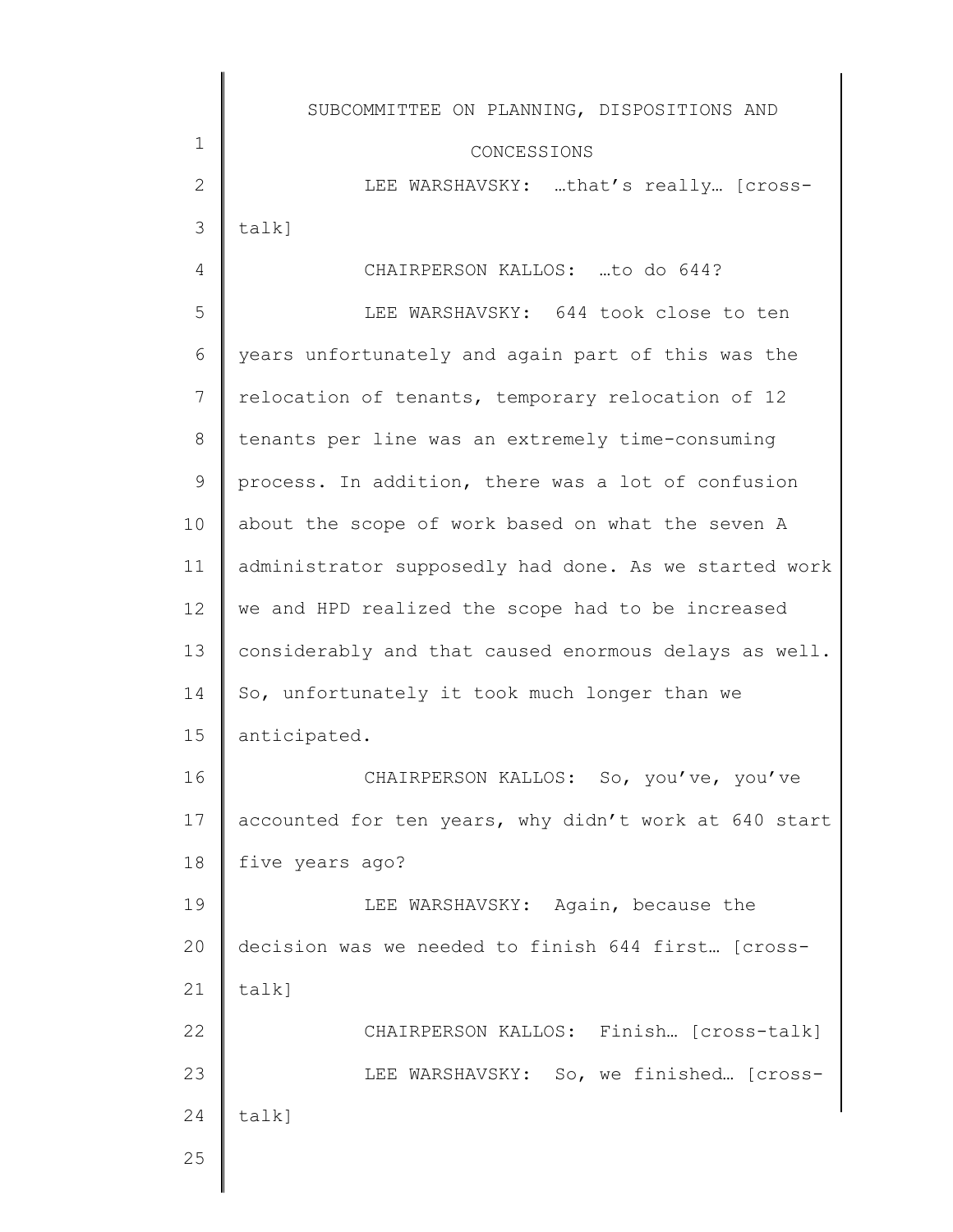| $\mathbf 1$ | SUBCOMMITTEE ON PLANNING, DISPOSITIONS AND           |
|-------------|------------------------------------------------------|
|             | CONCESSIONS                                          |
| 2           | CHAIRPERSON KALLOS:  644 didn't take ten             |
| 3           | years, it took 15 years of construction.             |
| 4           | LEE WARSHAVSKY: No, we, we acquired it               |
| 5           | well we acquired it in 2004, we finished it the end  |
| 6           | of 2014 since them we've been dealing with the co-op |
| 7           | conversion and again it was sort of we needed to     |
| 8           | deal with that until we could focus on 640.          |
| $\mathsf 9$ | CHAIRPERSON KALLOS: So, so there was no              |
| 10          | construction between 2014 and 2018 in [cross-talk]   |
| 11          | LEE WARSHAVSKY: In terms of [cross-                  |
| 12          | talk]                                                |
| 13          | CHAIRPERSON KALLOS:  644. [cross-talk]               |
| 14          | LEE WARSHAVSKY:  644, no until we                    |
| 15          | realized that the local law 11 work and the boiler   |
| 16          | needed to be done so we started again.               |
| 17          | ANYA IRONS: It was also [cross-talk]                 |
| 18          | CHAIRPERSON KALLOS: When did that start              |
| 19          | again?                                               |
| 20          | ANYA IRONS: There were also [cross-                  |
| 21          | $talk$ ]                                             |
| 22          | CHAIRPERSON KALLOS: We will need a                   |
| 23          | microphone for you please.                           |
| 24          | ANYA IRONS: Oh, sorry, I usually speak               |
| 25          | too loud. There, there are also issues with some of  |
|             |                                                      |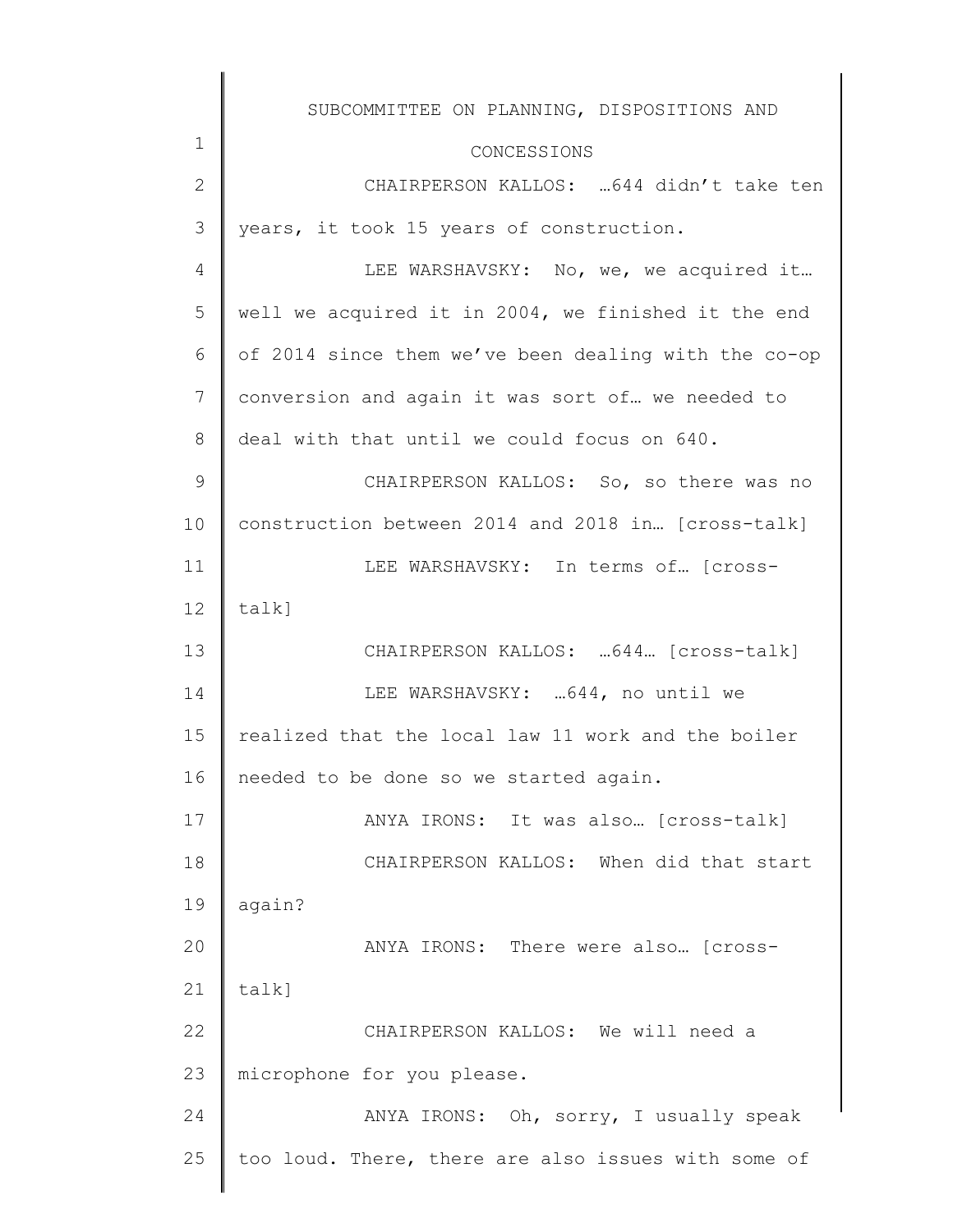|                | SUBCOMMITTEE ON PLANNING, DISPOSITIONS AND            |
|----------------|-------------------------------------------------------|
| $\mathbf 1$    | CONCESSIONS                                           |
| $\mathbf{2}$   | the work that was done, we had a roughly a two-year   |
| 3              | delay based upon some incorrect window work [cross-   |
| 4              | talk]                                                 |
| 5              | CHAIRPERSON KALLOS: Right [cross-talk]                |
| 6              | ANYA IRONS: so 644 has 83 units, I                    |
| $\overline{7}$ | don't remember exactly [cross-talk]                   |
| 8              | LEE WARSHAVSKY: 93.                                   |
| $\mathcal{G}$  | ANYA IRONS: 93, I don't remember exactly              |
| 10             | how many windows but they all needed to be replaced   |
| 11             | and that was a lengthy process of [cross-talk]        |
| 12             | LEE WARSHAVSKY: Right, Anya's right.                  |
| 13             | ANYA IRONS: Yeah, that so that [cross-                |
| 14             | talk]                                                 |
| 15             | LEE WARSHAVSKY: So, that was part of it               |
| 16             | [cross-talk]                                          |
| 17             | ANYA IRONS: added in that in that                     |
| 18             | time period when no work was done there was two years |
| 19             | spent on that. There's really no nobody's trying to   |
| 20             | make excuses for that time for that lag, it's, it's   |
| 21             | unacceptable to have projects take that long but I, I |
| 22             | do want to point out that for every one I believe it  |
| 23             | was a tremendous learning curve, it was the second    |
| 24             | round of TPT, everybody involved wanted to be         |
| 25             | conservative and shouldn't have been conservative     |
|                |                                                       |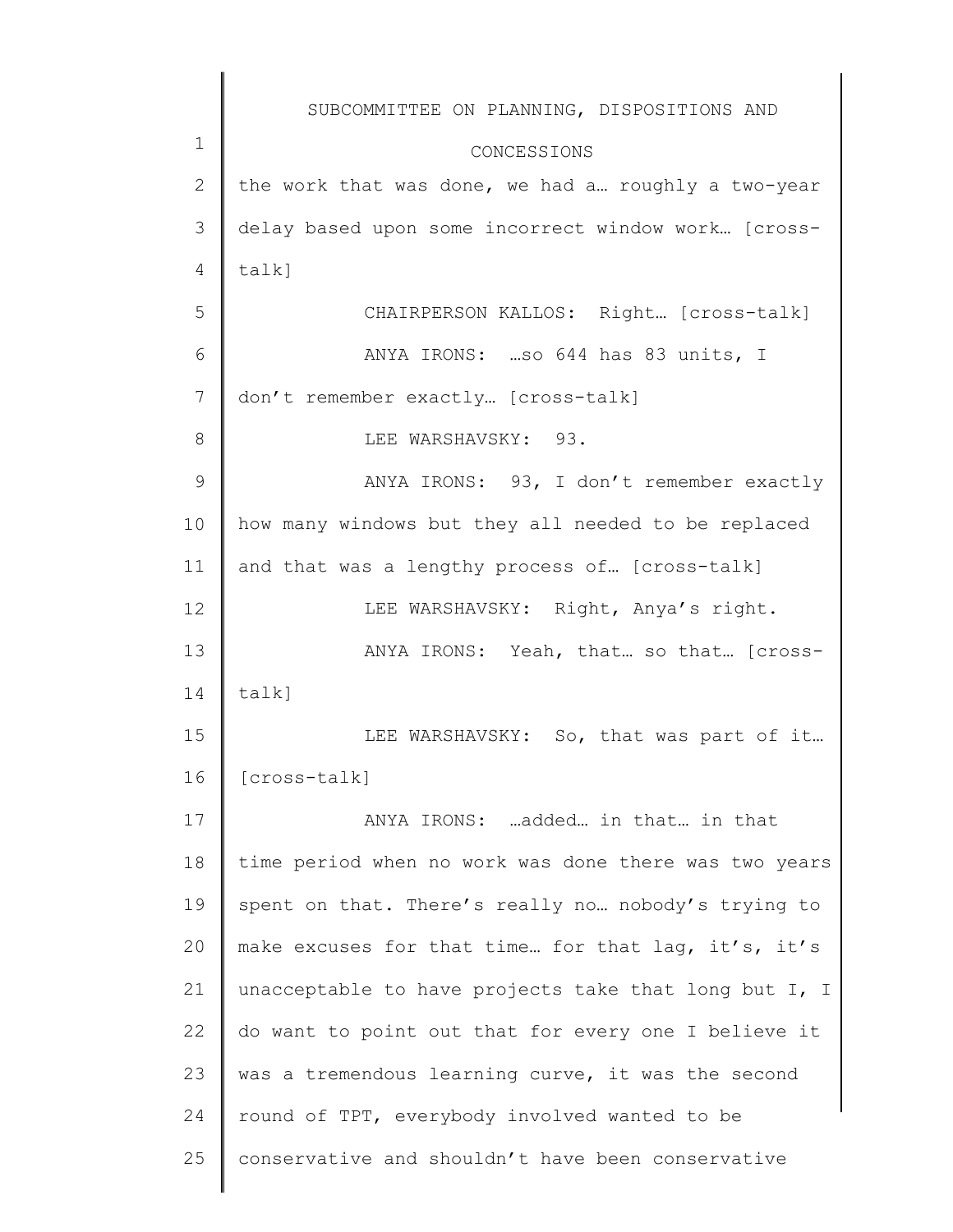### CONCESSIONS

1

2 3 4 5 6 7 8 9 10 because they're... they needed a lot more work than originally anticipated. We had to do line by line so… for example, doing the plumbing in one line, make the determination that it had to be repaired, move on to the next line, check the plumbing, make the determine… so all of those were approvals and whatnot. We also had tenant related issues with relocation, there's just… every possible thing that you can imagine added time to the project.

11 12 13 14 15 16 17 18 19 20 21 22 23 24 25 LEE WARSHAVSKY: Right, I mean we're not… again we're sorry it took so long, our other TPT buildings did not but if you think about it 12 tenants, one tenant refuses to relocate, it's… some of them it took a year in court to convince them to temporarily relocate and line after line, yeah, again we're sorry it took so long but we did our best and got… and did, did get it done but yes, it took… [cross-talk] CHAIRPERSON KALLOS: And what is… [crosstalk] LEE WARSHAVSKY: …longer than we would have… [cross-talk] CHAIRPERSON KALLOS: …what is the… [cross-talk]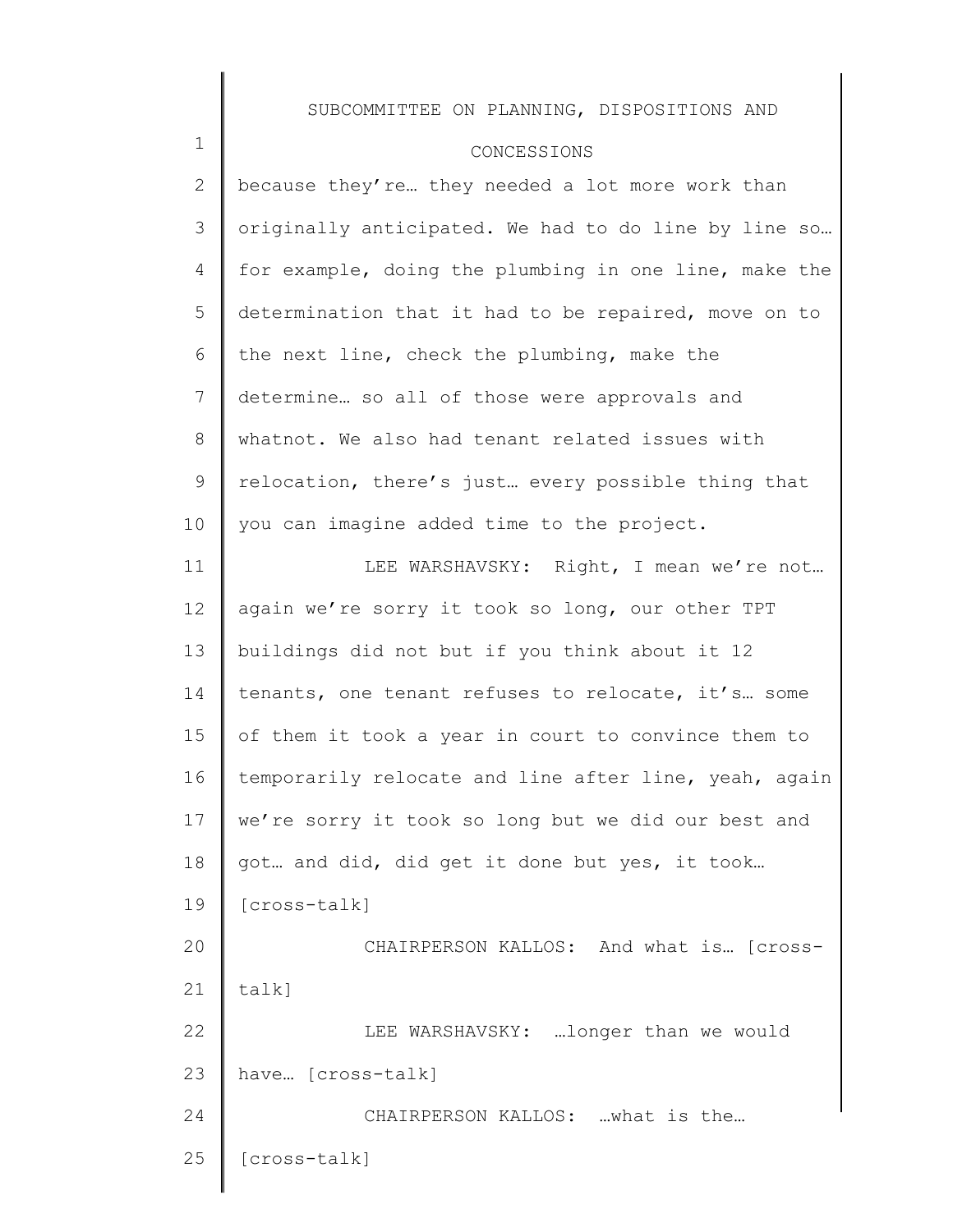| $\mathbf 1$   | SUBCOMMITTEE ON PLANNING, DISPOSITIONS AND           |
|---------------|------------------------------------------------------|
| $\mathbf{2}$  | CONCESSIONS<br>LEE WARSHAVSKY: liked [cross-talk]    |
| 3             | CHAIRPERSON KALLOS:  correct what do                 |
| 4             | you believe the correct timeline to be and, and this |
| 5             | is more I guess for HPD if you feel comfortable      |
| 6             | answering, so we just approved 1,200 units less the  |
|               |                                                      |
| 7             | items that have been withdrawn how, how, how long do |
| $8\,$         | you anticipate construction will take on those       |
| $\mathcal{G}$ | projects?                                            |
| 10            | NELSON CHEN: The construction itself                 |
| 11            | should take 18 months to 24 months but if we need to |
| 12            | relocate folks that may take longer, it depends on   |
| 13            | tenant cooperation's that's why this is so much      |
| 14            | different than new construction I would say.         |
| 15            | CHAIRPERSON KALLOS: What is the                      |
| 16            | anticipated timeline once you get when do you        |
| 17            | anticipate getting a construction loan on 640?       |
| 18            | NELSON CHEN: We got one already, we                  |
| 19            | [cross-talk]                                         |
| 20            | ANYA IRONS: We closed that in June                   |
| 21            | [cross-talk]                                         |
| 22            | NELSON CHEN:  closed we closed that in               |
| 23            | June.                                                |
| 24            | CHAIRPERSON KALLOS: Okay.                            |
| 25            | NELSON CHEN:<br>Yeah                                 |
|               |                                                      |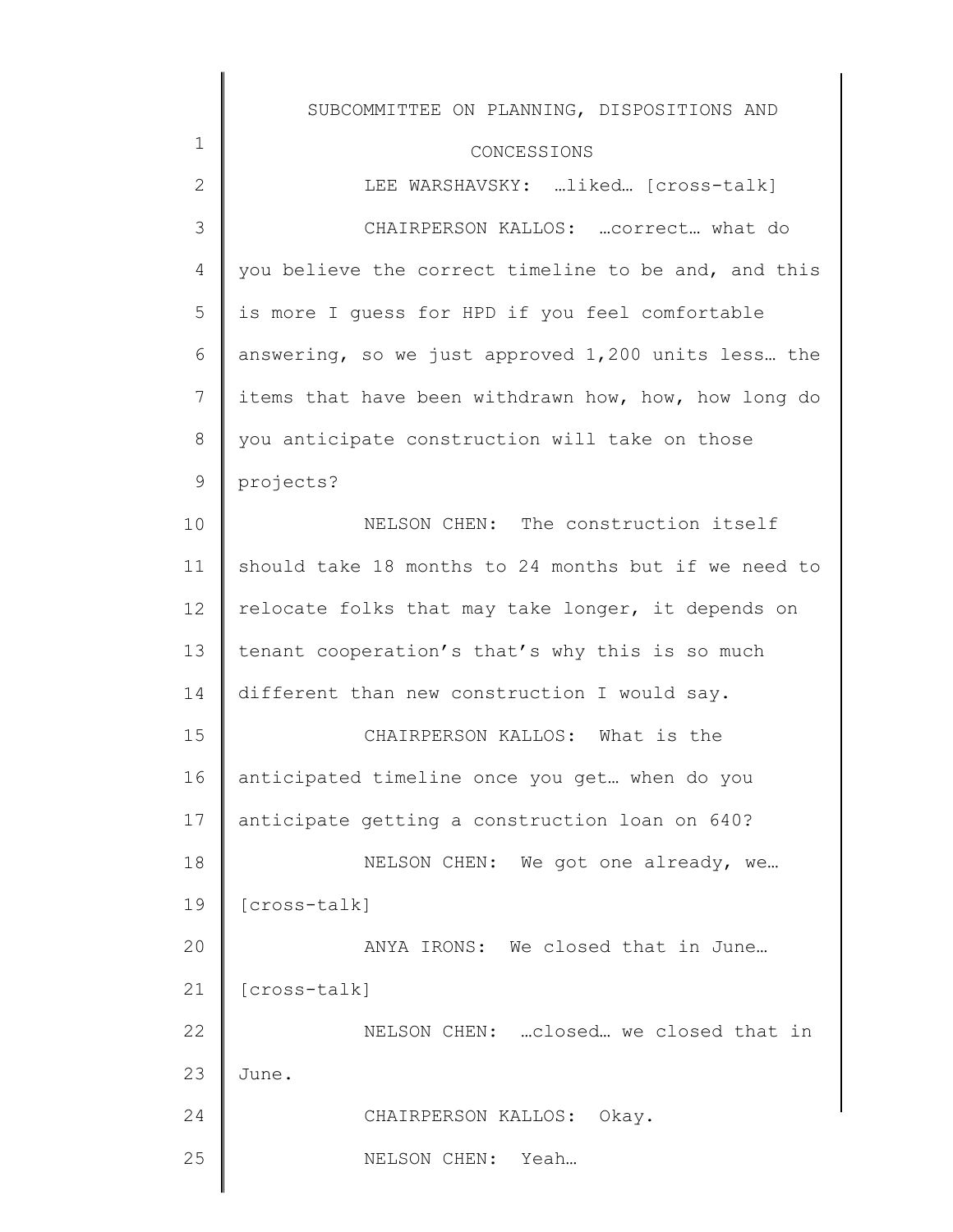|              | SUBCOMMITTEE ON PLANNING, DISPOSITIONS AND            |
|--------------|-------------------------------------------------------|
| 1            | CONCESSIONS                                           |
| $\mathbf{2}$ | ANYA IRONS: We're and we're, we're                    |
| 3            | beginning relocation this month if not next month so  |
| 4            | we're beginning to move the tenants already           |
| 5            | CHAIRPERSON KALLOS: And, and how many                 |
| 6            | tenants have you had to take to court or are you      |
| 7            | planning to  [cross-talk]                             |
| 8            | ANYA IRONS: For six [cross-talk]                      |
| 9            | CHAIRPERSON KALLOS:  or in the process                |
| 10           | [cross-talk]                                          |
| 11           | ANYA IRONS: For 640 for 640 I believe                 |
| 12           | we have like four I that might be wrong, no more      |
| 13           | than five folks that are not signing relocation       |
| 14           | agreements for various reasons, so we brought them    |
| 15           | to, to, to court to, to move that along. One thing    |
| 16           | that I, I should mention about the timeline, while we |
| 17           | have a construction timeline there are other aspects  |
| 18           | that have to happen simultaneously and in conjunction |
| 19           | with construction that need to go fluidly as well.    |
| 20           | The marketing process of vacancies is at a minimum a  |
| 21           | two-year process that just by virtue of going         |
| 22           | through a lottery, vetting all of those applications, |
| 23           | getting approvals, doing interviews that process for  |
| 24           | this many vacancies will take at least two years to   |
| 25           | complete                                              |
|              |                                                       |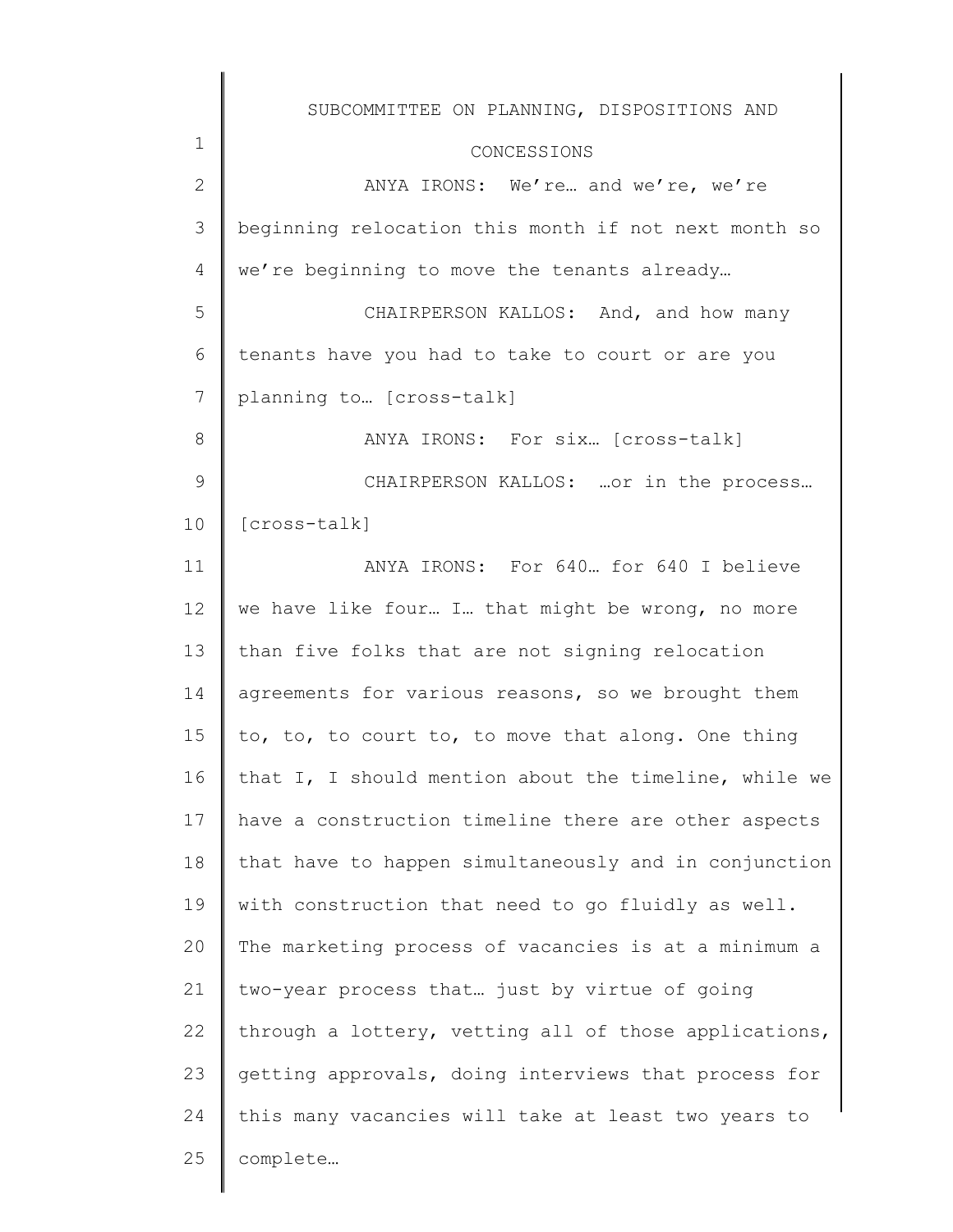|              | SUBCOMMITTEE ON PLANNING, DISPOSITIONS AND            |
|--------------|-------------------------------------------------------|
| $\mathbf 1$  | CONCESSIONS                                           |
| $\mathbf{2}$ | CHAIRPERSON KALLOS: So, so the, the                   |
| 3            | building that Council Member Levine was enthusiastic  |
| 4            | about was the I believe it's 34 units in 644?         |
| 5            | ANYA IRONS: No, 17 in 644 [cross-talk]                |
| 6            | CHAIRPERSON KALLOS: 17 in 644 that are                |
| 7            | ready today ostensibly will sit there vacant for two  |
| 8            | years?                                                |
| 9            | ANYA IRONS: No, they're going to be                   |
| 10           | generating income from the relocation process and     |
| 11           | then as soon as we're done we're going to market      |
| 12           | them. So, they're going to be collecting maintenance  |
| 13           | and the sponsor is responsible for making sure that   |
| 14           | they're maintained, repaired and paid for.            |
| 15           | NELSON CHEN: Yep.                                     |
| 16           | ANYA IRONS: Yes, yes, I'm sorry if I'm                |
| 17           | not making [cross-talk]                               |
| 18           | CHAIRPERSON KALLOS: Okay [cross-talk]                 |
| 19           | ANYA IRONS: that clear.                               |
| 20           | CHAIRPERSON KALLOS: So, so, so the                    |
| 21           | crosstalk was just Council Member Levine was pointing |
| 22           | out that the 17 units would be occupied by folks from |
| 23           | the other buildings who are in the relocation         |
| 24           | process. What is your timeline on completing          |
| 25           | construction on 640?                                  |
|              |                                                       |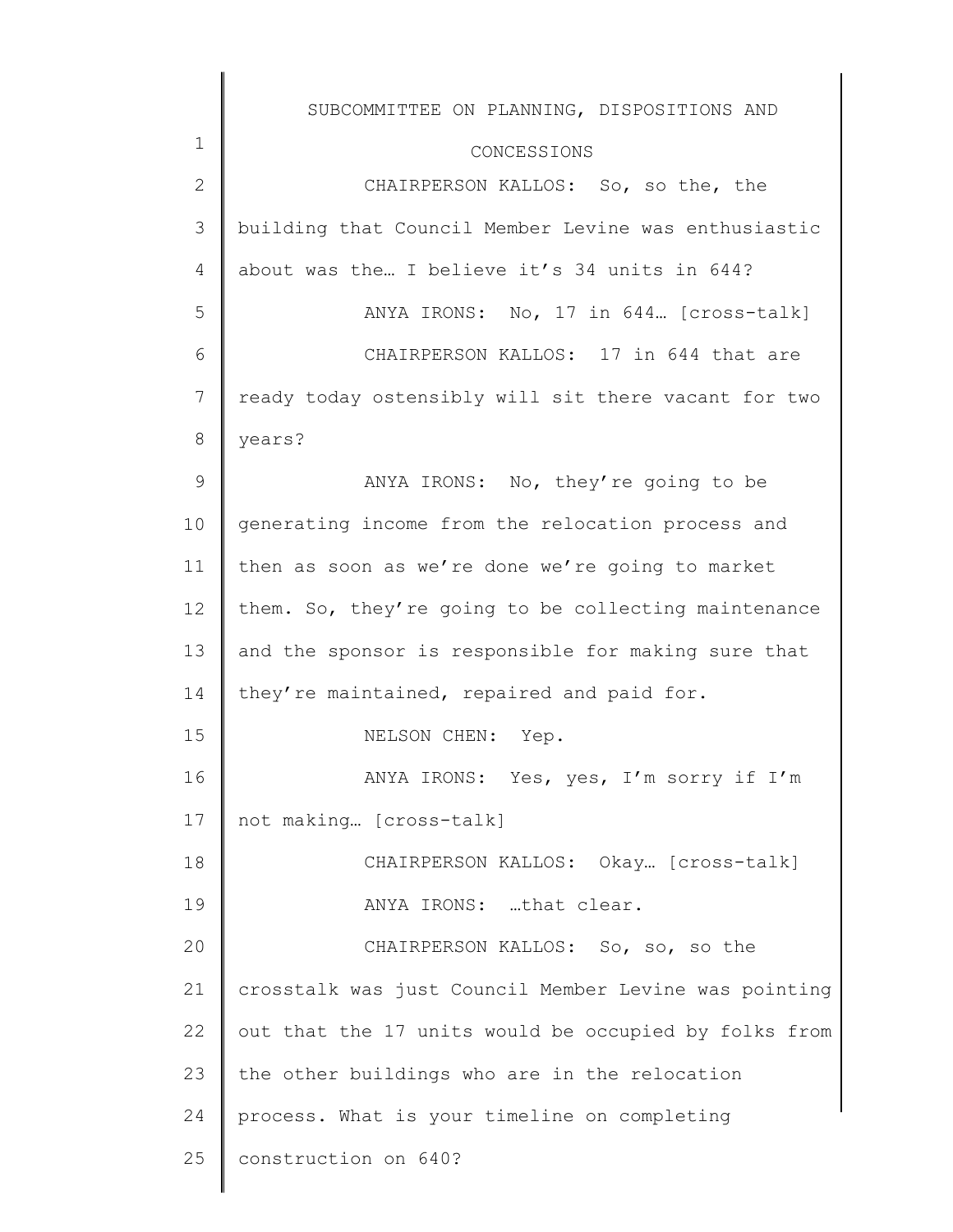|    | SUBCOMMITTEE ON PLANNING, DISPOSITIONS AND            |
|----|-------------------------------------------------------|
| 1  | CONCESSIONS                                           |
| 2  | ANYA IRONS: I would say completing                    |
| 3  | construction, 18 to 24 as, as Nelson said [cross-     |
| 4  | talk]                                                 |
| 5  | CHAIRPERSON KALLOS: So, so in 2020 the                |
| 6  | construction will be done even though you have five   |
| 7  | folks that you have taken to court so with those five |
| 8  | folks in court and that process in 2020 the building  |
| 9  | will be done and then how and then how long for       |
| 10 | those 34 units to become available on the market?     |
| 11 | ANYA IRONS: As soon as we have our                    |
| 12 | budget fixed we can prepare an offering plan and      |
| 13 | process through the attorney general so as soon as we |
| 14 | know what the numbers are exactly we can market and   |
| 15 | start the whole process. So, typically that's we      |
| 16 | have waited till substantial completion, but we don't |
| 17 | want to wait that long anymore, we want to start even |
| 18 | sooner.                                               |
| 19 | CHAIRPERSON KALLOS: I've, I've asked                  |
| 20 | this question of HPD before at similar hearings, does |
| 21 | H will HPD provide this committee a list of all of    |
| 22 | the projects that were previously received third      |
| 23 | party transfer or Article XI or any other funding     |
| 24 | through this committee or the Finance Committee that  |
| 25 | have not completed, that, that have not been gone     |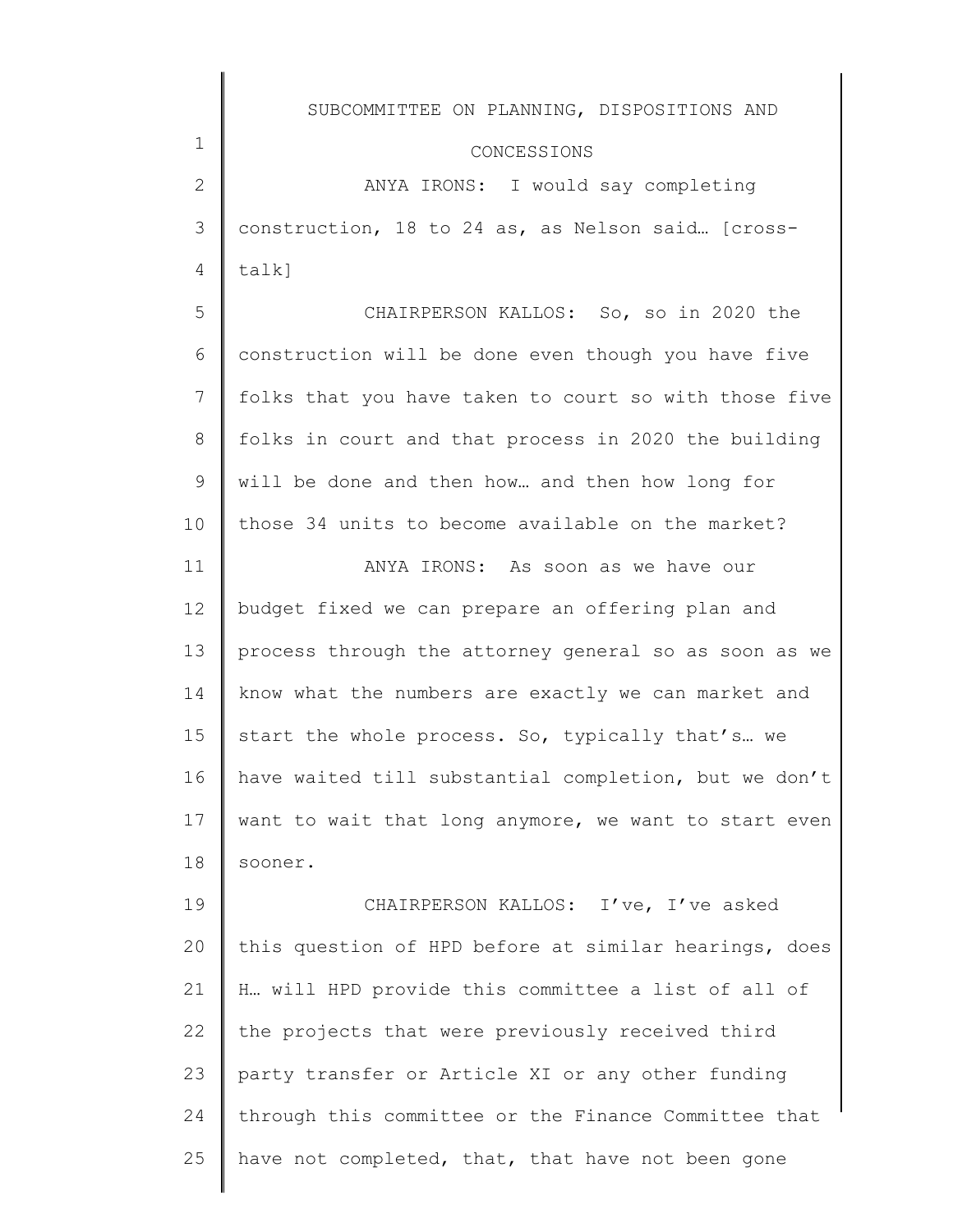|                 | SUBCOMMITTEE ON PLANNING, DISPOSITIONS AND            |
|-----------------|-------------------------------------------------------|
| $\mathbf 1$     | CONCESSIONS                                           |
| $\mathbf{2}$    | through lease up and still have vacant units and are  |
| 3               | still pending construction and what have you?         |
| $\overline{4}$  | GENEVIEVE MICHEL: We'll discuss them                  |
| 5               | internally and get back to you.                       |
| 6               | ANYA IRONS: I can share with you some                 |
| 7               | statistics about UHAB's pipeline if that's of any use |
| 8               | because we do consider ourselves possibly the largest |
| 9               | TPT developer, not for profit TPT developer in the    |
| 10 <sub>o</sub> | city, we've converted about 99 buildings of those 99  |
| 11              | buildings only five projects have gone rental, the    |
| 12              | majority of those because the tenants chose to be     |
| 13              | rentals versus co-ops so that is a pretty we          |
| 14              | consider those all successes really because it's      |
| 15              | always up to tenant choice but out of the 99          |
| 16              | buildings to have, you know five go rental is we      |
| 17              | believe very is a great success. That's just our      |
| 18              | little [cross-talk]                                   |
| 19              | CHAIRPERSON KALLOS: I, I understand                   |
| 20              | [cross-talk]                                          |
| 21              | ANYA IRONS: piece of the pie.                         |
| 22              | CHAIRPERSON KALLOS: I guess so, we have               |
| 23              | third party transfer, it was a new program, you're    |
| 24              | involved in round two, you step into it, you realize  |
| 25              | there's a lot at what point in the 15 years did you   |
|                 |                                                       |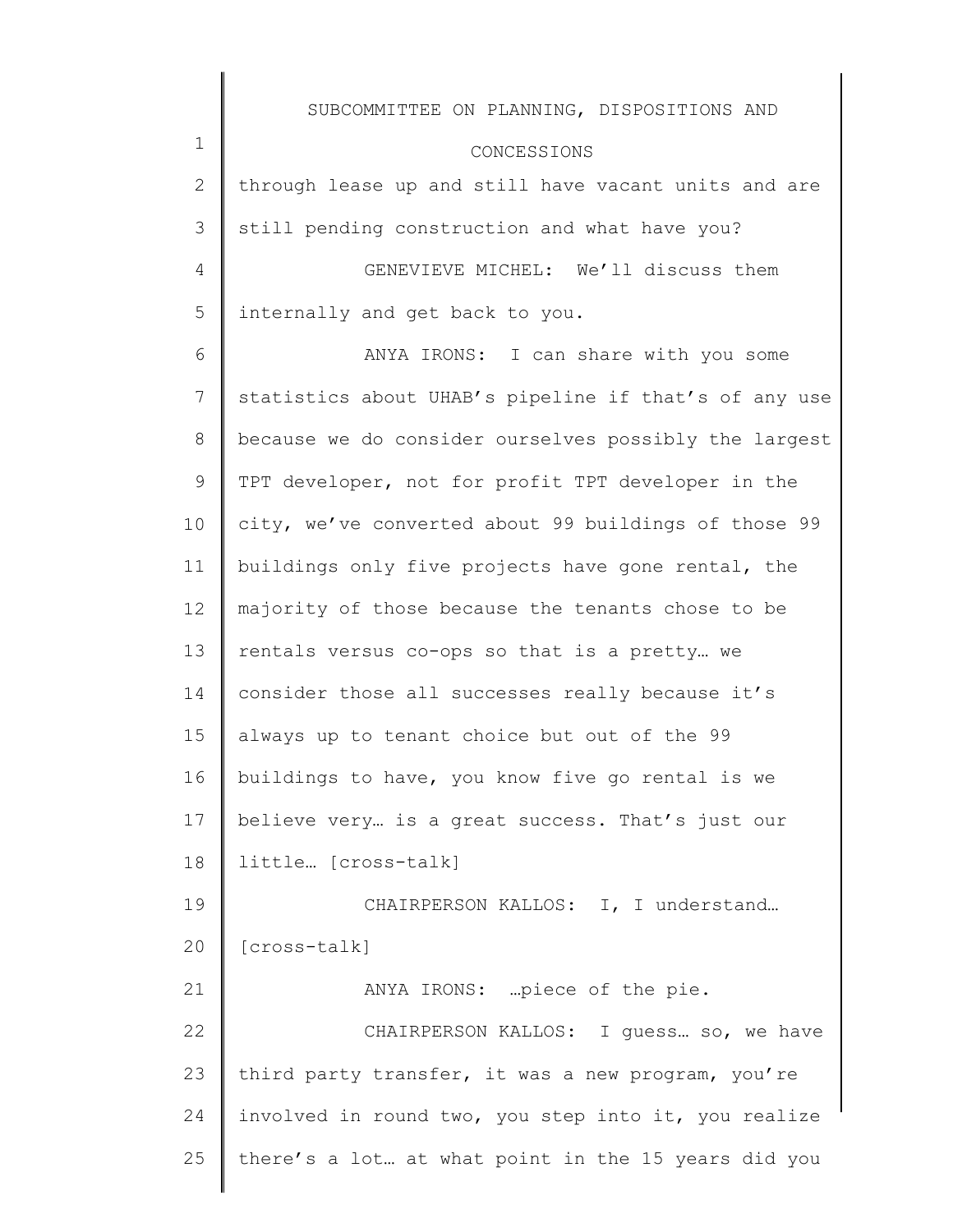#### CONCESSIONS

2 3 reach out to HPD for assistance in managing both buildings?

1

4 5 6 7 8 9 10 11 12 13 14 15 LEE WARSHAVSKY: Glad to, in terms of 644 and 640 we worked with HPD all along and it just unfortunately took a long time, you know it was a… it was a huge learning curve and again 100 units… 93 units, we actually as I… you know in thinking about it we actually couldn't start for several years because of the court cases and a couple of tenants who refused to move so that, that caused delays at the beginning and again it was the second round but we worked with HPD, HPD was incredibly helpful, it was unfortunately just a very difficult building to do.

16 17 18 19 20 21 22 23 24 25 CHAIRPERSON KALLOS: What could HPD do different or what is HPD doing differently on third party transfer round ten which we just approved that makes… that, that makes you confident that it will not take ten or 15 years for the new third-party transfer units to… buildings to come back to this committee without having made much progress? NELSON CHEN: Sure, I think its communication is number… first, first and foremost and working with council, the city council to make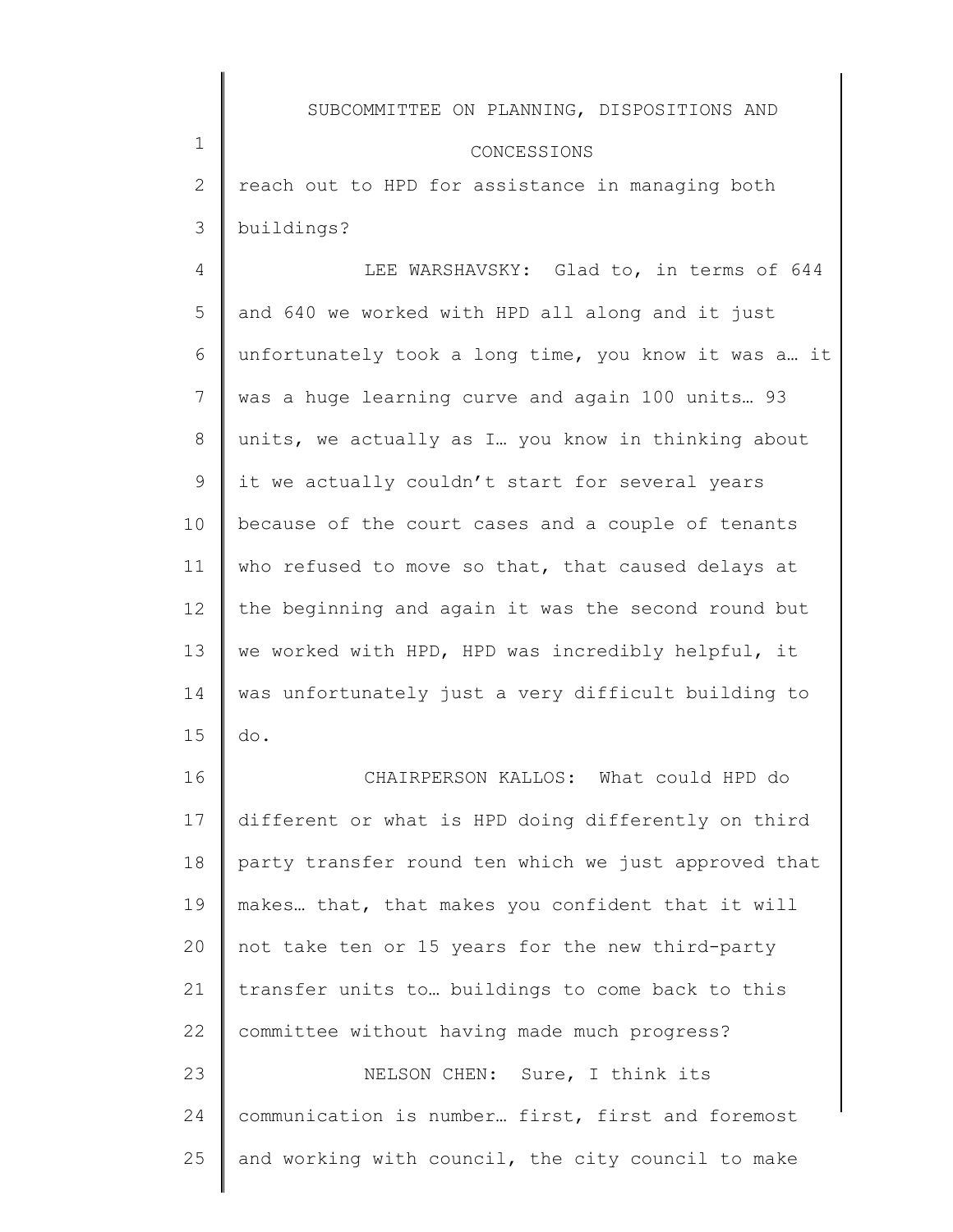|               | SUBCOMMITTEE ON PLANNING, DISPOSITIONS AND            |
|---------------|-------------------------------------------------------|
| $\mathbf 1$   | CONCESSIONS                                           |
| $\mathbf{2}$  | sure we have that communication and often and I think |
| 3             | that that's has been helpful actually.                |
| 4             | CHAIRPERSON KALLOS: To, to be fair I                  |
| 5             | just asked if you would communicate with us about all |
| 6             | of the projects that might be considered stalled and  |
| 7             | at similar circumstances 640 has been and the, the    |
| 8             | answer was not an absolute yes, so are you willing to |
| $\mathcal{G}$ | give me an absolute yes that you will communicate?    |
| 10            | GENEVIEVE MICHEL: No you know look I                  |
| 11            | think everyone at HPD wants to work closely with the  |
| 12            | council to see how we can move these projects forward |
| 13            | and especially the projects that are stalled. I       |
| 14            | think generally actually involving the local Council  |
| 15            | Member as was the case with Council Member Levine     |
| 16            | only helps, you know this is the first time I am      |
| 17            | getting that question, so I don't want to make any    |
| 18            | commitments without talking to everyone else at the   |
| 19            | agency.                                               |
| 20            | CHAIRPERSON KALLOS: I, I think the                    |
| 21            | answer should be undoubtably yes. You mentioned a     |
| 22            | situation with having work done that was done         |
| 23            | incorrectly, can you tell me a little bit about the   |
| 24            | nature of the work that was already done and the      |
| 25            | work nature of work that is planned to be done        |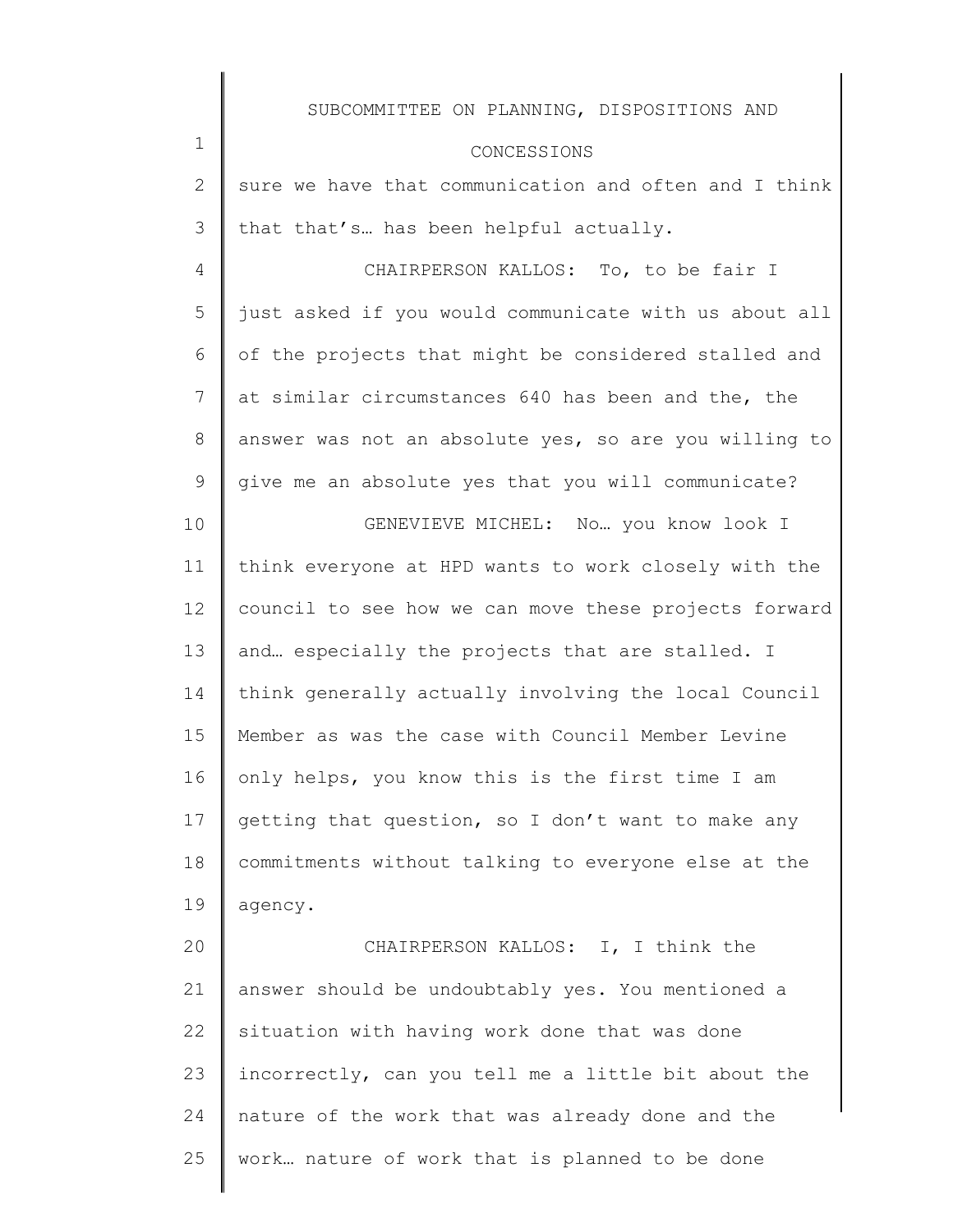### CONCESSIONS

2 3 4 5 6 7 8 9 10 11 specifically are the people who are doing the work did they receive training, did they have a chance to do on the job training, did they get health insurance so that if they got injured on the job they could go to a doctor, if they got hurt and they couldn't keep working did they have disability insurance, 15 years later are they going to be able to retire with a 401K or other pension vehicle and, and what have you and that's for the past construction and the construction moving forward?

12 13 14 15 16 17 18 19 20 21 22 23 24 ANYA IRONS: With respect to the past construction I, I just… the only real main fact that I can add that predates me and, and Lee can maybe speak better to this but one, one thing that HPD did very well and that helped the process a lot was… in that case was they, they forced the removal of a contractor for 640. The contractor was a very big problem with 644 and they, they listened to the issues and they removed them from the combined project at the time so that's, that's one thing that they did well in that process. Your other question was mostly about the contracting team on 640, I, I have a couple of notes here… [cross-talk]

25

1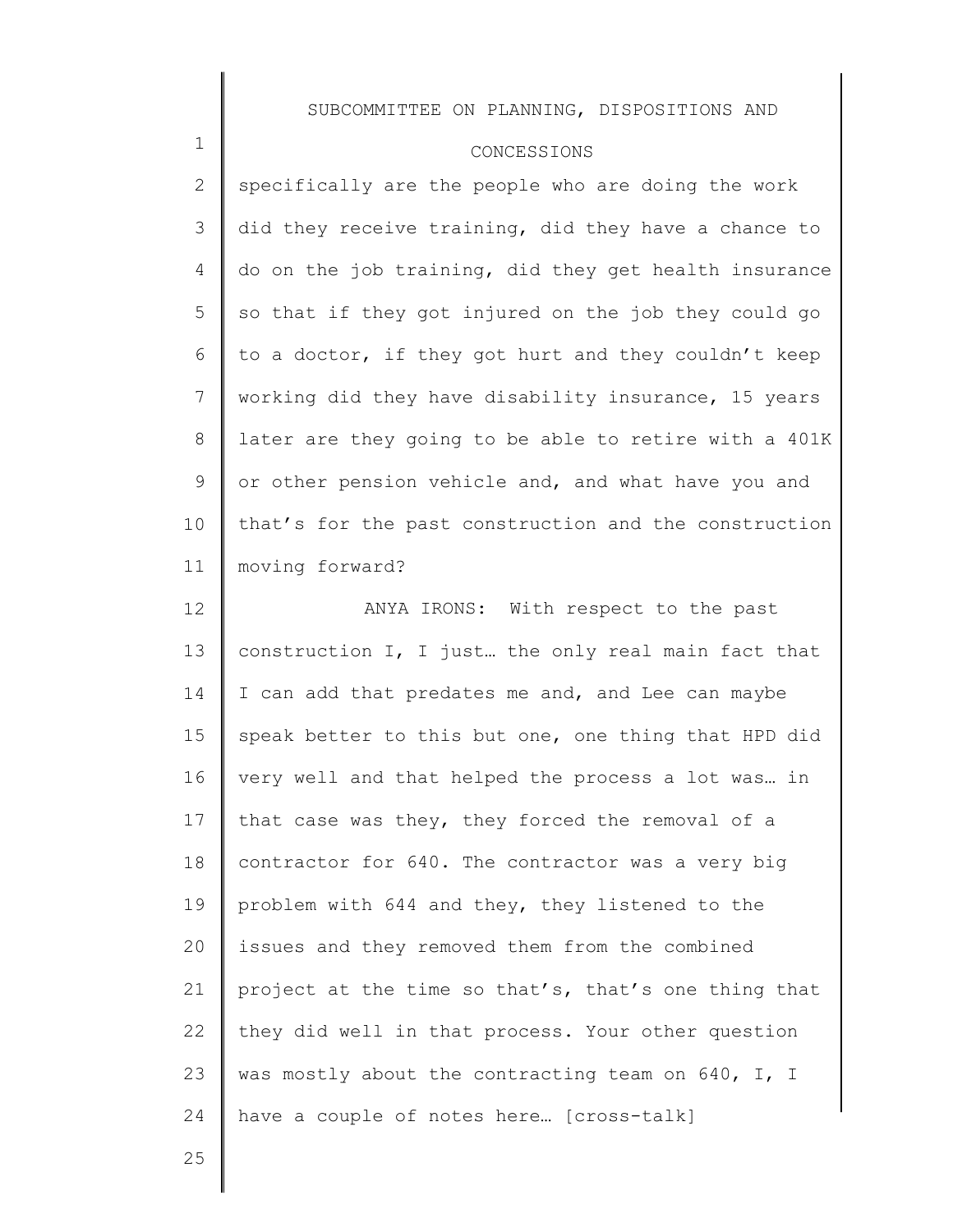|              | SUBCOMMITTEE ON PLANNING, DISPOSITIONS AND           |
|--------------|------------------------------------------------------|
| 1            | CONCESSIONS                                          |
| $\mathbf{2}$ | CHAIRPERSON KALLOS: Both 640 and 644,                |
| 3            | this, this so, go, go on                             |
| 4            | ANYA IRONS: Yeah, I'll, I'll do I can                |
| 5            | only really speak for 640 honestly [cross-talk]      |
| 6            | CHAIRPERSON KALLOS: Sure [cross-talk]                |
| 7            | ANYA IRONS: it's not my typical job to,              |
| 8            | to do the I'm in house counsel and Director of       |
| 9            | Operations, Operations but I have notes from our     |
| 10           | contractor. We're using MDG Contracting, they are    |
| 11           | [cross-talk]                                         |
| 12           | CHAIRPERSON KALLOS: MD [cross-talk]                  |
| 13           | ANYA IRONS: MDG Contracting [cross-                  |
| 14           | talk]                                                |
| 15           | CHAIRPERSON KALLOS: Okay [cross-talk]                |
| 16           | ANYA IRONS: they are very, very                      |
| 17           | experienced in, in place renovations so              |
| 18           | checkerboarding tenants around the building, they    |
| 19           | have completed at least one of our other projects    |
| 20           | ahead of schedule, they, they I'll have to ask them  |
| 21           | specific the very specific questions you asked about |
| 22           | their employees [cross-talk]                         |
| 23           | CHAIRPERSON KALLOS: Are, are those                   |
| 24           | [cross-talk]                                         |
| 25           |                                                      |
|              |                                                      |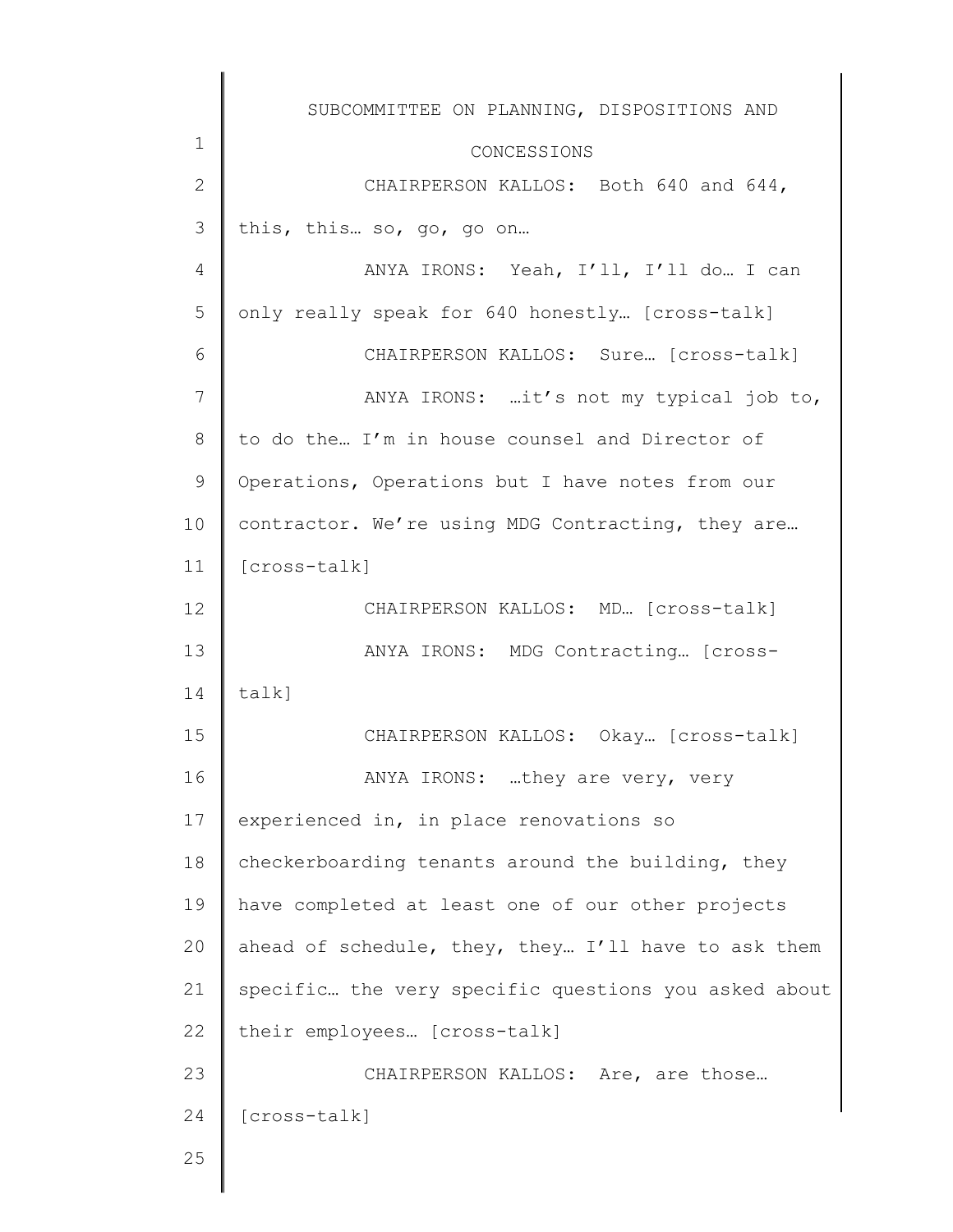|                | SUBCOMMITTEE ON PLANNING, DISPOSITIONS AND            |
|----------------|-------------------------------------------------------|
| $\mathbf 1$    | CONCESSIONS                                           |
| $\mathbf{2}$   | ANYA IRONS: but I can tell you [cross-                |
| 3              | talk]                                                 |
| 4              | CHAIRPERSON KALLOS: values important to               |
| 5              | you as well?                                          |
| 6              | ANYA IRONS: Yes yeah, yeah and I can                  |
| $\overline{7}$ | tell you some of that, but I can't tell you about     |
| 8              | their 401Ks and, and that, that I can't tell you.     |
| 9              | CHAIRPERSON KALLOS: Just want to know                 |
| 10             | that they have access [cross-talk]                    |
| 11             | ANYA IRONS: Sure [cross-talk]                         |
| 12             | CHAIRPERSON KALLOS: to retirement                     |
| 13             | [cross-talk]                                          |
| 14             | ANYA IRONS: So, they wrote in an email                |
| 15             | here that they are all is it RRP certified first of   |
| 16             | all so they repairs and renovation painting           |
| 17             | certified, they are all licensed including the        |
| 18             | subcontractors, they will be required to pay all the  |
| 19             | employees the living wage as required by the council, |
| 20             | follow all FLSA requirements including paying an      |
| 21             | hourly wage over time, over 40 hours of work and all  |
| 22             | the workers must be paid weekly, subcontractors are   |
| 23             | required to provide health care unless exempted in    |
| 24             | accordance with Obama care, that's quote, unquote but |
| 25             | if you want more information I'm [cross-talk]         |
|                |                                                       |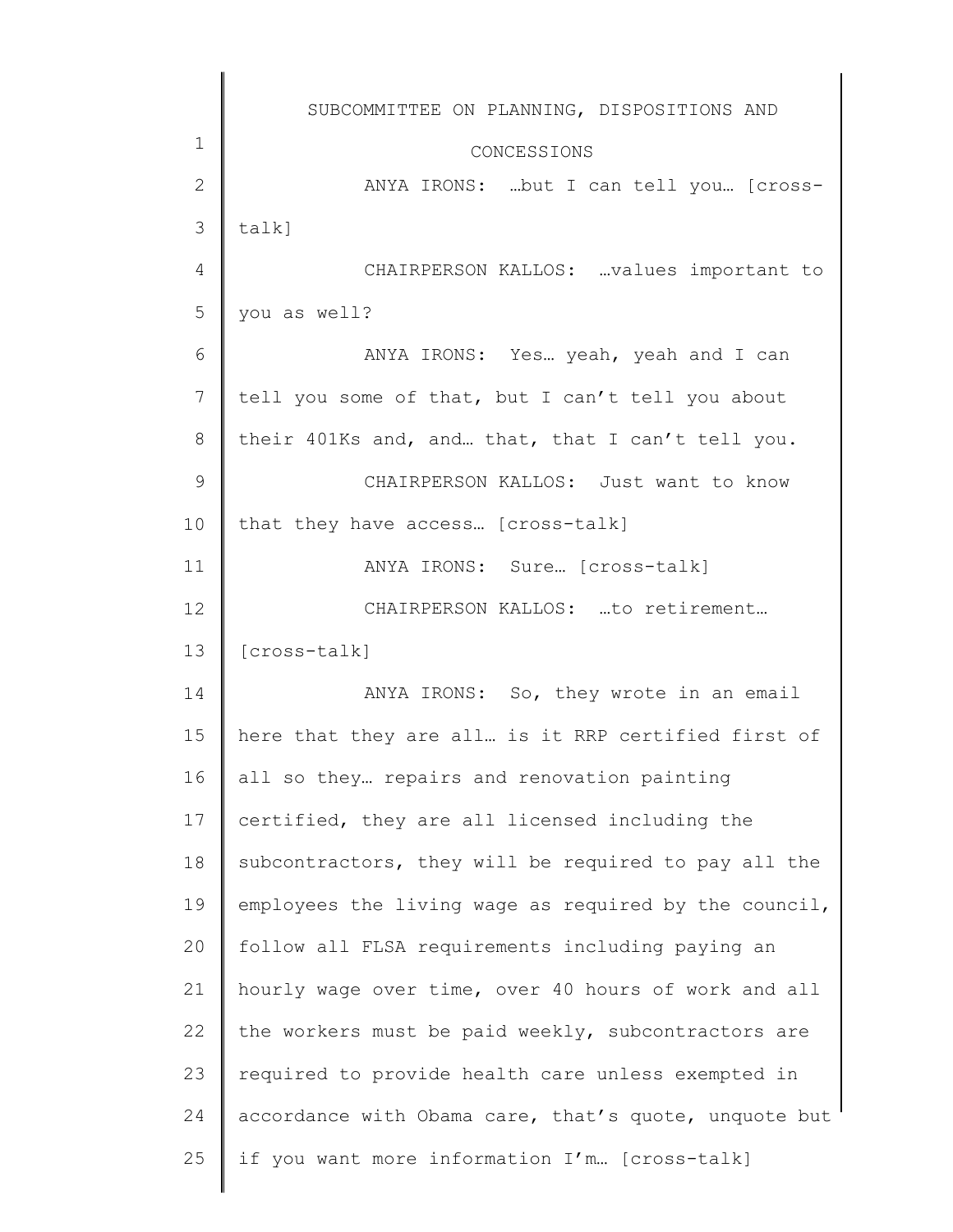|              | SUBCOMMITTEE ON PLANNING, DISPOSITIONS AND            |
|--------------|-------------------------------------------------------|
| 1            | CONCESSIONS                                           |
| $\mathbf{2}$ | CHAIRPERSON KALLOS: If you [cross-talk]               |
| 3            | ANYA IRONS:  happy to get it for you.                 |
| 4            | CHAIRPERSON KALLOS: The, the record will              |
| 5            | remain open so if by tomorrow you can get us specific |
| 6            | yes or no answers to the, the quality of conditions   |
| 7            | for your workers additionally you can help me with    |
| 8            | the math here but at 15 at less than 15 dollars an    |
| 9            | 15. less than 15 dollars an hour to believe that the  |
| 10           | workers who helped renovate these buildings will be   |
| 11           | able to qualify for this affordable housing?          |
| 12           | ANYA IRONS: Oh, that's a good question,               |
| 13           | I'll, I'll get back to you, I would hope so, I'll,    |
| 14           | I'll get back to you.                                 |
| 15           | CHAIRPERSON KALLOS: But I quess one of                |
| 16           | the things that I've, I've heard the Mayor say and I  |
| 17           | agree with him on is that one thing we can do to      |
| 18           | solve the affordable housing crisis is to pay people  |
| 19           | better so that they can be lifted out of poverty. In  |
| 20           | terms of it the MDG is they are they the contractor   |
| 21           | that did the incorrect work and had to [cross-talk]   |
| 22           | ANYA IRONS: No [Cross-talk]                           |
| 23           | CHAIRPERSON KALLOS: Which contractor did              |
| 24           | the incorrect work?                                   |
| 25           |                                                       |

25

∥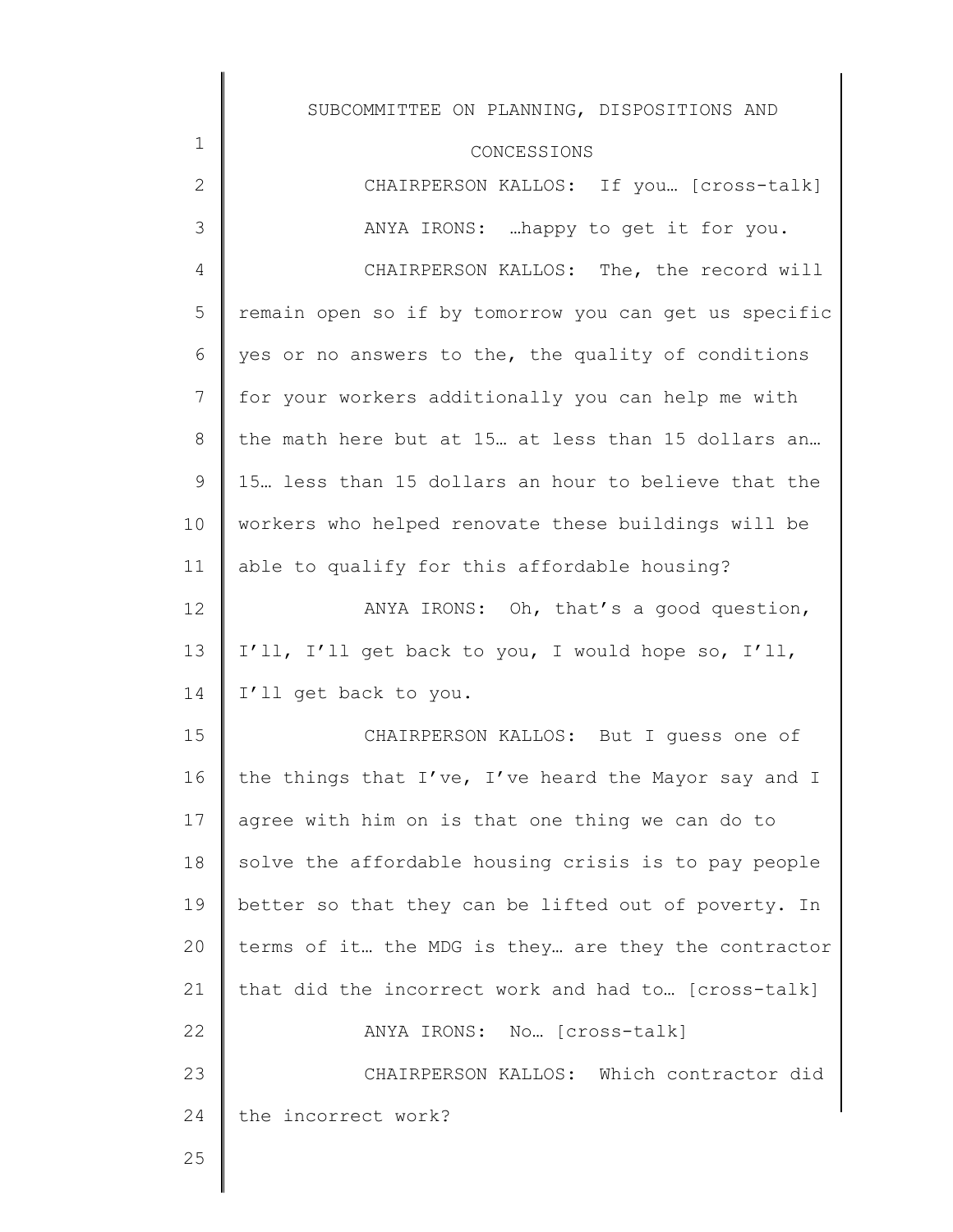|               | SUBCOMMITTEE ON PLANNING, DISPOSITIONS AND            |
|---------------|-------------------------------------------------------|
| $\mathbf 1$   | CONCESSIONS                                           |
| $\mathbf{2}$  | LEE WARSHAVSKY: Dalewood and again this               |
| 3             | was quiet a few years ago [cross-talk]                |
| 4             | CHAIRPERSON KALLOS: And do you do you                 |
| 5             | know if they're folks had training?                   |
| 6             | LEE WARSHAVSKY: I [Cross-talk]                        |
| 7             | CHAIRPERSON KALLOS: Or [cross-talk]                   |
| 8             | LEE WARSHAVSKY: I really don't and again              |
| $\mathcal{G}$ | the work start the work ended four or [cross-talk]    |
| 10            | CHAIRPERSON KALLOS: Do you [cross-talk]               |
| 11            | LEE WARSHAVSKY: five years ago.                       |
| 12            | CHAIRPERSON KALLOS: Would, would you                  |
| 13            | think that having folks who have training, on the job |
| 14            | training and benefits and what have you might produce |
| 15            | better results and without having to redo the work?   |
| 16            | LEE WARSHAVSKY: Well I, I think what                  |
| 17            | happened with 644 actually Dalewood did do a good     |
| 18            | job, I Dalewood did do a good job certainly they      |
| 19            | were we realized they did not have the expertise in   |
| 20            | dealing with occupied buildings which is one of the   |
| 21            | reasons that HPD, we all agreed that for 640 we       |
| 22            | should use a different contractor. The work that      |
| 23            | Dalewood did was fine except what happened with the   |
| 24            | windows which we didn't realize till it was done is   |
| 25            | their sub they did not supervise the sub and so the   |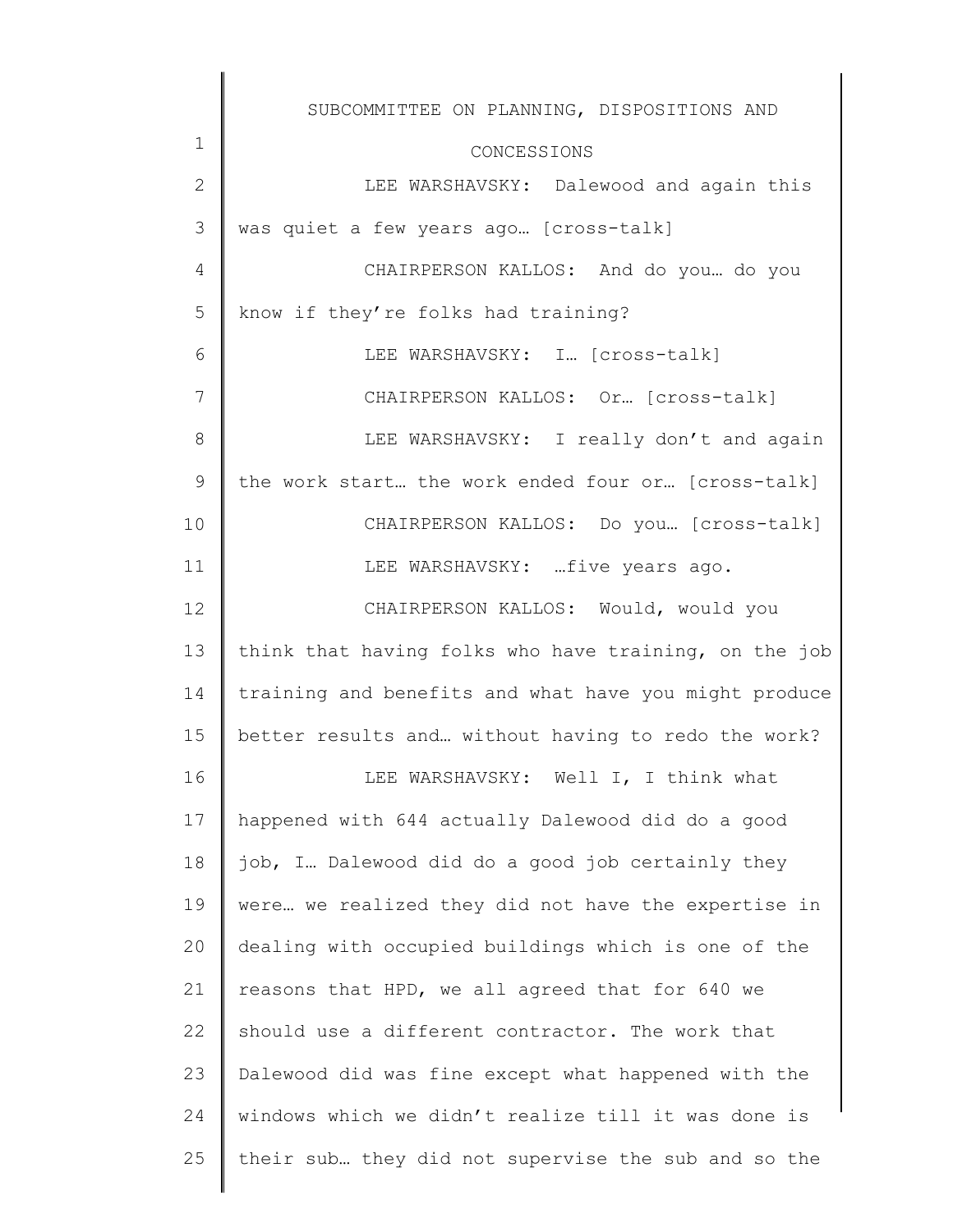|               | SUBCOMMITTEE ON PLANNING, DISPOSITIONS AND            |
|---------------|-------------------------------------------------------|
| $\mathbf 1$   | CONCESSIONS                                           |
| $\mathbf{2}$  | sub did not do a good job with the windows and what   |
| 3             | Dalewood did and I will give them credit for it is we |
| 4             | called their attention to it and they actually hired  |
| 5             | someone else and they came back and basically redid   |
| 6             | all of the windows at their expense.                  |
| 7             | CHAIRPERSON KALLOS: I'm going to turn to              |
| $8\,$         | Council Member Levine for a question.                 |
| $\mathcal{G}$ | COUNCIL MEMBER LEVINE: I'm trying to                  |
| 10            | visualize the entrances and whether there are steps,  |
| 11            | wondering about accessibility, could you remind us    |
| 12            | whether these are accessible and can or can be made   |
| 13            | accessible at least the lobbies?                      |
| 14            | ANYA IRONS: I, I couldn't say that                    |
| 15            | affirmatively for 640, I can get back to you on it    |
| 16            | though, there are steps, I believe there's also a     |
| 17            | side entrance into the building at least one because  |
| 18            | it, it occupies an entire quarter of the block        |
| 19            | [cross-talk]                                          |
| 20            | LEE WARSHAVSKY: Right [Cross-talk]                    |
| 21            | ANYA IRONS:  so there's I'm I know                    |
| 22            | that, and I can check on you on that but they're      |
| 23            | going to be compliant so if there needs to be         |
| 24            | accessibility created it will be.                     |
| 25            |                                                       |
|               |                                                       |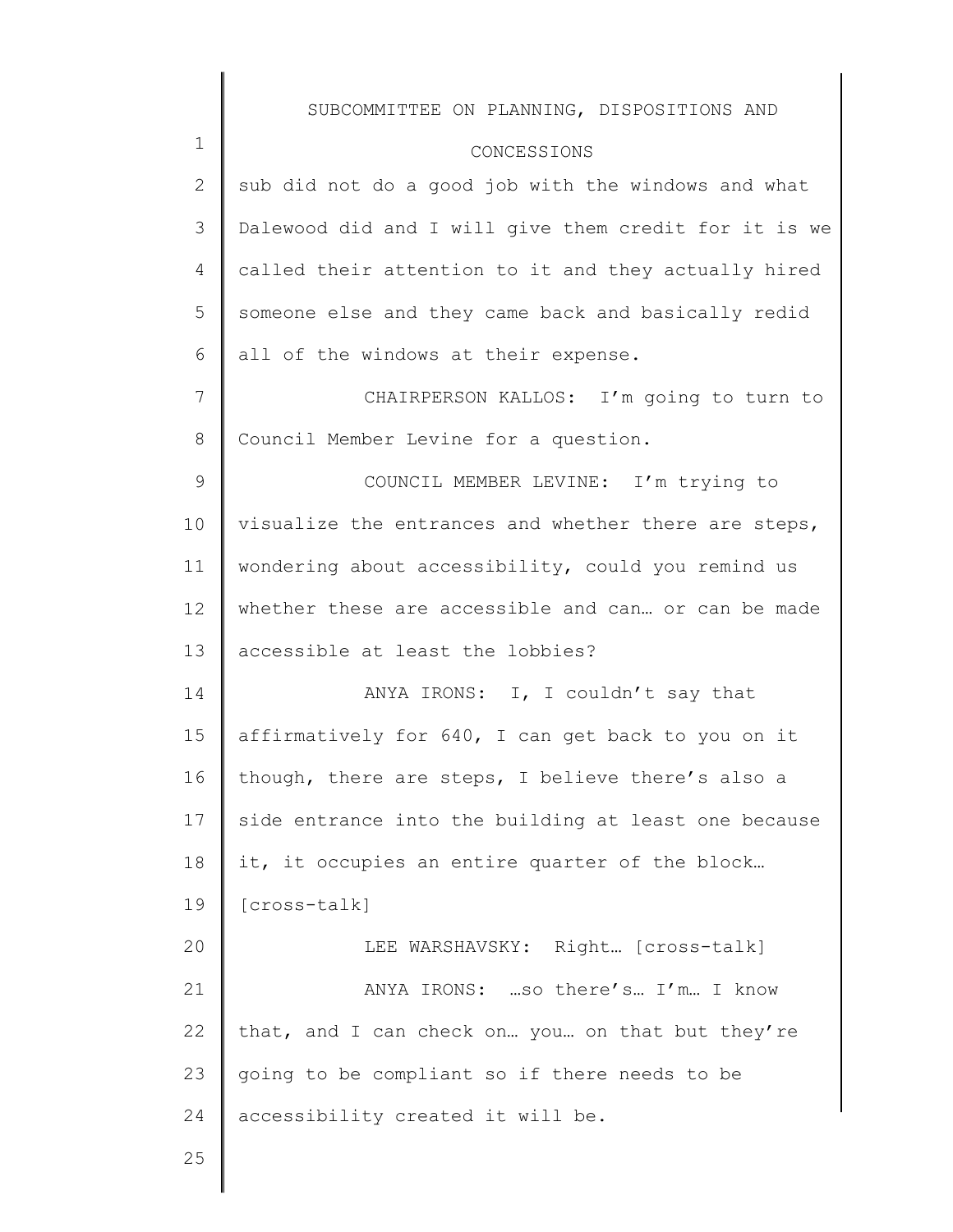|              | SUBCOMMITTEE ON PLANNING, DISPOSITIONS AND           |
|--------------|------------------------------------------------------|
| $\mathbf 1$  | CONCESSIONS                                          |
| $\mathbf{2}$ | LEE WARSHAVSKY: Right and 644 is                     |
| 3            | compliant, HPD approved it and the there is a side   |
| 4            | entrance that does not have steps.                   |
| 5            | COUNCIL MEMBER LEVINE: Thank you.                    |
| 6            | CHAIRPERSON KALLOS: In terms of the                  |
| 7            | building service workers do they earn sufficient     |
| 8            | income so that they could live in this affordable    |
| 9            | housing or do they [cross-talk]                      |
| 10           | LEE WARSHAVSKY: 32BJ, they're unionized.             |
| 11           | ANYA IRONS: They're union.                           |
| 12           | COUNCIL MEMBER LEVINE: And, and they get             |
| 13           | health benefits and [cross-talk]                     |
| 14           | LEE WARSHAVSKY: Of course, it's all                  |
| 15           | [cross-talk]                                         |
| 16           | CHAIRPERSON KALLOS: Okay [Cross-talk]                |
| 17           | LEE WARSHAVSKY: 32BJ.                                |
| 18           | CHAIRPERSON KALLOS: In terms of the MDG              |
| 19           | contractor is that an MWBE?                          |
| 20           | ANYA IRONS: They are not themselves that             |
| 21           | I know of, they, they do use MWBE subs, subs and     |
| 22           | other affiliates.                                    |
| 23           | CHAIRPERSON KALLOS: And in terms of the              |
| 24           | makeup of your particular non-profits are there MEBE |
| 25           |                                                      |
|              |                                                      |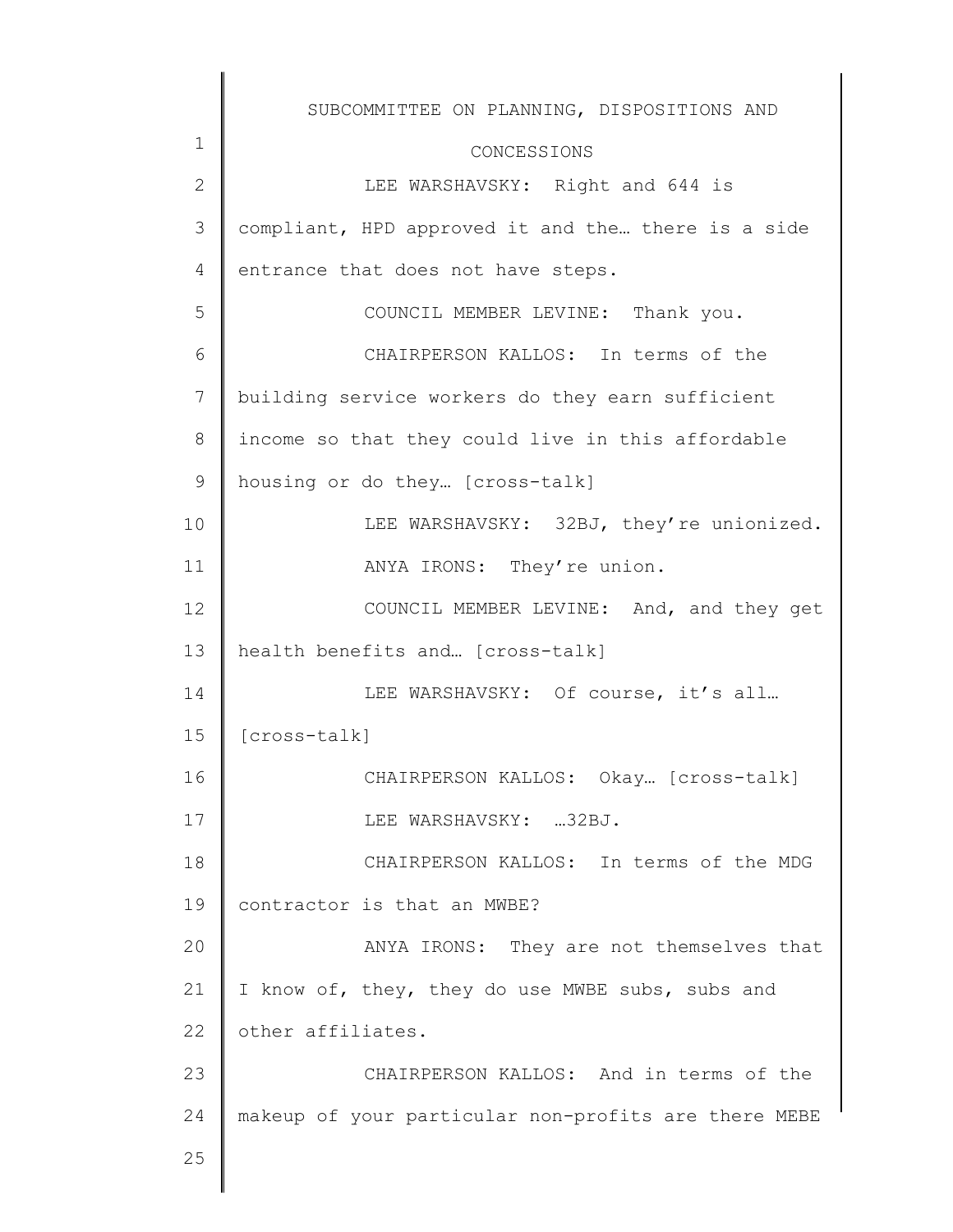1 2 3 4 5 6 7 8 9 10 11 12 13 14 15 16 17 18 19 20 21 22 23 24 25 SUBCOMMITTEE ON PLANNING, DISPOSITIONS AND CONCESSIONS leaders in your institutions or board members... or sorry… [cross-talk] ANYA IRONS: I guess I would be… [crosstalk] CHAIRPERSON KALLOS: …not… MWBE… [crosstalk] ANYA IRONS: …one of them. CHAIRPERSON KALLOS: MWBE isn't the correct term but are there minorities or women who are executives or on the boards of your non-profits? ANYA IRONS: Absolutely, yeah. On our… and for UHAB I'm the Director of Operations and the General Counsel and on our board we also representation and actually our CFO is Ecuadorian and… [cross-talk] CHAIRPERSON KALLOS: So, would you… [cross-talk] ANYA IRONS: …a female… [cross-talk] CHAIRPERSON KALLOS: …would you consider that 50 percent or what percentage would you say? ANYA IRONS: Of the leadership in our… [cross-talk] CHAIRPERSON KALLOS: Yep… [cross-talk] ANYA IRONS: …organization?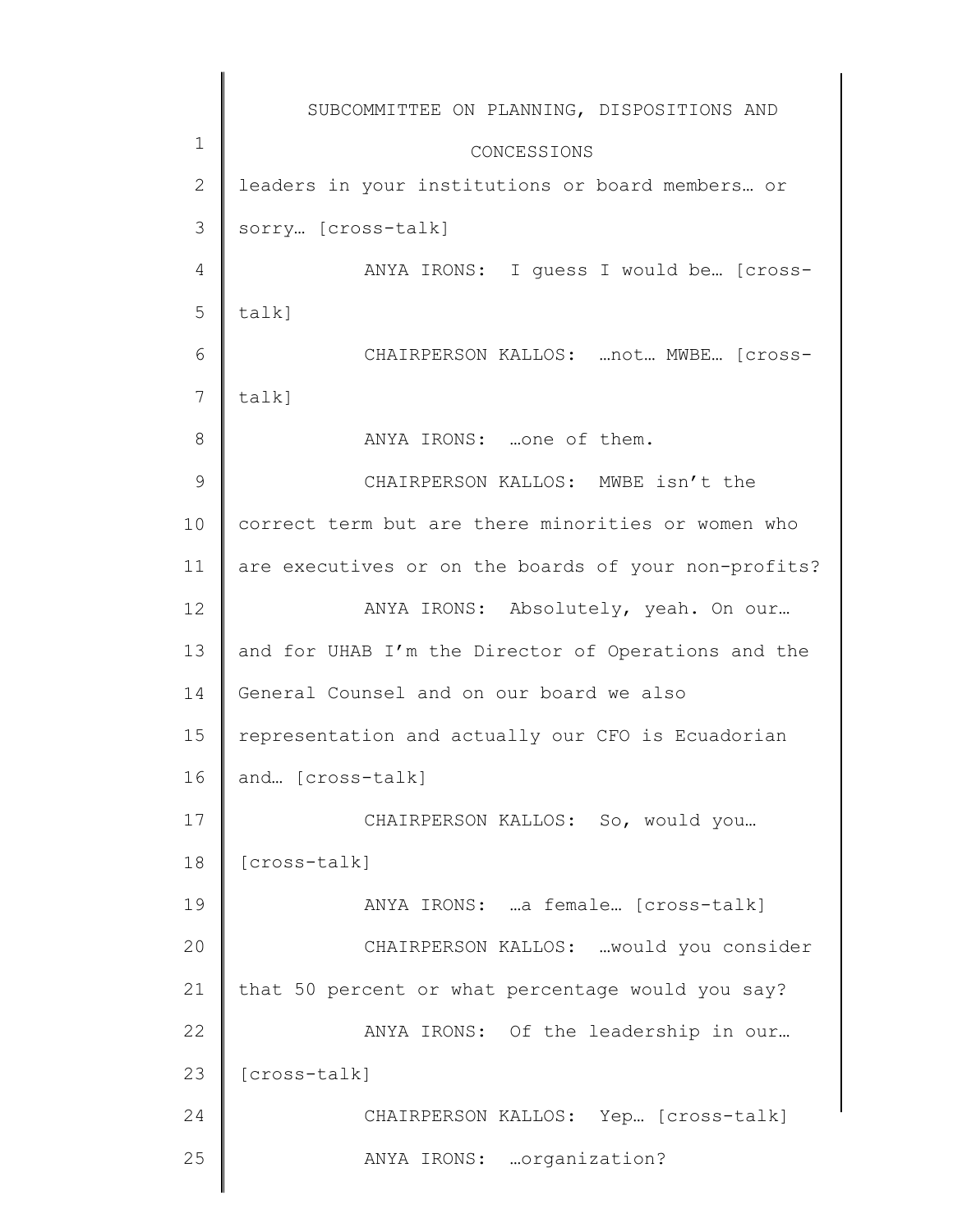|                | SUBCOMMITTEE ON PLANNING, DISPOSITIONS AND           |
|----------------|------------------------------------------------------|
| $1\,$          |                                                      |
| $\mathbf{2}$   | CONCESSIONS<br>CHAIRPERSON KALLOS: It's about the    |
| $\mathcal{S}$  | leadership?                                          |
| $\overline{4}$ | ANYA IRONS: Well I, I would probably say             |
| 5              | a third.                                             |
| 6              |                                                      |
|                | CHAIRPERSON KALLOS: Okay and for yours?              |
| $\overline{7}$ | LEE WARSHAVSKY: Well our president is                |
| $\,8\,$        | Alexa Sewell.                                        |
| 9              | ALEXA SEWELL: I'm a woman and president              |
| 10             | of Settlement Housing Fund. Around 50 percent of our |
| 11             | senior team is female, 20 percent minority and a     |
| 12             | similar representation on our board.                 |
| 13             | CHAIRPERSON KALLOS: Thank you for these              |
| 14             | projects and the construction loan value on 644 is   |
| 15             | give me one moment sorry, it's 640 is 25 million     |
| 16             | so, you're, you're planning to spend 25 million      |
| 17             | dollars at 640?                                      |
| 18             | NELSON CHEN: Its UHAB, yes its [cross-               |
| 19             | talk]                                                |
| 20             | CHAIRPERSON KALLOS: Alright [cross-                  |
| 21             | talk]                                                |
| 22             | NELSON CHEN:  UHAB.                                  |
| 23             | ANYA IRONS: approximately, yes, that's,              |
| 24             | that's city [cross-talk]                             |
| 25             | CHAIRPERSON KALLOS: That [cross-talk]                |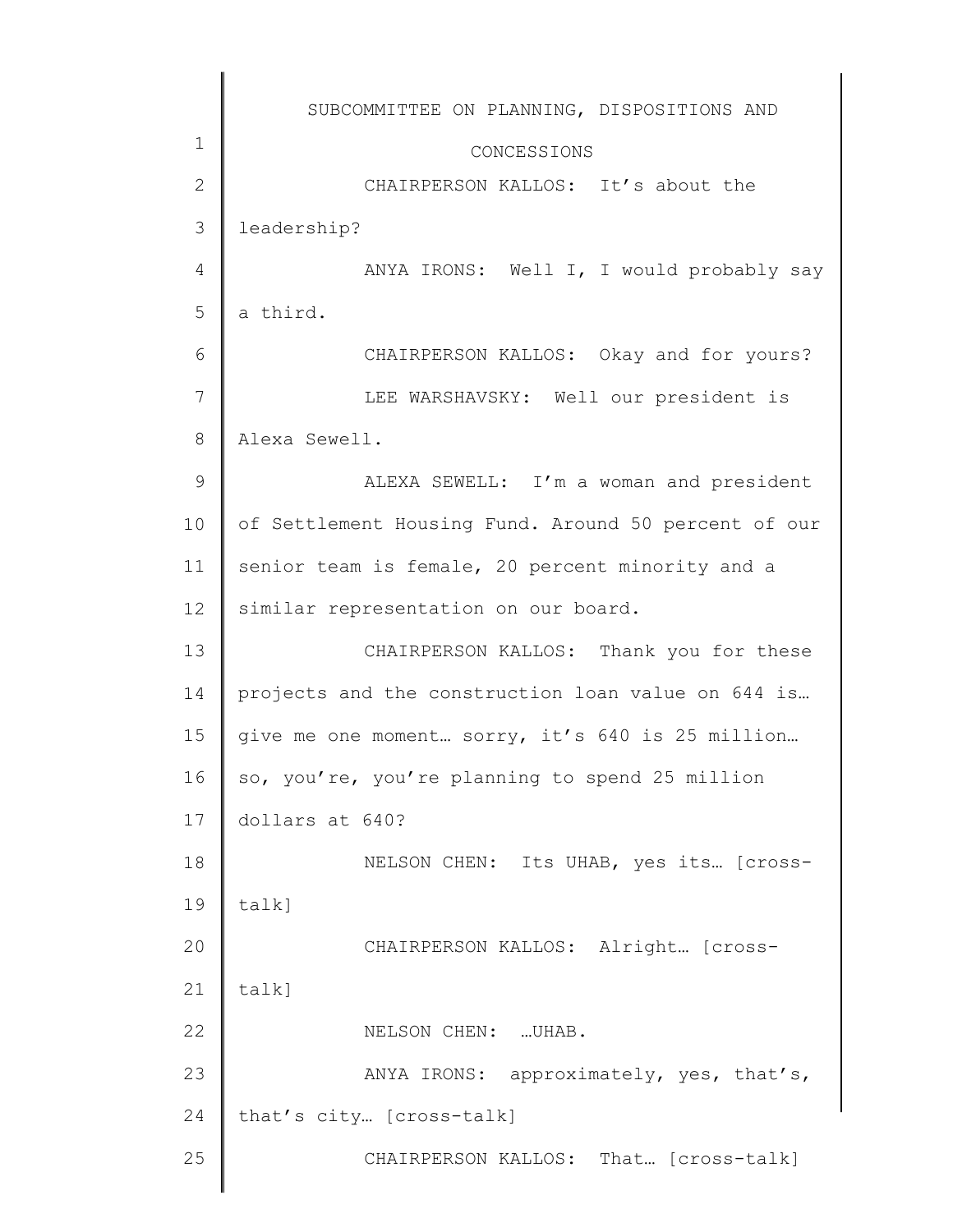1 2 3 4 5 6 7 8 9 10 11 12 13 14 15 16 17 18 19 20 21 22 23 24 25 SUBCOMMITTEE ON PLANNING, DISPOSITIONS AND CONCESSIONS ANYA IRONS: …capital. CHAIRPERSON KALLOS: Great and so how… what is your local hire requirement? ANYA IRONS: Our, our local hiring requirement? CHAIRPERSON KALLOS: So, for the folks who are going to do the work, that 25 million dollars in work extensively folks will get hired to do that work, how many people from the community will be… have an opportunity to do that... [cross-talk] ANYA IRONS: I'd have to ask MDG that question, they're our contractor, we're, we're… [cross-talk] CHAIRPERSON KALLOS: Okay… [cross-talk] ANYA IRONS: …we don't do the actual… [cross-talk] CHAIRPERSON KALLOS: We will also want the contact information so that Council Member Levine can let folks know about the 25 million dollars in jobs in his community. ANYA IRONS: Sure. CHAIRPERSON KALLOS: If you can also just share any additional financing whether it's HDC,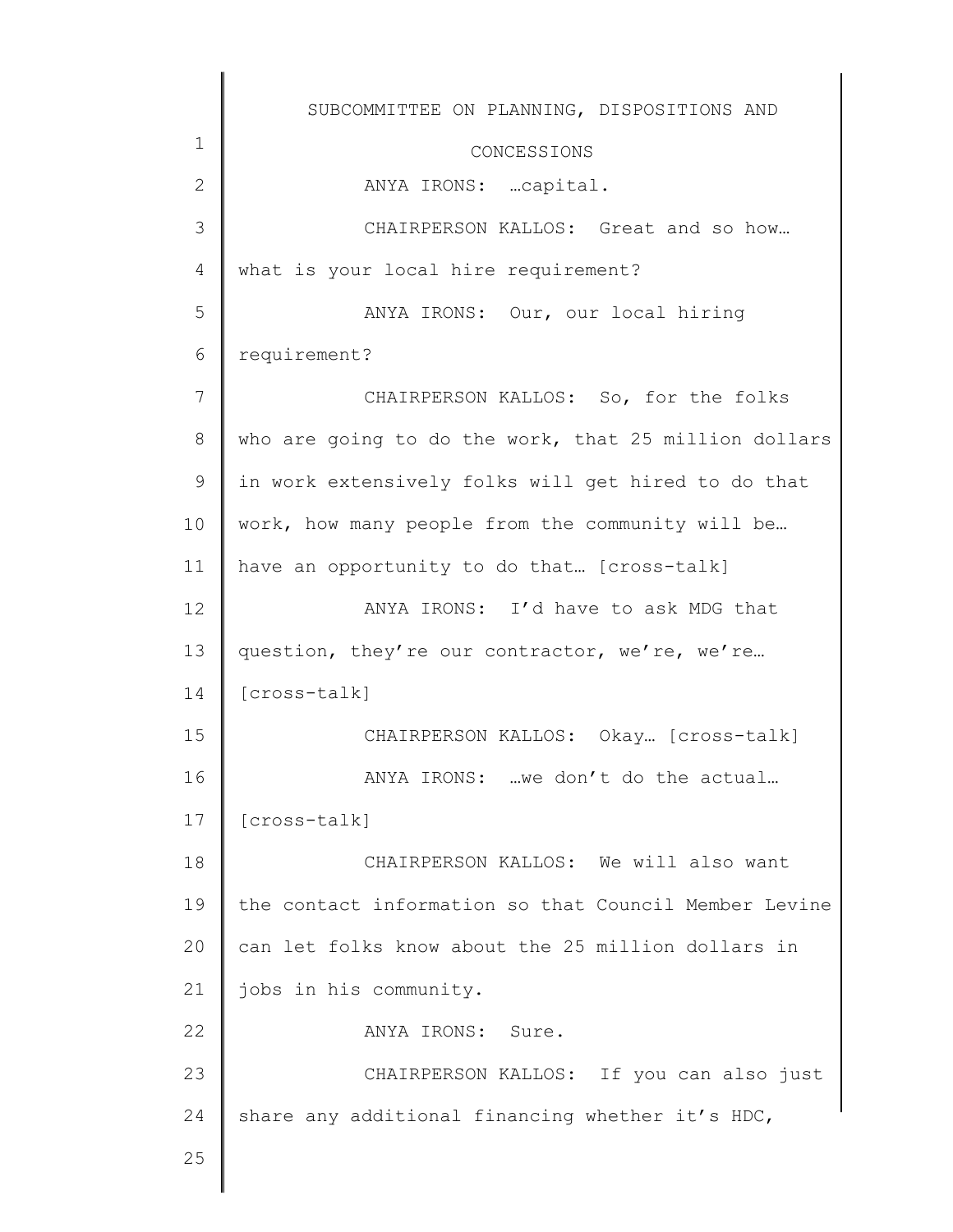### CONCESSIONS

2 3 LIHTC, private equity just if you can share that later…

4 5 6 7 8 9 ANYA IRONS: Sure, I can… I can add quickly to that and say that CPC is going to be the, the, the private lender and then we plan to apply for AHC subsidy for the purchasers to go towards their purchase prices as well as to offset the, the, the other banks… the other lending capital.

10 11 12 13 14 15 16 17 18 19 20 21 22 23 24 CHAIRPERSON KALLOS: Great, I would like… so, please submit the additional items at that time the, the hearing will be officially closed. Okay, we are going to apparently close the hearing now, seeing no other people here to testify on this item and that concludes this hearing. Thank you. So, we're now closing the hearing on Land Use Items 184 and 185. I want to thank Council Member Levine for… [cross-talk] ANYA IRONS: Thank you. CHAIRPERSON KALLOS: …participating and we had left the vote open on prior Land Use Items and I now instruct Committee Counsel to call the roll. COMMITTEE CLERK: Gibson? COUNCIL MEMBER GIBSON: I vote aye, thank you Chair.

25

1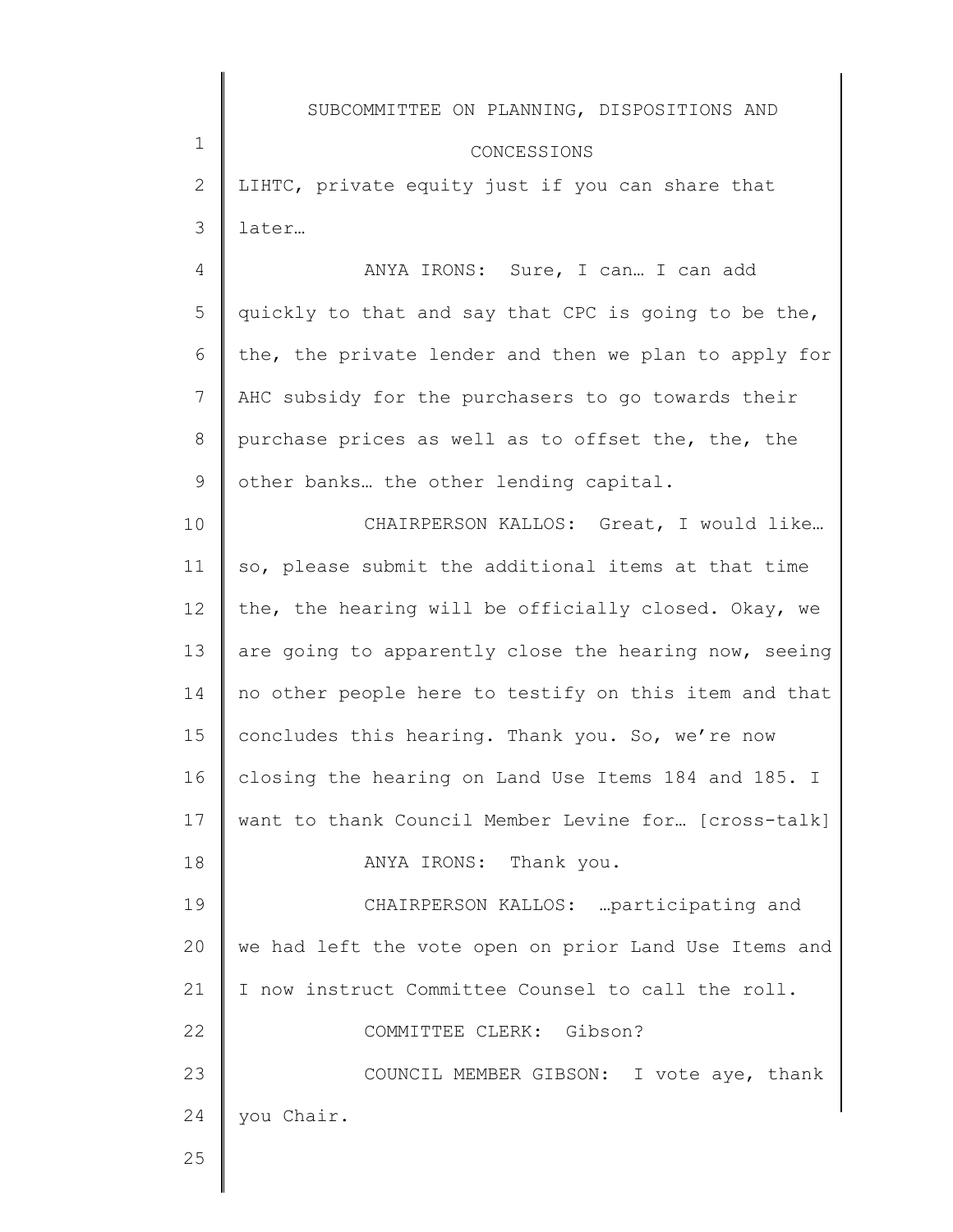|                  | SUBCOMMITTEE ON PLANNING, DISPOSITIONS AND          |
|------------------|-----------------------------------------------------|
| $1\,$            | CONCESSIONS                                         |
| $\mathbf{2}$     | COMMITTEE CLERK: The Land Use Items are             |
| 3                | approved by a vote of four in the affirmative, zero |
| $\overline{4}$   | in the negative and no abstentions and referred to  |
| 5                | the full Land Use Committee.                        |
| 6                | CHAIRPERSON KALLOS: This meeting is                 |
| $\boldsymbol{7}$ | hereby adjourned.                                   |
| 8                | [gavel]                                             |
| $\mathsf 9$      |                                                     |
| 10               |                                                     |
| 11               |                                                     |
| 12               |                                                     |
| 13               |                                                     |
| 14               |                                                     |
| 15               |                                                     |
| 16               |                                                     |
| 17               |                                                     |
| $1\,8$           |                                                     |
| 19               |                                                     |
| 20               |                                                     |
| 21               |                                                     |
| 22               |                                                     |
| 23               |                                                     |
| 24               |                                                     |
|                  |                                                     |
| 25               |                                                     |